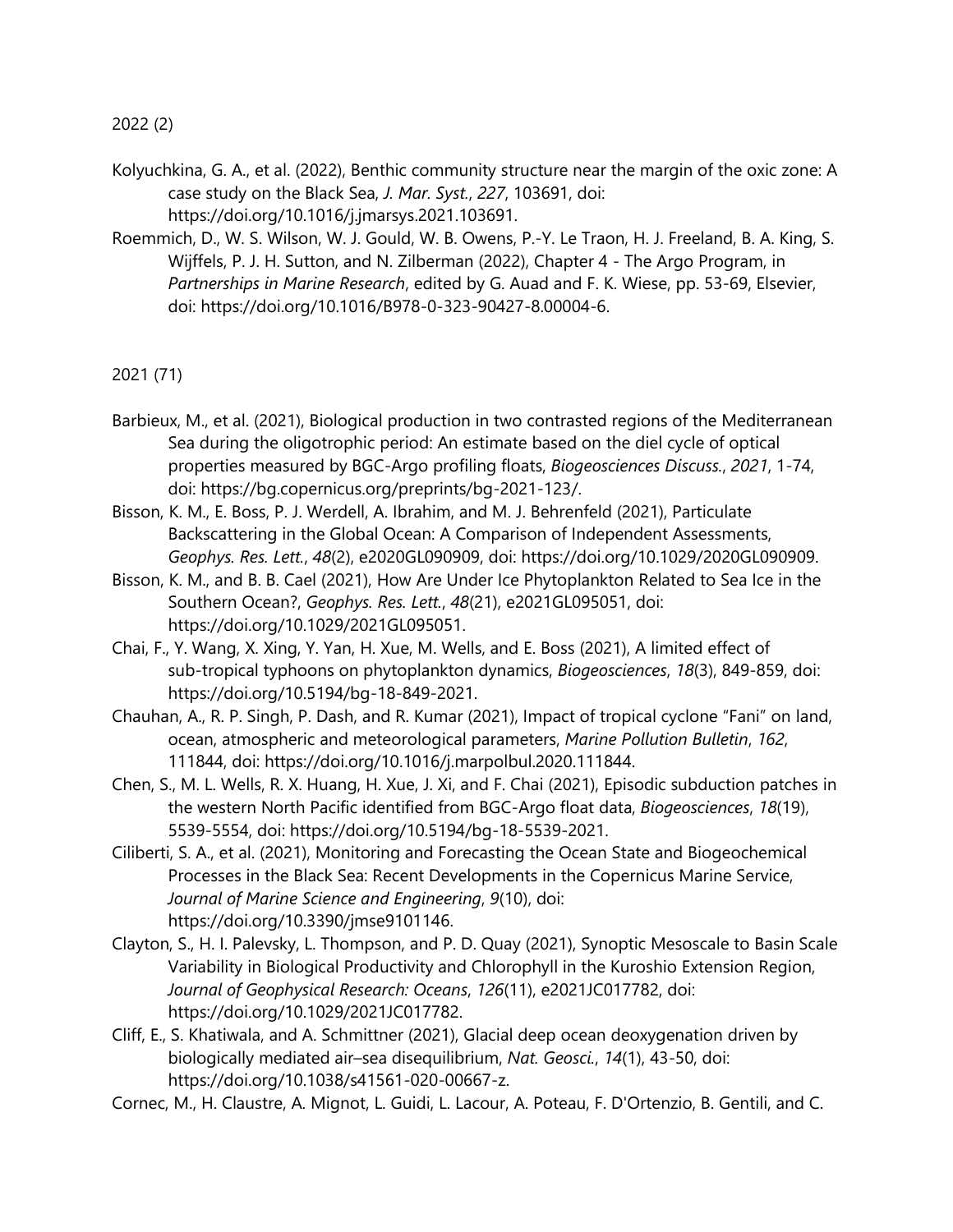Schmechtig (2021), Deep Chlorophyll Maxima in the Global Ocean: Occurrences, Drivers and Characteristics, *Glob. Biogeochem. Cycle*, *35*(4), e2020GB006759, doi: https://doi.org/10.1029/2020GB006759.

- Cornec, M., R. Laxenaire, S. Speich, and H. Claustre (2021), Impact of Mesoscale Eddies on Deep Chlorophyll Maxima, *Geophys. Res. Lett.*, *48*(15), e2021GL093470, doi: https://doi.org/10.1029/2021GL093470.
- Cossarini, G., et al. (2021), High-Resolution Reanalysis of the Mediterranean Sea Biogeochemistry (1999–2019), *Frontiers in Marine Science*, *8*(1537), doi: https://doi.org/10.3389/fmars.2021.741486.
- Denvil-Sommer, A., M. Gehlen, and M. Vrac (2021), Observation system simulation experiments in the Atlantic Ocean for enhanced surface ocean pCO2 reconstructions, *Ocean Sci.*, *17*(4), 1011-1030, doi: https://os.copernicus.org/articles/17/1011/2021/.
- Diaz, B. P., et al. (2021), Seasonal mixed layer depth shapes phytoplankton physiology, viral production, and accumulation in the North Atlantic, *Nature Communications*, *12*(1), 6634, doi: https://doi.org/10.1038/s41467-021-26836-1.
- D'Ortenzio, F., et al. (2021), BGC-Argo Floats Observe Nitrate Injection and Spring Phytoplankton Increase in the Surface Layer of Levantine Sea (Eastern Mediterranean), *Geophys. Res. Lett.*, *48*(8), e2020GL091649, doi: https://doi.org/10.1029/2020GL091649.
- Dove, L. A., A. F. Thompson, D. Balwada, and A. R. Gray (2021), Observational Evidence of Ventilation Hotspots in the Southern Ocean, *Journal of Geophysical Research: Oceans*, *126*(7), e2021JC017178, doi: https://doi.org/10.1029/2021JC017178.
- El Hourany, R., C. Mejia, G. Faour, M. Crépon, and S. Thiria (2021), Evidencing the Impact of Climate Change on the Phytoplankton Community of the Mediterranean Sea Through a Bioregionalization Approach, *Journal of Geophysical Research: Oceans*, *126*(4), e2020JC016808, doi: https://doi.org/10.1029/2020JC016808.
- Ford, D. (2021), Assimilating synthetic Biogeochemical-Argo and ocean colour observations into a global ocean model to inform observing system design, *Biogeosciences*, *18*(2), 509-534, doi: https://doi.org/10.5194/bg-18-509-2021.
- Frazão, H. C., and J. J. Waniek (2021), Mediterranean Water Properties at the Eastern Limit of the North Atlantic Subtropical Gyre since 1981, *Oceans*, *2*(1), doi: https://doi.org/10.3390/oceans2010016.
- Freilich, M., A. Mignot, G. Flierl, and R. Ferrari (2021), Grazing behavior and winter phytoplankton accumulation, *Biogeosciences*, *18*(20), 5595-5607, doi: https://doi.org/10.5194/bg-18-5595-2021.
- Galán, A., G. S. Saldías, A. Corredor-Acosta, R. Muñoz, C. Lara, and J. L. Iriarte (2021), Argo Float Reveals Biogeochemical Characteristics Along the Freshwater Gradient Off Western Patagonia, *Frontiers in Marine Science*, *8*(784), doi: https://doi.org/10.3389/fmars.2021.613265.
- Gasparin, F., S. Cravatte, E. Greiner, C. Perruche, M. Hamon, S. Van Gennip, and J.-M. Lellouche (2021), Excessive productivity and heat content in tropical Pacific analyses: Disentangling the effects of in situ and altimetry assimilation, *Ocean Model.*, *160*, 101768, doi: https://doi.org/10.1016/j.ocemod.2021.101768.
- Guo, M., P. Xiu, and X. Xing (2021), Oceanic fronts structure phytoplankton distributions in the central South Indian Ocean, *Journal of Geophysical Research: Oceans*, *n/a*(n/a),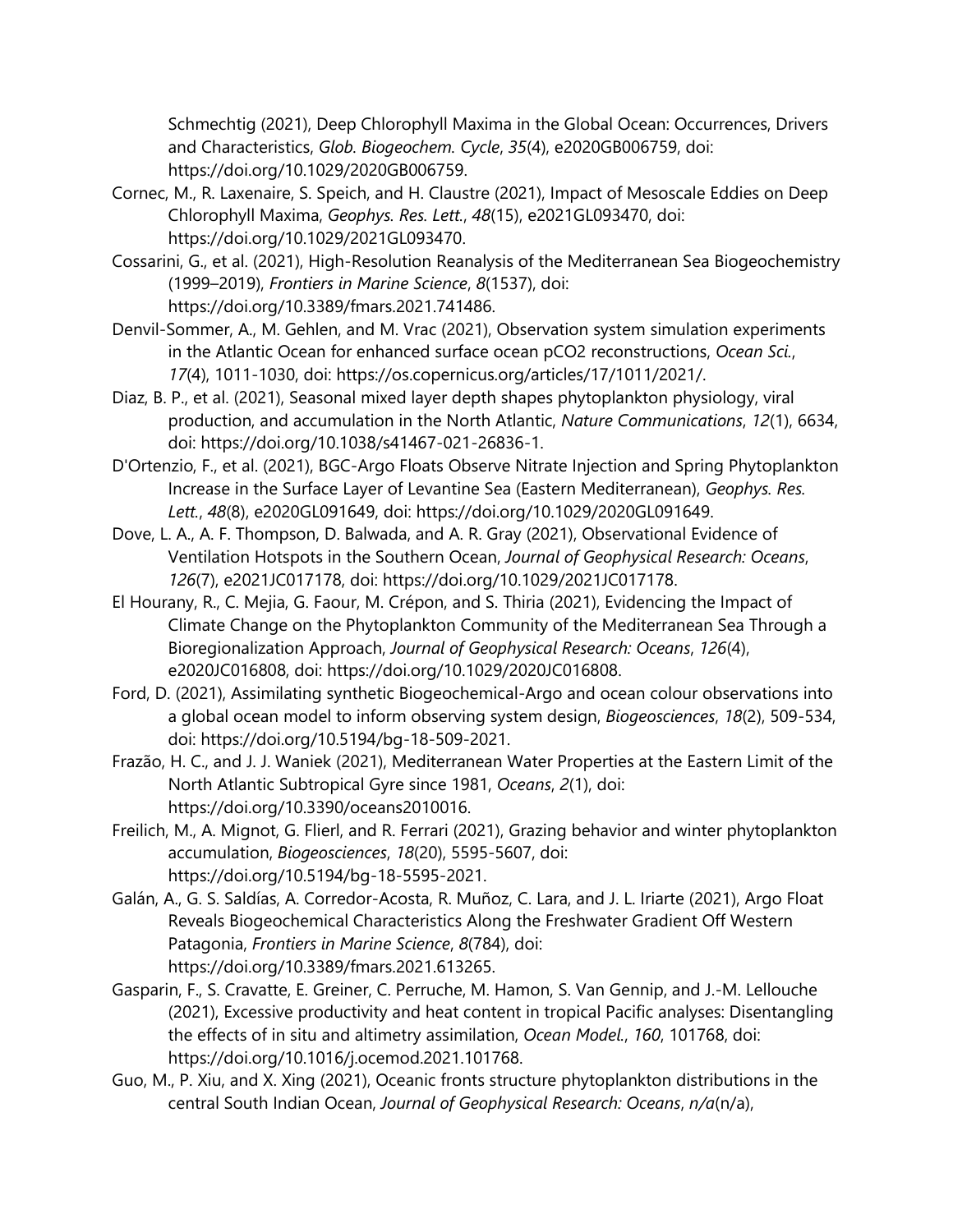e2021JC017594, doi: https://doi.org/10.1029/2021JC017594.

- Hague, M., and M. Vichi (2021), Southern Ocean Biogeochemical Argo detect under-ice phytoplankton growth before sea ice retreat, *Biogeosciences*, *18*(1), 25-38, doi: https://doi.org/10.5194/bg-18-25-2021.
- Hendry, K. R., N. Briggs, S. Henson, J. Opher, J. A. Brearley, M. P. Meredith, M. J. Leng, and L. Meire (2021), Tracing Glacial Meltwater From the Greenland Ice Sheet to the Ocean Using Gliders, *Journal of Geophysical Research: Oceans*, *126*(8), e2021JC017274, doi: https://doi.org/10.1029/2021JC017274.
- Hu, Q., X. Chen, X. He, Y. Bai, F. Gong, Q. Zhu, and D. Pan (2021), Effect of El Niño-Related Warming on Phytoplankton's Vertical Distribution in the Arabian Sea, *Journal of Geophysical Research: Oceans*, *126*(11), e2021JC017882, doi: https://doi.org/10.1029/2021JC017882.
- Inoue, R., C. Sukigara, S. Bishop, E. Oka, and T. Nagai (2021), Geophysical and biogeochemical observations using BGC Argo floats in the western North Pacific during late winter and early spring. Part 1: Restratification processes of the surface mixed layer, *Ocean Sci. Discuss.*, *2021*, 1-37, doi: https://os.copernicus.org/preprints/os-2021-38/.
- Jayaram, C., T. V. S. U. Bhaskar, N. Chacko, S. Prakash, and K. H. Rao (2021), Spatio-temporal variability of chlorophyll in the northern Indian Ocean: A biogeochemical argo data perspective, *Deep Sea Research Part II: Topical Studies in Oceanography*, *183*, 104928, doi: https://doi.org/10.1016/j.dsr2.2021.104928.
- Jayaram, C., J. Pavan Kumar, T. V. S. Udaya Bhaskar, I. V. G. Bhavani, T. D. V. Prasad Rao, and P. V. Nagamani (2021), Reconstruction of Gap-Free OCM-2 Chlorophyll-a Concentration Using DINEOF, *Journal of the Indian Society of Remote Sensing*, doi: https://doi.org/10.1007/s12524-021-01317-6.
- Jemai, A., J. Wollschläger, D. Voß, and O. Zielinski (2021), Radiometry on Argo Floats: From the Multispectral State-of-the-Art on the Step to Hyperspectral Technology, *Frontiers in Marine Science*, *8*(945), doi:

https://www.frontiersin.org/article/10.3389/fmars.2021.676537.

- Johnson, A. R., and M. M. Omand (2021), Evolution of a Subducted Carbon-Rich Filament on the Edge of the North Atlantic Gyre, *Journal of Geophysical Research: Oceans*, *126*(2), e2020JC016685, doi: https://doi.org/10.1029/2020JC016685.
- Johnson, K. S., and M. B. Bif (2021), Constraint on net primary productivity of the global ocean by Argo oxygen measurements, *Nat. Geosci.*, *14*(10), 769-774, doi: https://doi.org/10.1038/s41561-021-00807-z.
- Jorge, D. S. F., et al. (2021), A three-step semi analytical algorithm (3SAA) for estimating inherent optical properties over oceanic, coastal, and inland waters from remote sensing reflectance, *Remote Sens. Environ.*, *263*, 112537, doi: https://doi.org/10.1016/j.rse.2021.112537.
- Jutard, Q., et al. (2021), Correction of Biogeochemical-Argo Radiometry for Sensor Temperature-Dependence and Drift: Protocols for a Delayed-Mode Quality Control, *Sensors*, *21*(18), doi: https://doi.org/10.3390/s21186217.
- Kubryakov, A. A., A. S. Mikaelyan, and S. V. Stanichny (2021), Extremely strong coccolithophore blooms in the Black Sea: The decisive role of winter vertical entrainment of deep water, *Deep Sea Research Part I: Oceanographic Research Papers*, *173*, 103554, doi: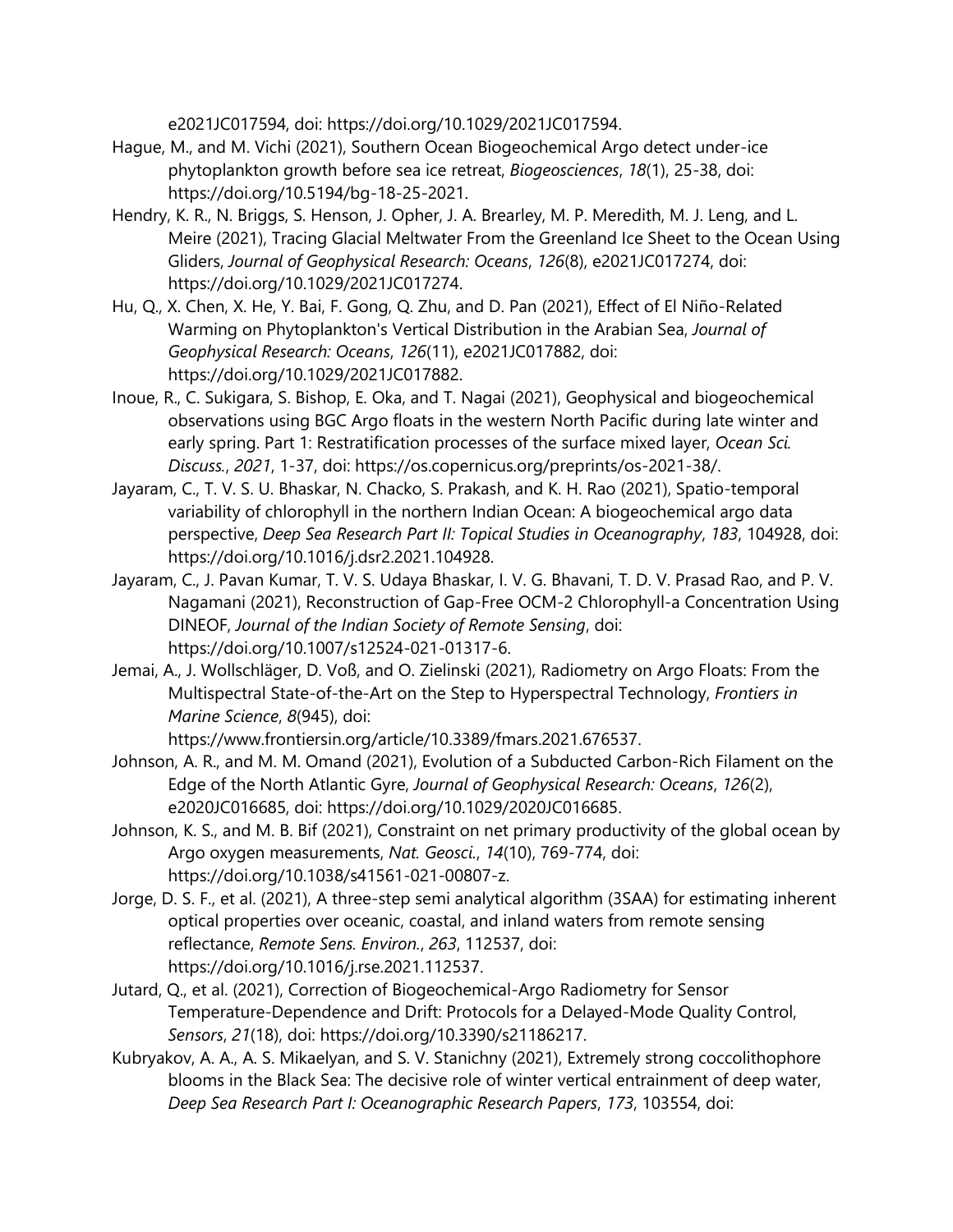https://doi.org/10.1016/j.dsr.2021.103554.

Kubryakov, A. A., and S. V. Stanichny (2021), Sinking velocity of small particles in the Black Sea: Vertical distribution and seasonal variability from continuous Bio-Argo measurements of backscattering, *J. Mar. Syst.*, 103695, doi:

https://www.sciencedirect.com/science/article/pii/S0924796321001895.

- Kubryakova, E. A., A. A. Kubryakov, and A. S. Mikaelyan (2021), Winter coccolithophore blooms in the Black Sea: Interannual variability and driving factors, *J. Mar. Syst.*, *213*, 103461, doi: https://doi.org/10.1016/j.jmarsys.2020.103461.
- Kuttippurath, J., N. Sunanda, M. V. Martin, and K. Chakraborty (2021), Tropical storms trigger phytoplankton blooms in the deserts of north Indian Ocean, *npj Climate and Atmospheric Science*, *4*(1), 11, doi: https://doi.org/10.1038/s41612-021-00166-x.
- Lazzari, P., S. Salon, E. Terzić, W. W. Gregg, F. D'Ortenzio, V. Vellucci, E. Organelli, and D. Antoine (2021), Assessment of the spectral downward irradiance at the surface of the Mediterranean Sea using the radiative Ocean-Atmosphere Spectral Irradiance Model (OASIM), *Ocean Sci.*, *17*(3), 675-697, doi: https://os.copernicus.org/articles/17/675/2021/.
- Li, M., F. Shen, and X. Sun (2021), 2019–2020 Australian bushfire air particulate pollution and impact on the South Pacific Ocean, *Scientific Reports*, *11*(1), 12288, doi: https://doi.org/10.1038/s41598-021-91547-y.
- Li, Z., M. S. Lozier, and N. Cassar (2021), Linking Southern Ocean Mixed-Layer Dynamics to Net Community Production on Various Timescales, *Journal of Geophysical Research: Oceans*, *126*(10), e2021JC017537, doi: https://doi.org/10.1029/2021JC017537.
- Lu, X., et al. (2021), New Ocean Subsurface Optical Properties From Space Lidars: CALIOP/CALIPSO and ATLAS/ICESat-2, *Earth and Space Science*, *8*(10), e2021EA001839, doi: https://doi.org/10.1029/2021EA001839.
- Maneesha, K., D. H. Prasad, and K. V. K. R. K. Patnaik (2021), Biophysical responses to tropical cyclone Hudhud over the Bay of Bengal, *J. Oper. Oceanogr.*, *14*(2), 87-97, doi: https://doi.org/10.1080/1755876X.2019.1684135.
- Mathew, T., S. Prakash, L. Shenoy, A. Chatterjee, T. V. S. Udaya Bhaskar, and B. Wojtasiewicz (2021), Observed variability of monsoon blooms in the north-central Arabian Sea and its implication on oxygen concentration: A bio-argo study, *Deep Sea Research Part II: Topical Studies in Oceanography*, *184-185*, 104935, doi: https://doi.org/10.1016/j.dsr2.2021.104935.
- Maurer, T. L., J. N. Plant, and K. S. Johnson (2021), Delayed-Mode Quality Control of Oxygen, Nitrate, and pH Data on SOCCOM Biogeochemical Profiling Floats, *Frontiers in Marine Science*, *8*(1118), doi: https://doi.org/10.3389/fmars.2021.683207.
- Mignot, A., et al. (2021), Defining BGC-Argo-based metrics of ocean health and biogeochemical functioning for the evaluation of global ocean models, *Biogeosciences Discuss.*, *2021*, 1-66, doi: https://bg.copernicus.org/preprints/bg-2021-2/.
- Pramanik, S., and S. Sil (2021), Assessment of SCATSat-1 Scatterometer Winds on the Upper Ocean Simulations in the North Indian Ocean, *Journal of Geophysical Research: Oceans*, *126*(6), e2020JC016677, doi: https://doi.org/10.1029/2020JC016677.
- Prasanth, R., V. Vijith, V. Thushara, J. V. George, and P. N. Vinayachandran (2021), Processes governing the seasonality of vertical chlorophyll-a distribution in the central Arabian Sea: Bio-Argo observations and ecosystem model simulation, *Deep Sea Research Part II:*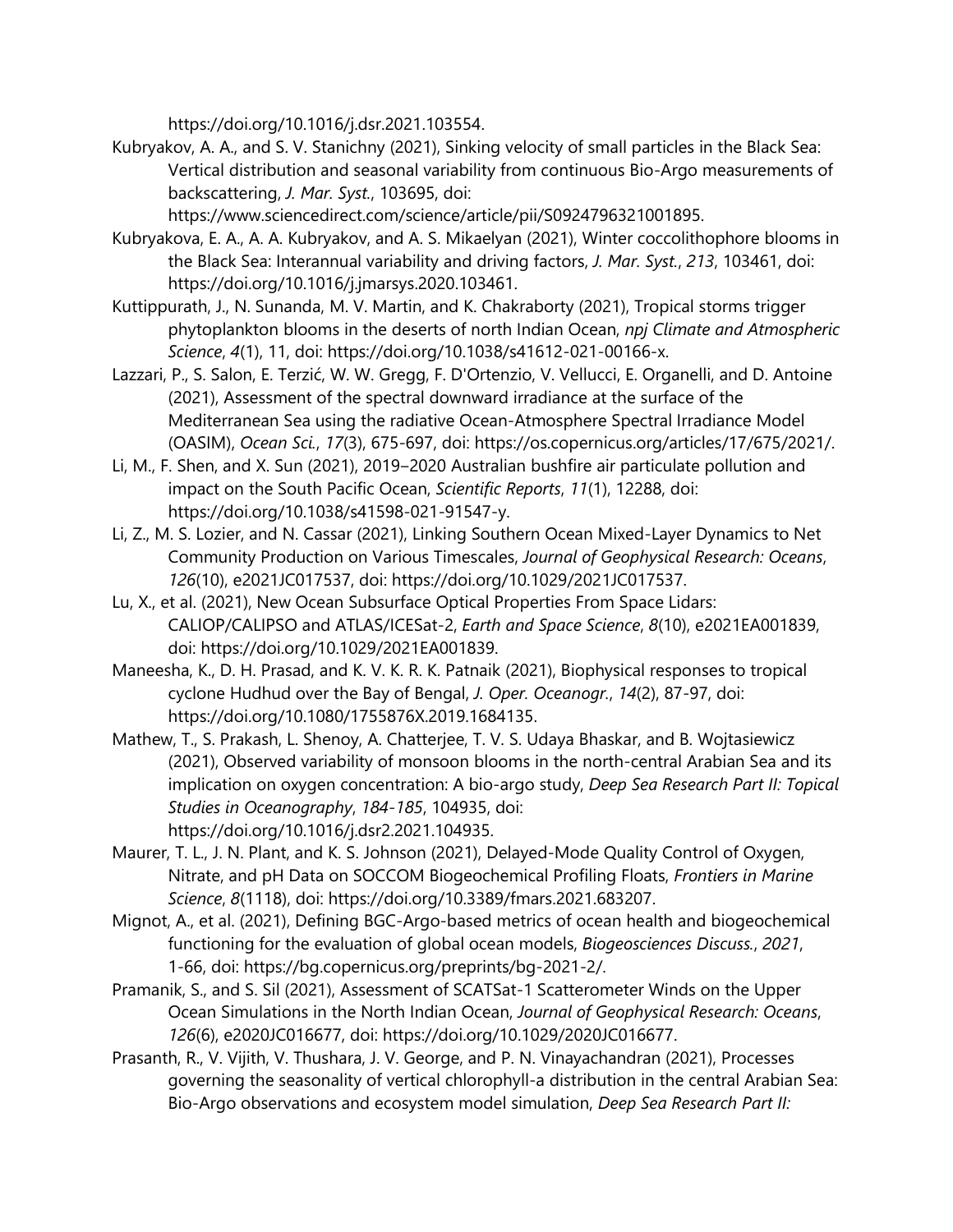*Topical Studies in Oceanography*, *183*, 104926, doi: https://doi.org/10.1016/j.dsr2.2021.104926.

- Ricour, F., A. Capet, F. D'Ortenzio, B. Delille, and M. Grégoire (2021), Dynamics of the deep chlorophyll maximum in the Black Sea as depicted by BGC-Argo floats, *Biogeosciences*, *18*(2), 755-774, doi: https://doi.org/10.5194/bg-18-755-2021.
- Seelanki, V., T. Nigam, and V. Pant (2021), Upper-ocean physical and biological features associated with Hudhud cyclone: A bio-physical modelling study, *J. Mar. Syst.*, *215*, 103499, doi: https://doi.org/10.1016/j.jmarsys.2020.103499.
- Su, J., P. G. Strutton, and C. Schallenberg (2021), The subsurface biological structure of Southern Ocean eddies revealed by BGC-Argo floats, *J. Mar. Syst.*, *220*, 103569, doi: https://doi.org/10.1016/j.jmarsys.2021.103569.
- Sutton, A. J., N. L. Williams, and B. Tilbrook (2021), Constraining Southern Ocean CO2 Flux Uncertainty Using Uncrewed Surface Vehicle Observations, *Geophys. Res. Lett.*, *48*(3), e2020GL091748, doi: https://doi.org/10.1029/2020GL091748.
- Swierczek, S., M. R. Mazloff, M. Morzfeld, and J. L. Russell (2021), The Effect of Resolution on Vertical Heat and Carbon Transports in a Regional Ocean Circulation Model of the Argentine Basin, *Journal of Geophysical Research: Oceans*, *126*(7), e2021JC017235, doi: https://doi.org/10.1029/2021JC017235.
- Tang, W., et al. (2021), Widespread phytoplankton blooms triggered by 2019–2020 Australian wildfires, *Nature*, *597*(7876), 370-375, doi: https://doi.org/10.1038/s41586-021-03805-8.
- Teruzzi, A., G. Bolzon, L. Feudale, and G. Cossarini (2021), Deep chlorophyll maximum and nutricline in the Mediterranean Sea: emerging properties from a multi-platform assimilated biogeochemical model experiment, *Biogeosciences*, *18*(23), 6147-6166, doi: https://doi.org/10.5194/bg-18-6147-2021.
- Terzić, E., A. Miró, E. Organelli, P. Kowalczuk, F. D'Ortenzio, and P. Lazzari (2021), Radiative Transfer Modeling With Biogeochemical-Argo Float Data in the Mediterranean Sea, *Journal of Geophysical Research: Oceans*, *126*(10), e2021JC017690, doi: https://doi.org/10.1029/2021JC017690.
- Terzić, E., S. Salon, G. Cossarini, C. Solidoro, A. Teruzzi, A. Miró, and P. Lazzari (2021), Impact of interannually variable diffuse attenuation coefficients for downwelling irradiance on biogeochemical modelling, *Ocean Model.*, *161*, 101793, doi: https://doi.org/10.1016/j.ocemod.2021.101793.
- Udaya Bhaskar, T. V. S., V. V. S. S. Sarma, and J. Pavan Kumar (2021), Potential Mechanisms Responsible for Spatial Variability in Intensity and Thickness of Oxygen Minimum Zone in the Bay of Bengal, *Journal of Geophysical Research: Biogeosciences*, *126*(6), e2021JG006341, doi: https://doi.org/10.1029/2021JG006341.
- Ulses, C., C. Estournel, M. Fourrier, L. Coppola, F. Kessouri, D. Lefèvre, and P. Marsaleix (2021), Oxygen budget of the north-western Mediterranean deep- convection region, *Biogeosciences*, *18*(3), 937-960, doi: https://doi.org/10.5194/bg-18-937-2021.
- Valsala, V., M. G. Sreeush, M. Anju, P. Sreenivas, Y. K. Tiwari, K. Chakraborty, and S. Sijikumar (2021), An observing system simulation experiment for Indian Ocean surface pCO2 measurements, *Prog. Oceanogr.*, *194*, 102570, doi: https://doi.org/10.1016/j.pocean.2021.102570.
- Vidya, P. J., M. Balaji, and R. Mani Murali (2021), Cyclone Hudhud-eddy induced phytoplankton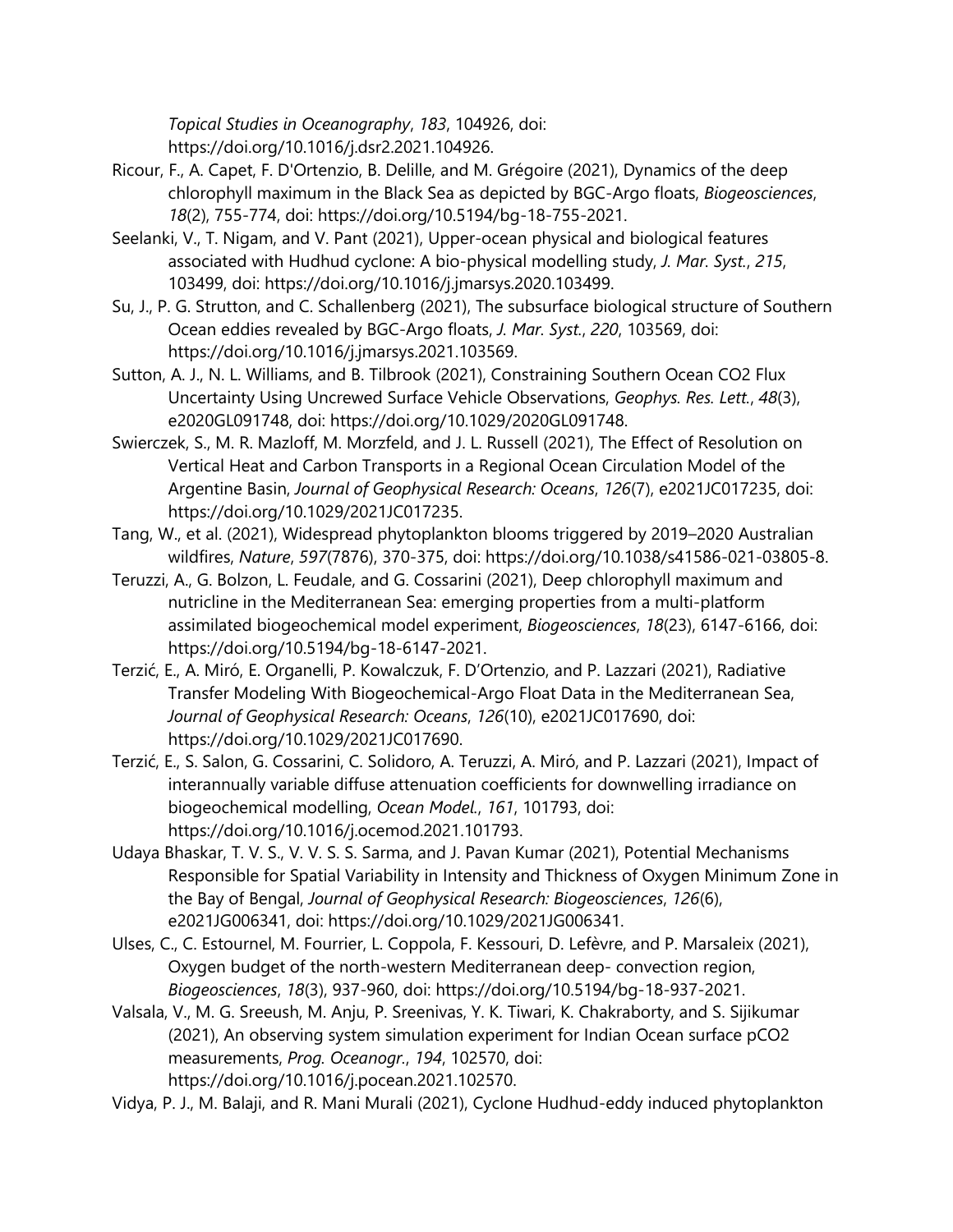bloom in the northern Bay of Bengal using a coupled model, *Prog. Oceanogr.*, *197*, 102631, doi: https://doi.org/10.1016/j.pocean.2021.102631.

- Wang, T., F. Chai, X. Xing, J. Ning, W. Jiang, and S. C. Riser (2021), Influence of multi-scale dynamics on the vertical nitrate distribution around the Kuroshio Extension: An investigation based on BGC-Argo and satellite data, *Prog. Oceanogr.*, *193*, 102543, doi: https://doi.org/10.1016/j.pocean.2021.102543.
- Wilson, C. (2021), Evidence of Episodic Nitrate Injections in the Oligotrophic North Pacific Associated With Surface Chlorophyll Blooms, *Journal of Geophysical Research: Oceans*, *126*(11), e2021JC017169, doi: https://doi.org/10.1029/2021JC017169.
- Wimart-Rousseau, C., et al. (2021), Seasonal and Interannual Variability of the CO2 System in the Eastern Mediterranean Sea: A Case Study in the North Western Levantine Basin, *Frontiers in Marine Science*, *8*(475), doi: https://doi.org/10.3389/fmars.2021.649246.
- Xing, X., and E. Boss (2021), Chlorophyll-Based Model to Estimate Underwater Photosynthetically Available Radiation for Modeling, In-Situ, and Remote-Sensing Applications, *Geophys. Res. Lett.*, *48*(7), e2020GL092189, doi: https://doi.org/10.1029/2020GL092189.
- Xing, X., E. Boss, S. Chen, and F. Chai (2021), Seasonal and Daily-Scale Photoacclimation Modulating the Phytoplankton Chlorophyll-Carbon Coupling Relationship in the Mid-Latitude Northwest Pacific, *Journal of Geophysical Research: Oceans*, *126*(10), e2021JC017717, doi: https://doi.org/10.1029/2021JC017717.
- Xu, Y., Y. Wu, H. Wang, Z. Zhang, J. Li, and J. Zhang (2021), Seasonal and interannual variabilities of chlorophyll across the eastern equatorial Indian Ocean and Bay of Bengal, *Prog. Oceanogr.*, *198*, 102661, doi: https://doi.org/10.1016/j.pocean.2021.102661.
- Yang, B. (2021), Seasonal Relationship Between Net Primary and Net Community Production in the Subtropical Gyres: Insights From Satellite and Argo Profiling Float Measurements, *Geophys. Res. Lett.*, *48*(17), e2021GL093837, doi: https://doi.org/10.1029/2021GL093837.
- Yang, B., J. Fox, M. J. Behrenfeld, E. S. Boss, N. Haëntjens, K. H. Halsey, S. R. Emerson, and S. C. Doney (2021), In Situ Estimates of Net Primary Production in the Western North Atlantic With Argo Profiling Floats, *Journal of Geophysical Research: Biogeosciences*, *126*(2), e2020JG006116, doi: https://doi.org/10.1029/2020JG006116.
- Zhang, H.-R., Y. Wang, P. Xiu, Y. Qi, and F. Chai (2021), Roles of Iron Limitation in Phytoplankton Dynamics in the Western and Eastern Subarctic Pacific, *Frontiers in Marine Science*, *8*(1269), doi: https://doi.org/10.3389/fmars.2021.735826.
- Zhao, D., Y. Xu, X. Zhang, and C. Huang (2021), Global chlorophyll distribution induced by mesoscale eddies, *Remote Sens. Environ.*, *254*, 112245, doi: https://doi.org/10.1016/j.rse.2020.112245.

## 2020 (64)

Álvarez, M., N. M. Fajar, B. R. Carter, E. F. Guallart, F. F. Pérez, R. J. Woosley, and A. Murata, 2020: Global Ocean Spectrophotometric pH Assessment: Consistent Inconsistencies. *Environmental Science & Technology*, **54,** 10977-10988, https://doi.org/10.1021/acs.est.9b06932

André, X., P.-Y. Le Traon, S. Le Reste, V. Dutreuil, E. Leymarie, D. Malardé, C. Marec, J. Sagot, M.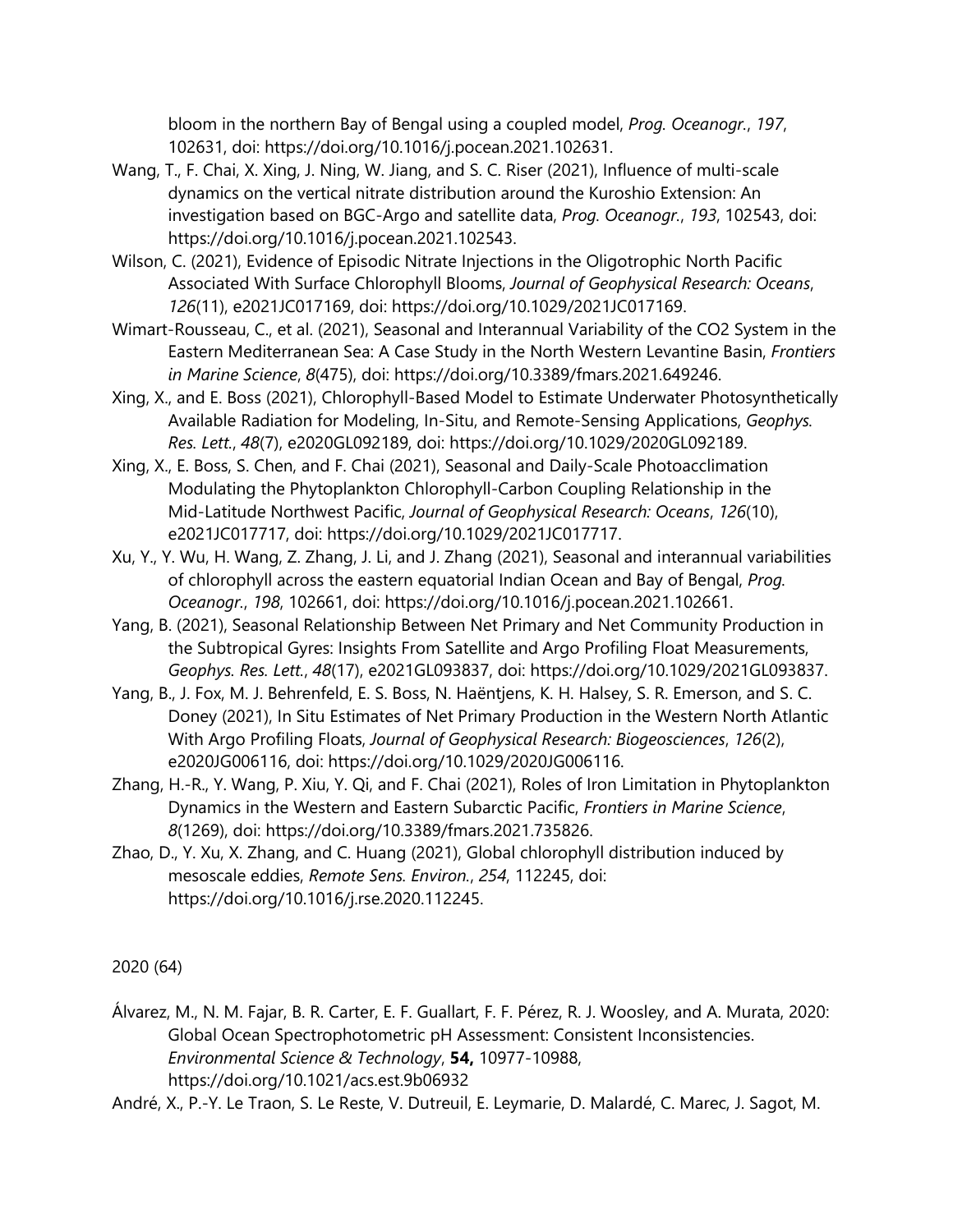Amice, M. Babin, H. Claustre, A. David, F. D'Ortenzio, N. Kolodziejczyk, J. L. Lagunas, M. Le Menn, B. Moreau, D. Nogré, C. Penkerc'h, A. Poteau, C. Renaut, C. Schaeffer, V. Taillandier, and V. Thierry, 2020: Preparing the New Phase of Argo: Technological Developments on Profiling Floats in the NAOS Project. *Frontiers in Marine Science*, **7**, https://doi.org/10.3389/fmars.2020.577446

- Anju, M., M. G. Sreeush, V. Valsala, B. R. Smitha, F. Hamza, G. Bharathi, and C. V. Naidu, 2020: Understanding the Role of Nutrient Limitation on Plankton Biomass Over Arabian Sea Via 1-D Coupled Biogeochemical Model and Bio-Argo Observations. *Journal of Geophysical Research: Oceans*, **125,** e2019JC015502, https://doi.org/10.1029/2019JC015502
- Arteaga, L. A., E. Boss, M. J. Behrenfeld, T. K. Westberry, and J. L. Sarmiento, 2020: Seasonal modulation of phytoplankton biomass in the Southern Ocean. *Nature Communications*, **11,** 5364, https://doi.org/10.1038/s41467-020-19157-2
- Atamanchuk, D., J. Koelling, U. Send, and D. W. R. Wallace, 2020: Rapid transfer of oxygen to the deep ocean mediated by bubbles. *Nature Geoscience*, **13,** 232-237, https://doi.org/10.1038/s41561-020-0532-2
- Baetge, N., J. R. Graff, M. J. Behrenfeld, and C. A. Carlson, 2020: Net Community Production, Dissolved Organic Carbon Accumulation, and Vertical Export in the Western North Atlantic. *Frontiers in Marine Science*, **7**, https://doi.org/10.3389/fmars.2020.00227
- Baldry, K., P. G. Strutton, N. A. Hill, and P. W. Boyd, 2020: Subsurface Chlorophyll-a Maxima in the Southern Ocean. *Frontiers in Marine Science*, **7**, https://doi.org/10.3389/fmars.2020.00671
- Beadling, R. L., J. L. Russell, R. J. Stouffer, M. Mazloff, L. D. Talley, P. J. Goodman, J. B. Sallée, H. T. Hewitt, P. Hyder, and A. Pandde, 2020: Representation of Southern Ocean Properties across Coupled Model Intercomparison Project Generations: CMIP3 to CMIP6. *Journal of Climate*, **33,** 6555-6581, https://doi.org/10.1175/JCLI-D-19-0970.1
- Behera, N., D. Swain, and S. Sil, 2020: Effect of Antarctic sea ice on chlorophyll concentration in the Southern Ocean. *Deep Sea Research Part II: Topical Studies in Oceanography*, **178,** 104853, https://doi.org/10.1016/j.dsr2.2020.104853
- Briggs, N., G. Dall'Olmo, and H. Claustre, 2020: Major role of particle fragmentation in regulating biological sequestration of CO&It;sub&qt;2&It;/sub&qt; by the oceans. *Science*, 367, 791, http://dx.doi.org/10.1126/science.aay1790
- Bronselaer, B., J. L. Russell, M. Winton, N. L. Williams, R. M. Key, J. P. Dunne, R. A. Feely, K. S. Johnson, and J. L. Sarmiento, 2020: Importance of wind and meltwater for observed chemical and physical changes in the Southern Ocean. *Nature Geoscience*, **13,** 35-42, https://doi.org/10.1038/s41561-019-0502-8
- Carroll, D., D. Menemenlis, J. F. Adkins, K. W. Bowman, H. Brix, S. Dutkiewicz, I. Fenty, M. M. Gierach, C. Hill, O. Jahn, P. Landschützer, J. M. Lauderdale, J. Liu, M. Manizza, J. D. Naviaux, C. Rödenbeck, D. S. Schimel, T. Van der Stocken, and H. Zhang, 2020: The ECCO-Darwin Data-Assimilative Global Ocean Biogeochemistry Model: Estimates of Seasonal to Multidecadal Surface Ocean pCO2 and Air-Sea CO2 Flux. *Journal of Advances in Modeling Earth Systems*, **12,** e2019MS001888, https://doi.org/10.1029/2019MS001888
- Chai, F., K. S. Johnson, H. Claustre, X. Xing, Y. Wang, E. Boss, S. Riser, K. Fennel, O. Schofield, and A. Sutton, 2020: Monitoring ocean biogeochemistry with autonomous platforms. *Nature Reviews Earth & Environment*, **1,** 315-326, https://doi.org/10.1038/s43017-020-0053-y
- Chowdhury, R. R., S. Prasanna Kumar, and A. Chakraborty, 2020: A study on the physical and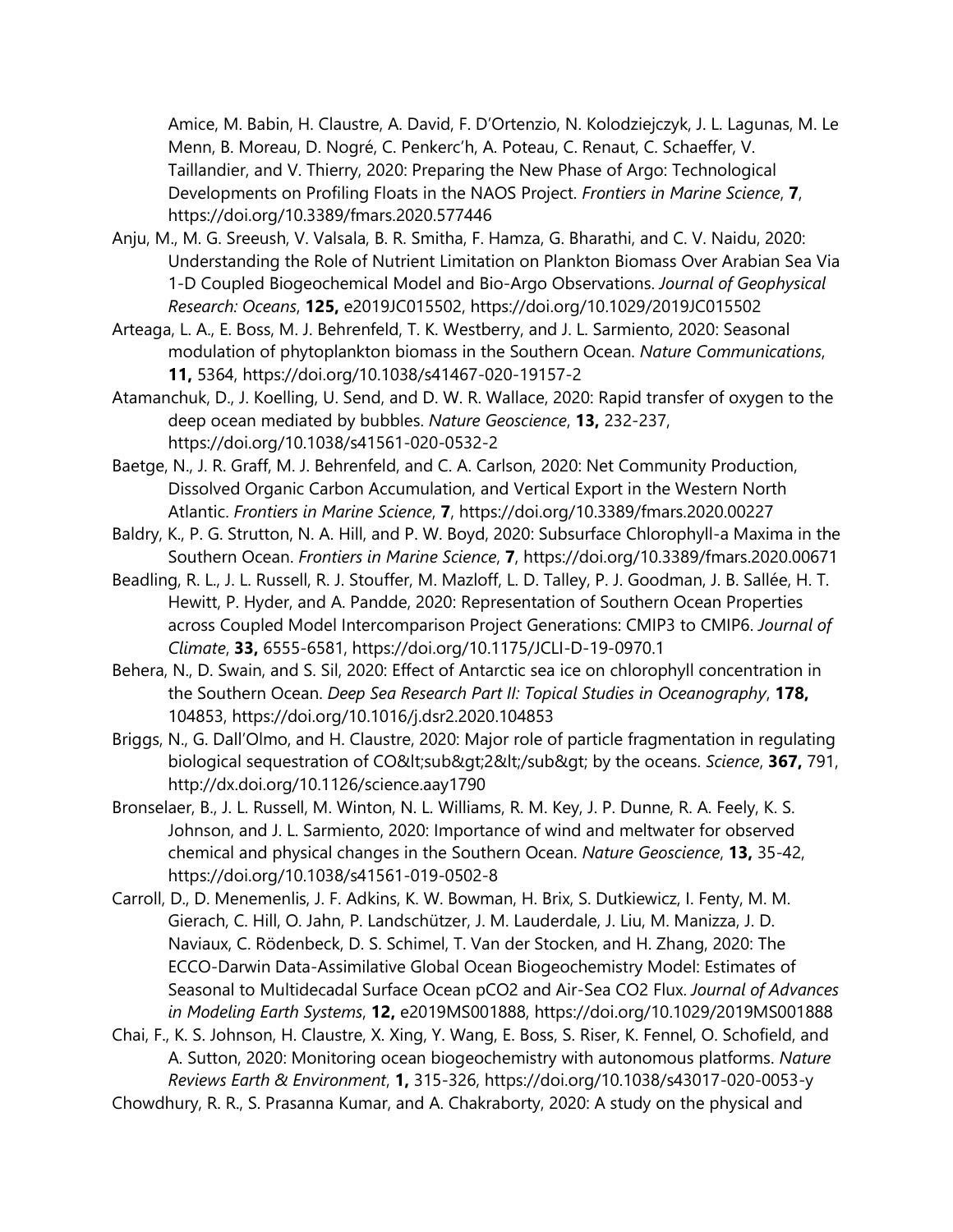biogeochemical responses of the Bay of Bengal due to cyclone Madi. *Journal of Operational Oceanography***,** 1-22, https://doi.org/10.1080/1755876X.2020.1817659

- Chowdhury, R. R., S. Prasanna Kumar, J. Narvekar, and A. Chakraborty, 2020: Back-to-Back Occurrence of Tropical Cyclones in the Arabian Sea During October–November 2015: Causes and Responses. *Journal of Geophysical Research: Oceans*, **125,** e2019JC015836, https://doi.org/10.1029/2019JC015836
- Claustre, H., K. S. Johnson, and Y. Takeshita, 2020: Observing the Global Ocean with Biogeochemical-Argo. *Annual Review of Marine Science*, **12,** 23-48, https://doi.org/10.1146/annurev-marine-010419-010956
- D'Ortenzio, F., V. Taillandier, H. Claustre, L. M. Prieur, E. Leymarie, A. Mignot, A. Poteau, C. Penkerc'h, and C. M. Schmechtig, 2020: Biogeochemical Argo: The Test Case of the NAOS Mediterranean Array. *Frontiers in Marine Science*, **7**, https://doi.org/10.3389/fmars.2020.00120
- Demuynck, P., T. Tyrrell, A. Naveira Garabato, M. C. Moore, and A. P. Martin, 2020: Spatial variations in silicate-to-nitrate ratios in Southern Ocean surface waters are controlled in the short term by physics rather than biology. *Biogeosciences*, **17,** 2289-2314, https://doi.org/10.5194/bg-17-2289-2020
- Fan, G., Z. Han, W. Ma, S. Chen, F. Chai, M. R. Mazloff, J. Pan, and H. Zhang, 2020: Southern Ocean carbon export efficiency in relation to temperature and primary productivity. *Scientific Reports*, **10,** 13494, https://doi.org/10.1038/s41598-020-70417-z
- Gordon, C., K. Fennel, C. Richards, L. K. Shay, and J. K. Brewster, 2020: Can ocean community production and respiration be determined by measuring high-frequency oxygen profiles from autonomous floats? *Biogeosciences*, **17,** 4119-4134, https://doi.org/10.5194/bg-17-4119-2020
- Gu, Y., X. Cheng, Y. Qi, and G. Wang, 2020: Characterizing the seasonality of vertical chlorophyll-a profiles in the Southwest Indian Ocean from the Bio-Argo floats. *Journal of Marine Systems*, **212,** 103426, https://doi.org/10.1016/j.jmarsys.2020.103426
- Haëntjens, N., A. Della Penna, N. Briggs, L. Karp-Boss, P. Gaube, H. Claustre, and E. Boss, 2020: Detecting Mesopelagic Organisms Using Biogeochemical-Argo Floats. *Geophysical Research Letters*, **47,** e2019GL086088, https://doi.org/10.1029/2019GL086088
- Haskell Ii, W. Z., A. J. Fassbender, J. S. Long, and J. N. Plant, 2020: Annual Net Community Production of Particulate and Dissolved Organic Carbon From a Decade of Biogeochemical Profiling Float Observations in the Northeast Pacific. *Global Biogeochemical Cycles*, **34,** e2020GB006599, https://doi.org/10.1029/2020GB006599
- Hayashida, H., G. Carnat, M. Galí, A. H. Monahan, E. Mortenson, T. Sou, and N. S. Steiner, 2020: Spatiotemporal Variability in Modeled Bottom Ice and Sea Surface Dimethylsulfide Concentrations and Fluxes in the Arctic During 1979–2015. *Global Biogeochemical Cycles*, **34,** e2019GB006456, https://doi.org/10.1029/2019GB006456
- Johnson, K. S., M. B. Bif, S. Bushinsky, A. J. Fassbender, and Y. Takeshita, 2020: BioGeoChemical Argo in the State of the Climate in 2019. *Bull. Am. Meteorol. Soc.*, **101**, https://doi.org/10.1175/2020BAMSStateoftheClimate.1
- Keppler, L., P. Landschützer, N. Gruber, S. K. Lauvset, and I. Stemmler, 2020: Seasonal Carbon Dynamics in the Near-Global Ocean. *Global Biogeochemical Cycles*, **34,** e2020GB006571, https://doi.org/10.1029/2020GB006571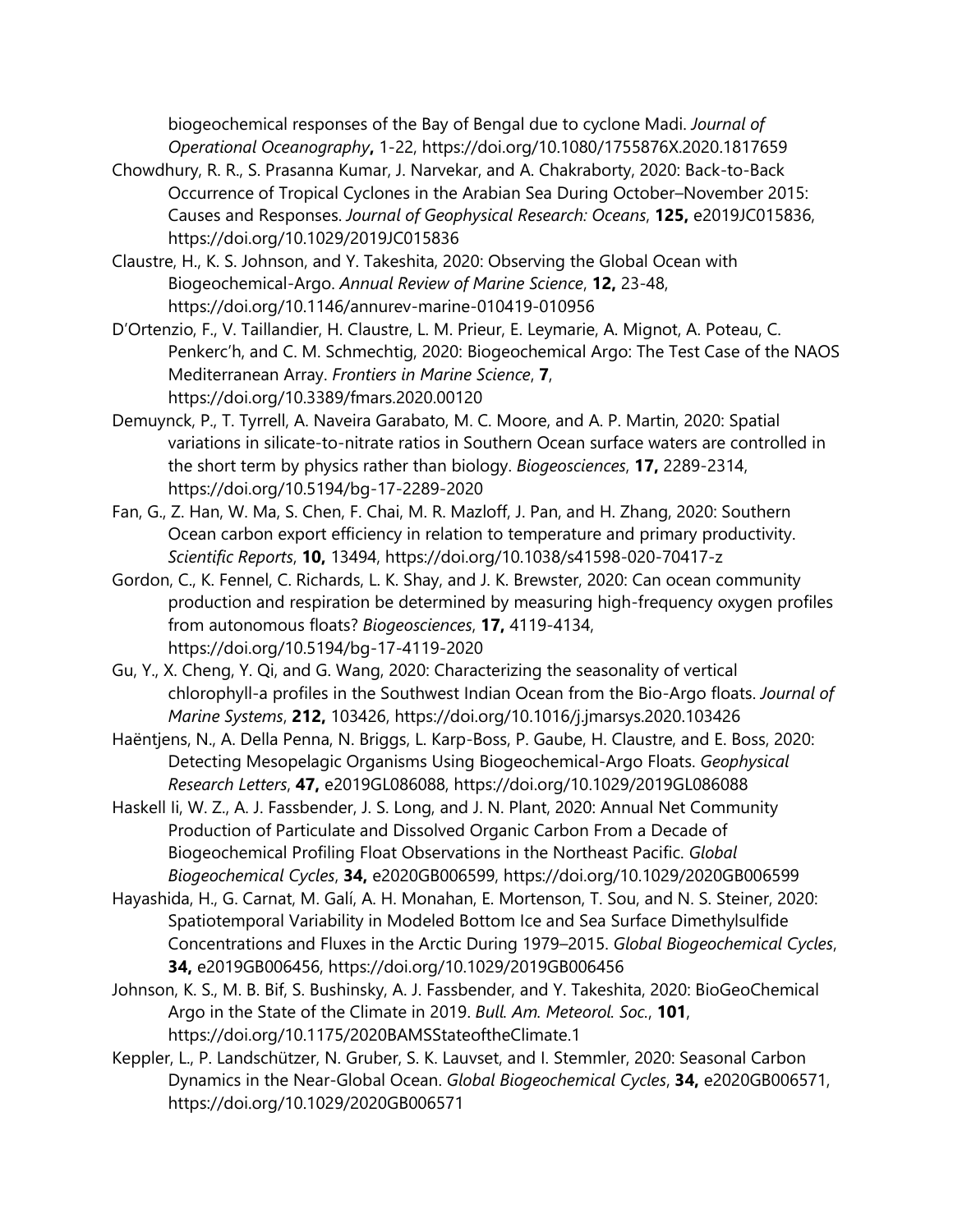- Kubryakov, A. A., A. S. Mikaelyan, S. V. Stanichny, and E. A. Kubryakova, 2020: Seasonal Stages of Chlorophyll-a Vertical Distribution and Its Relation to the Light Conditions in the Black Sea From Bio-Argo Measurements. *Journal of Geophysical Research: Oceans*, **125,** e2020JC016790, https://doi.org/10.1029/2020JC016790
- Lakshmi, R. S., A. Chatterjee, S. Prakash, and T. Mathew, 2020: Biophysical Interactions in Driving the Summer Monsoon Chlorophyll Bloom Off the Somalia Coast. *Journal of Geophysical Research: Oceans*, **125,** e2019JC015549, https://doi.org/10.1029/2019JC015549
- Le Traon, P.-Y., F. D'Ortenzio, M. Babin, E. Leymarie, C. Marec, S. Pouliquen, V. Thierry, C. Cabanes, H. Claustre, D. Desbruyères, L. Lacour, J.-L. Lagunas, G. Maze, H. Mercier, C. Penkerc'h, N. Poffa, A. Poteau, L. Prieur, V. Racapé, A. Randelhoff, E. Rehm, C. M. Schmechtig, V. Taillandier, T. Wagener, and X. Xing, 2020: Preparing the New Phase of Argo: Scientific Achievements of the NAOS Project. *Frontiers in Marine Science*, **7**, https://doi.org/10.3389/fmars.2020.577408
- Le Traon, P.-Y., F. D'Ortenzio, M. Babin, E. Leymarie, C. Marec, S. Pouliquen, V. Thierry, C. Cabanes, H. Claustre, D. Desbruyères, L. Lacour, J.-L. Lagunas, G. Maze, H. Mercier, C. Penkerc'h, N. Poffa, A. Poteau, L. Prieur, V. Racapé, A. Randelhoff, E. Rehm, C. M. Schmechtig, V. Taillandier, T. Wagener, and X. Xing, 2020: Preparing the New Phase of Argo: Scientific Achievements of the NAOS Project. *Frontiers in Marine Science*, **7**, https://www.frontiersin.org/article/10.3389/fmars.2020.577408
- Martinez, E., M. Rodier, M. Pagano, and R. Sauzède, 2020: Plankton spatial variability within the Marquesas archipelago, South Pacific. *Journal of Marine Systems*, **212,** 103432, https://doi.org/10.1016/j.jmarsys.2020.103432
- Mayot, N., P. A. Matrai, A. Arjona, S. Bélanger, C. Marchese, T. Jaegler, M. Ardyna, and M. Steele, 2020: Springtime Export of Arctic Sea Ice Influences Phytoplankton Production in the Greenland Sea. *Journal of Geophysical Research: Oceans*, **125,** e2019JC015799, https://doi.org/10.1029/2019JC015799
- Mikaelyan, A. S., S. A. Mosharov, A. A. Kubryakov, L. A. Pautova, A. Fedorov, and V. K. Chasovnikov, 2020: The impact of physical processes on taxonomic composition, distribution and growth of phytoplankton in the open Black Sea. *Journal of Marine Systems*, **208,** 103368, https://doi.org/10.1016/j.jmarsys.2020.103368
- Moreau, S., P. W. Boyd, and P. G. Strutton, 2020: Remote assessment of the fate of phytoplankton in the Southern Ocean sea-ice zone. *Nature Communications*, **11,** 3108, https://doi.org/10.1038/s41467-020-16931-0
- Nimit, K., N. K. Masuluri, A. M. Berger, R. P. Bright, S. Prakash, U. b. Tvs, S. K. T, P. Rohit, T. A, S. Ghosh, and S. P. Varghese, 2020: Oceanographic preferences of yellowfin tuna (Thunnus albacares) in warm stratified oceans: A remote sensing approach. *International Journal of Remote Sensing*, **41,** 5785-5805, https://doi.org/10.1080/01431161.2019.1707903
- Pellichero, V., J. Boutin, H. Claustre, L. Merlivat, J.-B. Sallée, and S. Blain, 2020: Relaxation of Wind Stress Drives the Abrupt Onset of Biological Carbon Uptake in the Kerguelen Bloom: A Multisensor Approach. *Geophysical Research Letters*, **47,** e2019GL085992, https://doi.org/10.1029/2019GL085992
- Prakash, P., S. Prakash, M. Ravichandran, T. V. S. U. Bhaskar, and N. A. Kumar, 2020: Seasonal evolution of chlorophyll in the Indian sector of the Southern Ocean: Analyses of Bio-Argo measurements. *Deep Sea Research Part II: Topical Studies in Oceanography*, **178,** 104791,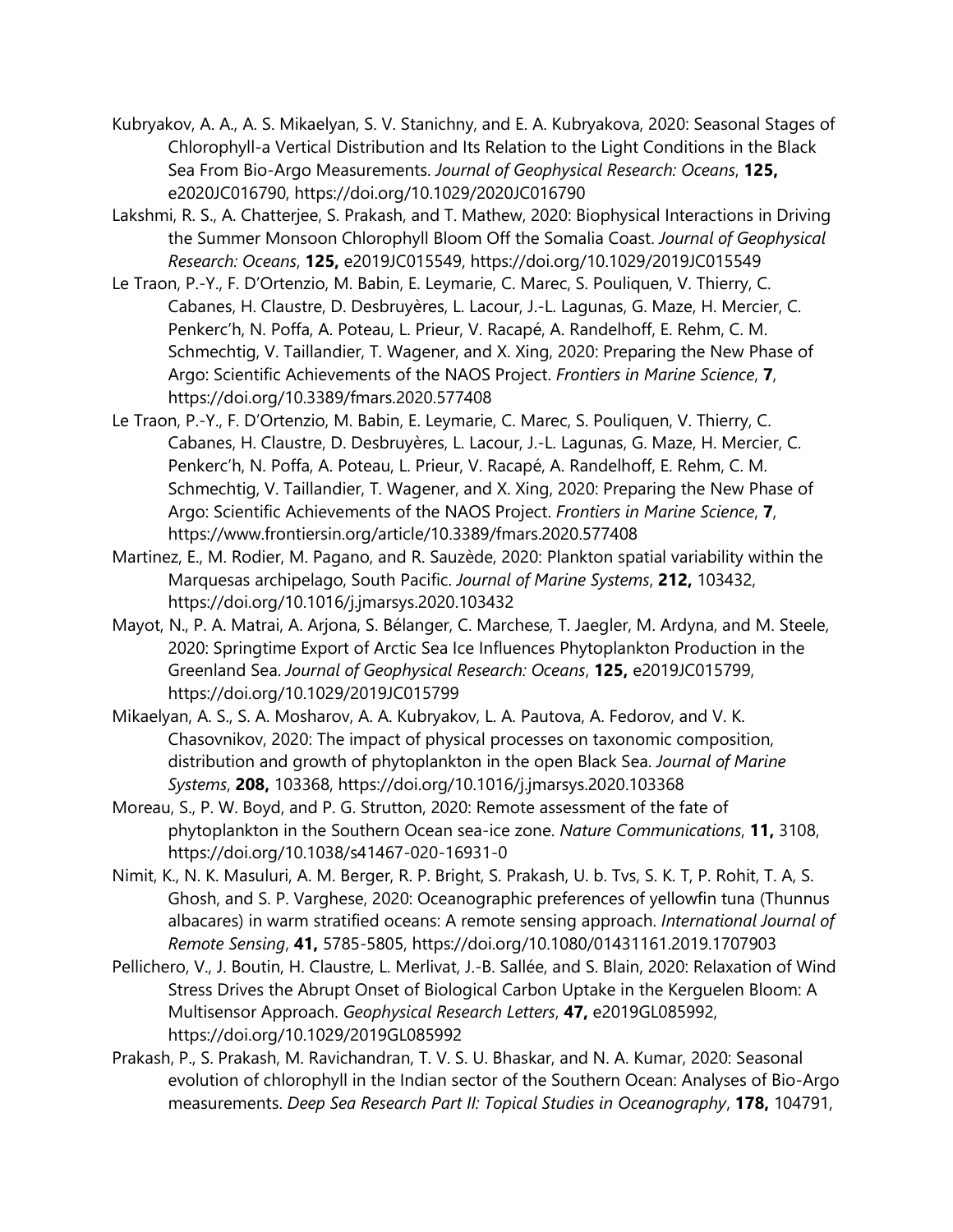https://doi.org/10.1016/j.dsr2.2020.104791

- Pramanik, S., S. Sil, A. Gangopadhyay, M. K. Singh, and N. Behera, 2020: Interannual variability of the Chlorophyll-a concentration over Sri Lankan Dome in the Bay of Bengal. *International Journal of Remote Sensing*, **41,** 5974-5991, https://doi.org/10.1080/01431161.2020.1727057
- Quay, P., S. Emerson, and H. Palevsky, 2020: Regional Pattern of the Ocean's Biological Pump Based on Geochemical Observations. *Geophysical Research Letters*, **47,** e2020GL088098, https://doi.org/10.1029/2020GL088098
- Rak, D., W. Walczowski, L. Dzierzbicka-Głowacka, and S. Shchuka, 2020: Dissolved oxygen variability in the southern Baltic Sea in 2013–2018. *Oceanologia*, **62,** 525-537, https://doi.org/10.1016/j.oceano.2020.08.005
- Ramos-Musalem, K. and S. E. Allen, 2020: The Impact of Initial Tracer Profile on the Exchange and On-Shelf Distribution of Tracers Induced by a Submarine Canyon. *Journal of Geophysical Research: Oceans*, **125,** e2019JC015785, https://doi.org/10.1029/2019JC015785
- Randelhoff, A., J. Holding, M. Janout, M. K. Sejr, M. Babin, J.-É. Tremblay, and M. B. Alkire, 2020: Pan-Arctic Ocean Primary Production Constrained by Turbulent Nitrate Fluxes. *Frontiers in Marine Science*, **7**, https://doi.org/10.3389/fmars.2020.00150
- Randelhoff, A., L. Lacour, C. Marec, E. Leymarie, J. Lagunas, X. Xing, G. Darnis, C. Penkerc'h, M. Sampei, L. Fortier, F. D'Ortenzio, H. Claustre, and M. Babin, 2020: Arctic mid-winter phytoplankton growth revealed by autonomous profilers. *Science Advances*, **6,** eabc2678, https://doi.org/10.1126/sciadv.abc2678
- Rasse, R., H. Claustre, and A. Poteau, 2020: The suspended small-particle layer in the oxygen-poor Black Sea: a proxy for delineating the effective N2-yielding section. *Biogeosciences*, **17,** 6491-6505, https://doi.org/10.5194/bg-17-6491-2020
- Rosso, I., M. R. Mazloff, L. D. Talley, S. G. Purkey, N. M. Freeman, and G. Maze, 2020: Water Mass and Biogeochemical Variability in the Kerguelen Sector of the Southern Ocean: A Machine Learning Approach for a Mixing Hot Spot. *Journal of Geophysical Research: Oceans*, **125,** e2019JC015877, https://doi.org/10.1029/2019JC015877
- Sarma, V. V. S. S., T. V. S. U. Bhaskar, J. P. Kumar, and K. Chakraborty, 2020: Potential mechanisms responsible for occurrence of core oxygen minimum zone in the north-eastern Arabian Sea. *Deep Sea Research Part I: Oceanographic Research Papers*, **165,** 103393, https://doi.org/10.1016/j.dsr.2020.103393
- Sauzède, R., E. Martinez, C. Maes, O. Pasqueron de Fommervault, A. Poteau, A. Mignot, H. Claustre, J. Uitz, L. Oziel, K. Maamaatuaiahutapu, M. Rodier, C. Schmechtig, and V. Laurent, 2020: Enhancement of phytoplankton biomass leeward of Tahiti as observed by Biogeochemical-Argo floats. *Journal of Marine Systems*, **204,** 103284, https://doi.org/10.1016/j.jmarsys.2019.103284
- Séférian, R., S. Berthet, A. Yool, J. Palmiéri, L. Bopp, A. Tagliabue, L. Kwiatkowski, O. Aumont, J. Christian, J. Dunne, M. Gehlen, T. Ilyina, J. G. John, H. Li, M. C. Long, J. Y. Luo, H. Nakano, A. Romanou, J. Schwinger, C. Stock, Y. Santana-Falcón, Y. Takano, J. Tjiputra, H. Tsujino, M. Watanabe, T. Wu, F. Wu, and A. Yamamoto, 2020: Tracking Improvement in Simulated Marine Biogeochemistry Between CMIP5 and CMIP6. *Current Climate Change Reports*, **6,** 95-119, https://doi.org/10.1007/s40641-020-00160-0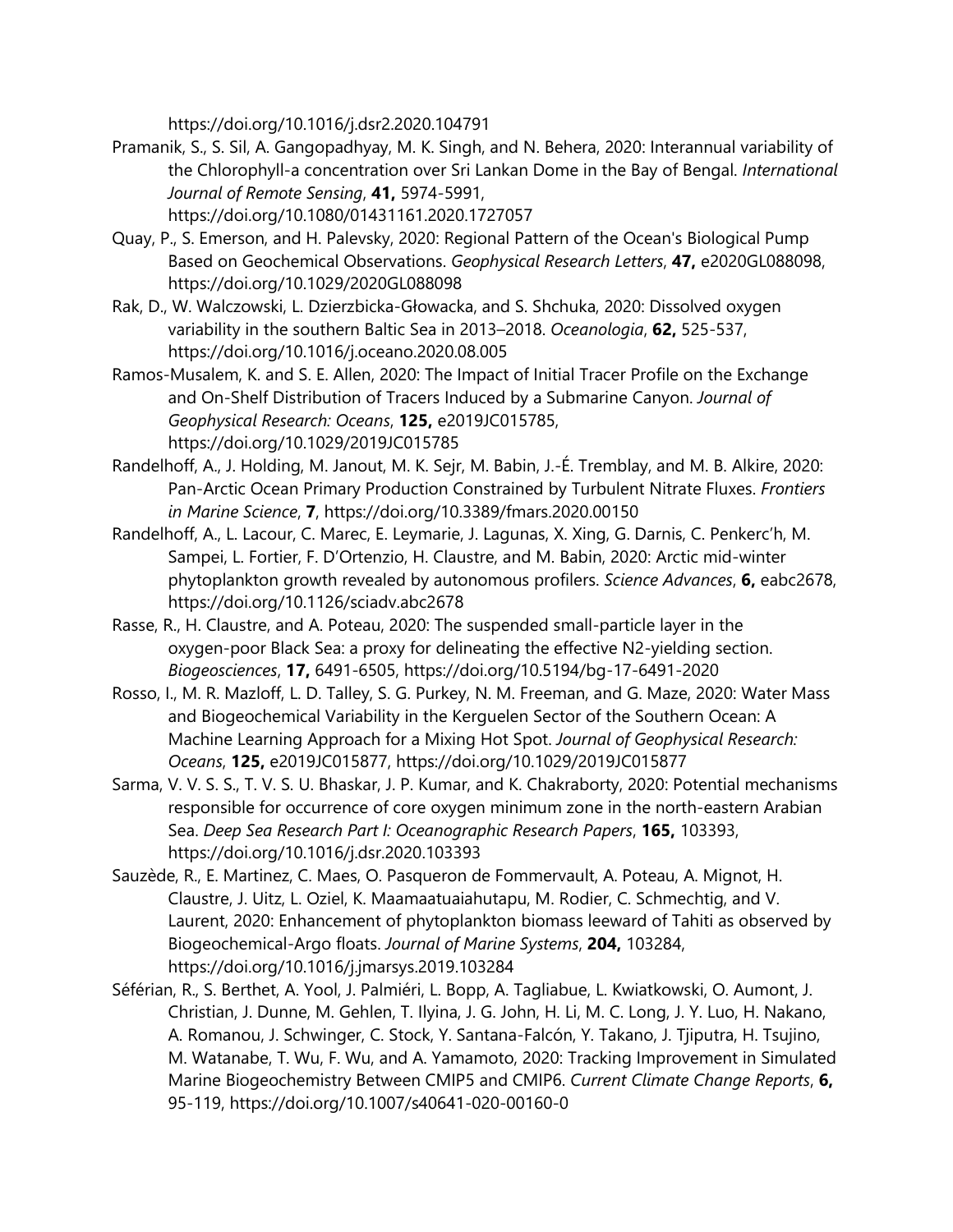- Sergi, S., A. Baudena, C. Cotté, M. Ardyna, S. Blain, and F. d'Ovidio, 2020: Interaction of the Antarctic Circumpolar Current With Seamounts Fuels Moderate Blooms but Vast Foraging Grounds for Multiple Marine Predators. *Frontiers in Marine Science*, **7**, https://doi.org/10.3389/fmars.2020.00416
- Shen, J., N. Jiao, M. Dai, H. Wang, G. Qiu, J. Chen, H. Li, S.-J. Kao, J.-Y. T. Yang, P. Cai, K. Zhou, W. Yang, Y. Zhu, Z. Liu, M. Chen, Z. Zuo, B. Gaye, M. G. Wiesner, and Y. Zhang, 2020: Laterally Transported Particles From Margins Serve as a Major Carbon and Energy Source for Dark Ocean Ecosystems. *Geophysical Research Letters*, **47,** e2020GL088971, https://doi.org/10.1029/2020GL088971
- Sridevi, B. and V. V. S. S. Sarma, 2020: A revisit to the regulation of oxygen minimum zone in the Bay of Bengal. *Journal of Earth System Science*, **129,** 107, https://doi.org/10.1007/s12040-020-1376-2
- Sulpis, O., S. K. Lauvset, and M. Hagens, 2020: Current estimates of K1\* and K2\* appear inconsistent with measured CO2 system parameters in cold oceanic regions. *Ocean Sci.*, **16,** 847-862, https://doi.org/10.5194/os-16-847-2020
- Taillandier, V., L. Prieur, F. D'Ortenzio, M. Ribera d'Alcalà, and E. Pulido-Villena, 2020: Profiling float observation of thermohaline staircases in the western Mediterranean Sea and impact on nutrient fluxes. *Biogeosciences*, **17,** 3343-3366, https://doi.org/10.5194/bg-17-3343-2020
- Terrats, L., H. Claustre, M. Cornec, A. Mangin, and G. Neukermans, 2020: Detection of Coccolithophore Blooms With BioGeoChemical-Argo Floats. *Geophysical Research Letters*, **47,** e2020GL090559, https://doi.org/10.1029/2020GL090559
- von Berg, L., C. J. Prend, E. C. Campbell, M. R. Mazloff, L. D. Talley, and S. T. Gille, 2020: Weddell Sea Phytoplankton Blooms Modulated by Sea Ice Variability and Polynya Formation. *Geophysical Research Letters*, **47,** e2020GL087954, https://doi.org/10.1029/2020GL087954
- Wang, B., K. Fennel, L. Yu, and C. Gordon, 2020: Assessing the value of biogeochemical Argo profiles versus ocean color observations for biogeochemical model optimization in the Gulf of Mexico. *Biogeosciences*, **17,** 4059-4074, https://doi.org/10.5194/bg-17-4059-2020
- Wang, T., F. Chen, S. Zhang, J. Pan, A. T. Devlin, H. Ning, and W. Zeng, 2020: Remote Sensing and Argo Float Observations Reveal Physical Processes Initiating a Winter-Spring Phytoplankton Bloom South of the Kuroshio Current Near Shikoku. *Remote Sensing*, **12**, https://doi.org/10.3390/rs12244065
- Watanabe, Y. W., B. F. Li, R. Yamasaki, S. Yunoki, K. Imai, S. Hosoda, and Y. Nakano, 2020: Spatiotemporal changes of ocean carbon species in the western North Pacific using parameterization technique. *Journal of Oceanography*, **76,** 155-167, https://doi.org/10.1007/s10872-019-00532-7
- Wojtasiewicz, B., T. W. Trull, T. V. S. Udaya Bhaskar, M. Gauns, S. Prakash, M. Ravichandran, D. M. Shenoy, D. Slawinski, and N. J. Hardman-Mountford, 2020: Autonomous profiling float observations reveal the dynamics of deep biomass distributions in the denitrifying oxygen minimum zone of the Arabian Sea. *Journal of Marine Systems*, **207,** 103103, https://doi.org/10.1016/j.jmarsys.2018.07.002
- Wu, Y., 2020: Investigation of surface ocean carbon distribution using large global dataset, University of Southampton, http://eprints.soton.ac.uk/id/eprint/437856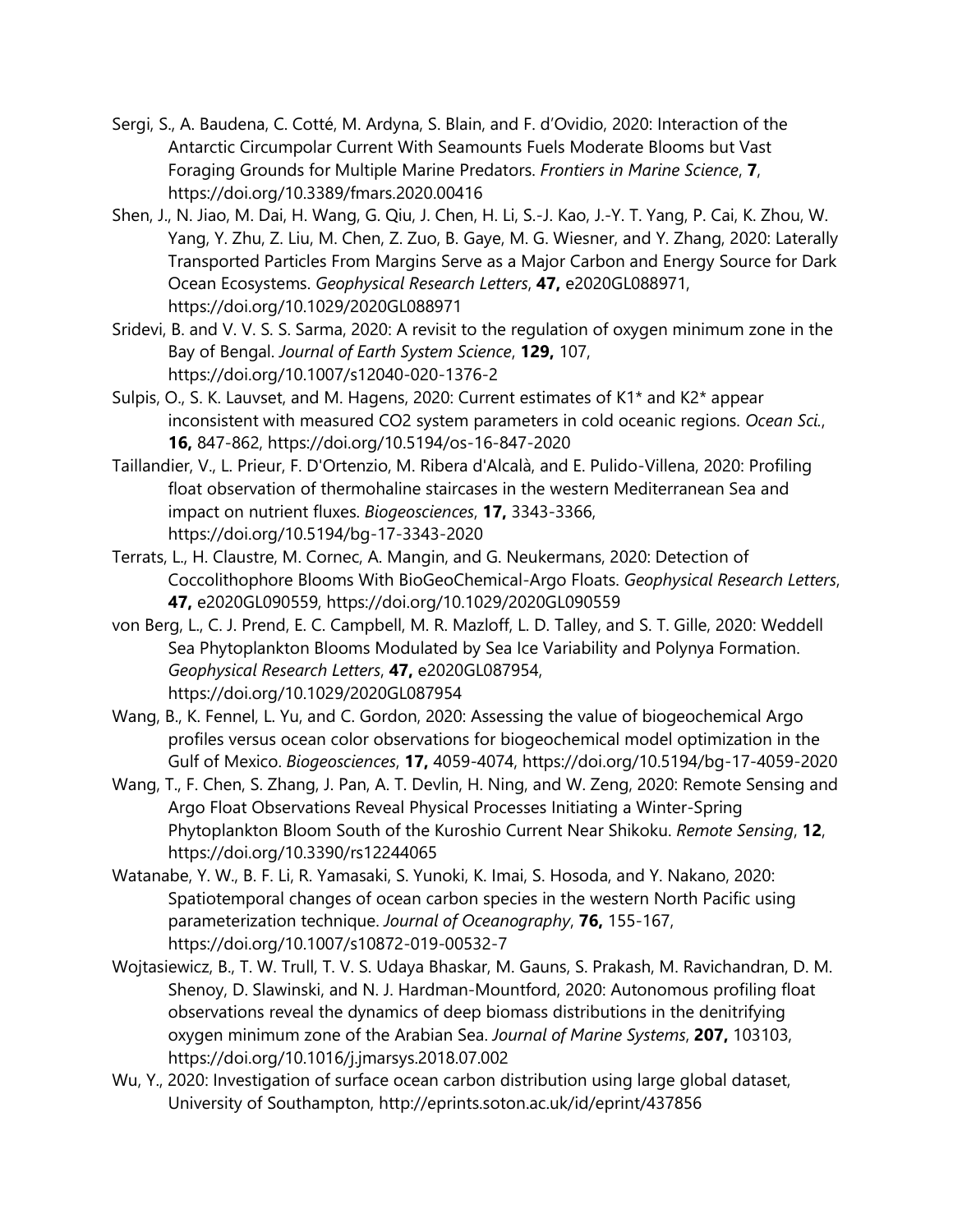- Xing, X., E. Boss, J. Zhang, and F. Chai, 2020: Evaluation of Ocean Color Remote Sensing Algorithms for Diffuse Attenuation Coefficients and Optical Depths with Data Collected on BGC-Argo Floats. *Remote Sensing*, **12,** 2367, https://doi.org/10.3390/rs12152367
- Xing, X., M. L. Wells, S. Chen, S. Lin, and F. Chai, 2020: Enhanced Winter Carbon Export Observed by BGC-Argo in the Northwest Pacific Ocean. *Geophysical Research Letters*, **47,** e2020GL089847, https://doi.org/10.1029/2020GL089847
- Xiu, P. and F. Chai, 2020: Eddies Affect Subsurface Phytoplankton and Oxygen Distributions in the North Pacific Subtropical Gyre. *Geophysical Research Letters*, **47,** e2020GL087037, https://doi.org/10.1029/2020GL087037
- Zhang, X., L. Hu, Y. Xiong, Y. Huot, and D. Gray, 2020: Experimental Estimates of Optical Backscattering Associated With Submicron Particles in Clear Oceanic Waters. *Geophysical Research Letters*, **47,** e2020GL087100, https://doi.org/10.1029/2020GL087100

2019 (68)

- Ardyna, M., L. Lacour, S. Sergi, F. d'Ovidio, J.-B. Sallée, M. Rembauville, S. Blain, A. Tagliabue, R. Schlitzer, C. Jeandel, K. R. Arrigo, and H. Claustre, 2019: Hydrothermal vents trigger massive phytoplankton blooms in the Southern Ocean. *Nature Communications*, **10,** 2451, https://doi.org/10.1038/s41467-019-09973-6
- Barbieux, M., J. Uitz, B. Gentili, O. Pasqueron de Fommervault, A. Mignot, A. Poteau, C. Schmechtig, V. Taillandier, E. Leymarie, C. Penkerc'h, F. D'Ortenzio, H. Claustre, and A. Bricaud, 2019: Bio-optical characterization of subsurface chlorophyll maxima in the Mediterranean Sea from a Biogeochemical-Argo float database. *Biogeosciences*, **16,** 1321-1342, https://doi.org/10.5194/bg-16-1321-2019
- Bellacicco, M., M. Cornec, E. Organelli, R. J. W. Brewin, G. Neukermans, G. Volpe, M. Barbieux, A. Poteau, C. Schmechtig, F. D'Ortenzio, S. Marullo, H. Claustre, and J. Pitarch, 2019: Global Variability of Optical Backscattering by Non-algal particles From a Biogeochemical-Argo Data Set. *Geophysical Research Letters*, **46,** 9767-9776, https://doi.org/10.1029/2019GL084078
- Bellacicco, M., V. Vellucci, M. Scardi, M. Barbieux, S. Marullo, and F. D'Ortenzio, 2019: Quantifying the Impact of Linear Regression Model in Deriving Bio-Optical Relationships: The Implications on Ocean Carbon Estimations. *Sensors*, **19,** 3032, https://doi.org/10.3390/s19133032
- Bernardi Bif, M., 2019: Understanding Resistant Organic Carbon in the Ocean: From Microbes to Large-Scale Processes, University of Miami, https://scholarlyrepository.miami.edu/oa\_dissertations/2322
- Bif, M. B. and D. A. Hansell, 2019: Seasonality of Dissolved Organic Carbon in the Upper Northeast Pacific Ocean. *Global Biogeochemical Cycles*, **33,** 526-539, https://doi.org/10.1029/2018GB006152
- Bittig, H. C., T. L. Maurer, J. N. Plant, C. Schmechtig, A. P. S. Wong, H. Claustre, T. W. Trull, T. V. S. Udaya Bhaskar, E. Boss, G. Dall'Olmo, E. Organelli, A. Poteau, K. S. Johnson, C. Hanstein, E. Leymarie, S. Le Reste, S. C. Riser, A. R. Rupan, V. Taillandier, V. Thierry, and X. Xing, 2019: A BGC-Argo Guide: Planning, Deployment, Data Handling and Usage. *Frontiers in Marine Science*, **6**, https://doi.org/10.3389/fmars.2019.00502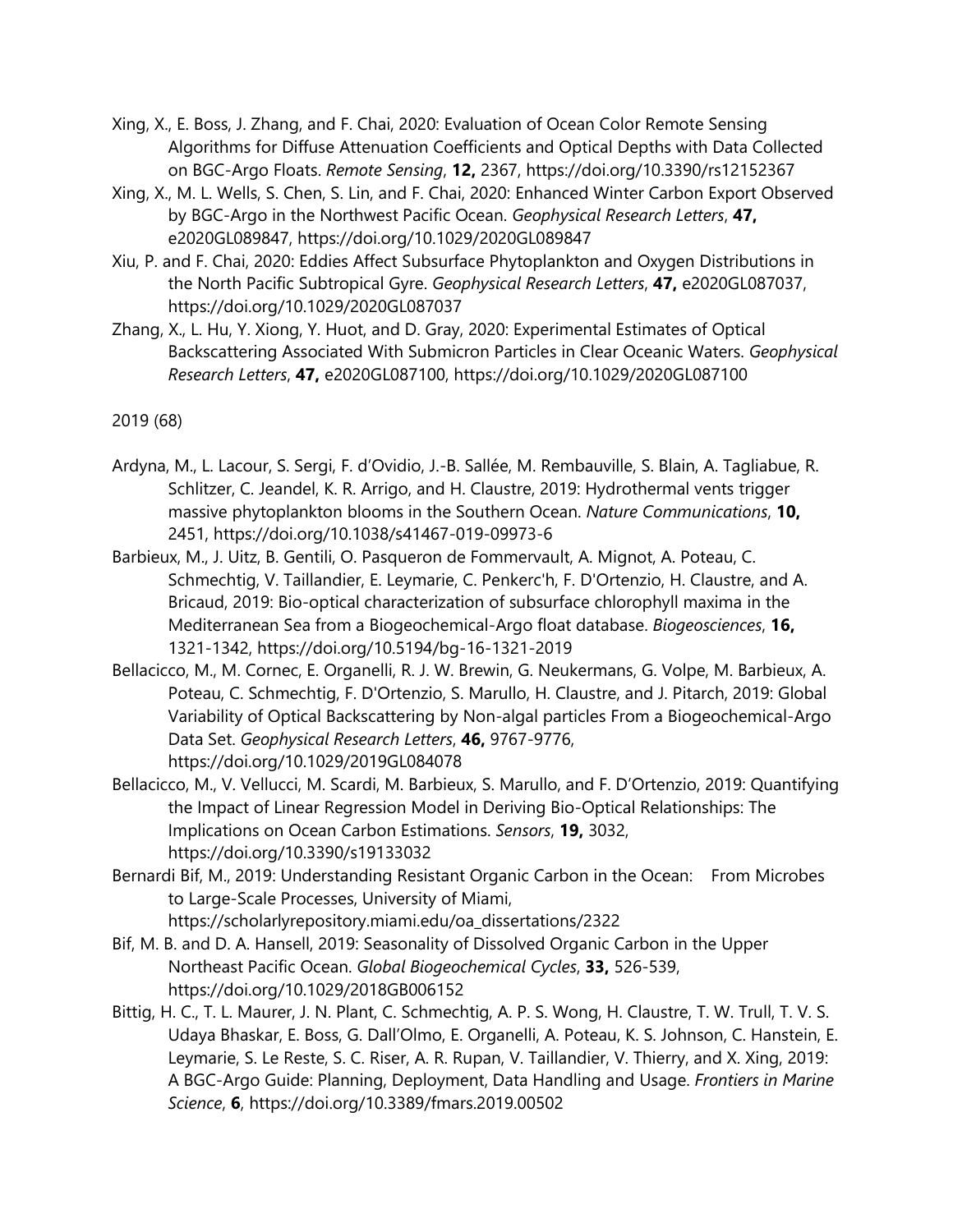- Boyd, P. W., H. Claustre, M. Levy, D. A. Siegel, and T. Weber, 2019: Multi-faceted particle pumps drive carbon sequestration in the ocean. *Nature*, **568,** 327-335, https://doi.org/10.1038/s41586-019-1098-2
- Bushinsky, S. M., Y. Takeshita, and N. L. Williams, 2019: Observing Changes in Ocean Carbonate Chemistry: Our Autonomous Future. *Current Climate Change Reports*, **5,** 207-220, https://doi.org/10.1007/s40641-019-00129-8
- Campbell, E. C., E. A. Wilson, G. W. K. Moore, S. C. Riser, C. E. Brayton, M. R. Mazloff, and L. D. Talley, 2019: Antarctic offshore polynyas linked to Southern Hemisphere climate anomalies. *Nature*, **570,** 319-325, https://doi.org/10.1038/s41586-019-1294-0
- Caputi, L., Q. Carradec, D. Eveillard, A. Kirilovsky, E. Pelletier, J. J. Pierella Karlusich, F. Rocha Jimenez Vieira, E. Villar, S. Chaffron, S. Malviya, E. Scalco, S. G. Acinas, A. Alberti, J.-M. Aury, A.-S. Benoiston, A. Bertrand, T. Biard, L. Bittner, M. Boccara, J. R. Brum, C. Brunet, G. Busseni, A. Carratalà, H. Claustre, L. P. Coelho, S. Colin, S. D'Aniello, C. Da Silva, M. Del Core, H. Doré, S. Gasparini, F. Kokoszka, J.-L. Jamet, C. Lejeusne, C. Lepoivre, M. Lescot, G. Lima-Mendez, F. Lombard, J. Lukeš, N. Maillet, M.-A. Madoui, E. Martinez, M. G. Mazzocchi, M. B. Néou, J. Paz-Yepes, J. Poulain, S. Ramondenc, J.-B. Romagnan, S. Roux, D. Salvagio Manta, R. Sanges, S. Speich, M. Sprovieri, S. Sunagawa, V. Taillandier, A. Tanaka, L. Tirichine, C. Trottier, J. Uitz, A. Veluchamy, J. Veselá, F. Vincent, S. Yau, S. Kandels-Lewis, S. Searson, C. Dimier, M. Picheral, T. O. Coordinators, P. Bork, E. Boss, C. de Vargas, M. J. Follows, N. Grimsley, L. Guidi, P. Hingamp, E. Karsenti, P. Sordino, L. Stemmann, M. B. Sullivan, A. Tagliabue, A. Zingone, L. Garczarek, F. d'Ortenzio, P. Testor, F. Not, M. R. d'Alcalà, P. Wincker, C. Bowler, and D. Iudicone, 2019: Community-Level Responses to Iron Availability in Open Ocean Plankton Ecosystems. *Global Biogeochemical Cycles*, **33,** 391-419, https://doi.org/10.1029/2018GB006022
- Chakraborty, K., N. Kumar, M. S. Girishkumar, G. V. M. Gupta, J. Ghosh, T. V. S. Udaya Bhaskar, and V. P. Thangaprakash, 2019: Assessment of the impact of spatial resolution on ROMS simulated upper-ocean biogeochemistry of the Arabian Sea from an operational perspective. *Journal of Operational Oceanography***,** 1-27, https://doi.org/10.1080/1755876X.2019.1588697
- Chakraborty, K., A. A. Lotliker, S. Majumder, A. Samanta, S. K. Baliarsingh, J. Ghosh, P. P. Madhuri, A. Saravanakumar, N. S. Sarma, B. S. Rao, and P. Shanmugam, 2019: Assessment of model-simulated upper ocean biogeochemical dynamics of the Bay of Bengal. *Journal of Sea Research*, **146,** 63-76, https://doi.org/10.1016/j.seares.2019.01.001
- Chen, S., C. Xue, T. Zhang, L. Hu, G. Chen, and J. Tang, 2019: Analysis of the Optimal Wavelength for Oceanographic Lidar at the Global Scale Based on the Inherent Optical Properties of Water. *Remote Sensing*, **11,** 2705, https://doi.org/10.3390/rs11222705
- Chow, C. H., W. Cheah, J.-H. Tai, and S.-F. Liu, 2019: Anomalous wind triggered the largest phytoplankton bloom in the oligotrophic North Pacific Subtropical Gyre. *Scientific Reports*, **9,** 15550, https://doi.org/10.1038/s41598-019-51989-x
- Ciavatta, S., S. Kay, R. J. W. Brewin, R. Cox, A. Di Cicco, F. Nencioli, L. Polimene, M. Sammartino, R. Santoleri, J. Skákala, and M. Tsapakis, 2019: Ecoregions in the Mediterranean Sea Through the Reanalysis of Phytoplankton Functional Types and Carbon Fluxes. *Journal of Geophysical Research: Oceans*, **124,** 6737-6759, https://doi.org/10.1029/2019JC015128
- Cossarini, G., L. Mariotti, L. Feudale, A. Mignot, S. Salon, V. Taillandier, A. Teruzzi, and F.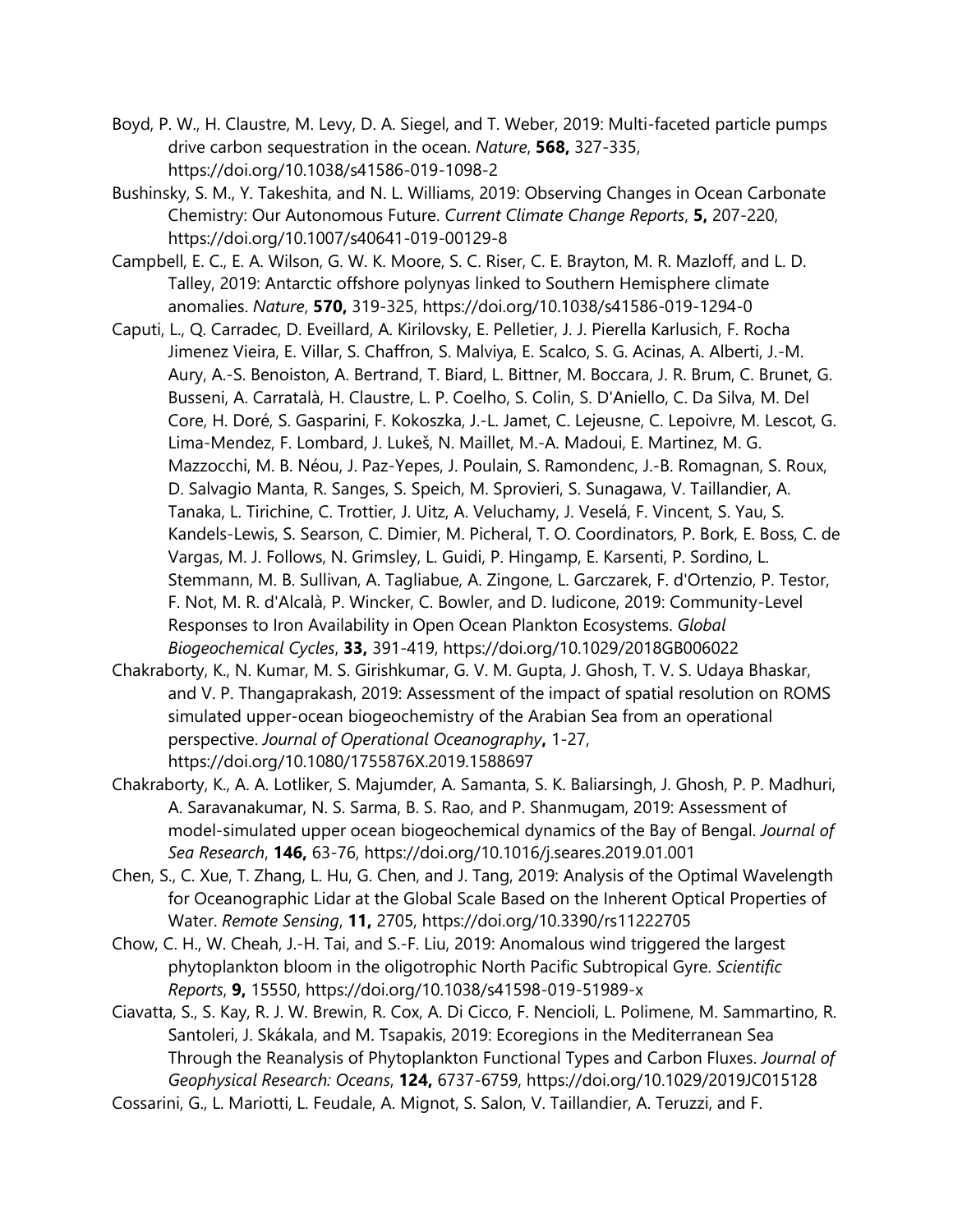D'Ortenzio, 2019: Towards operational 3D-Var assimilation of chlorophyll Biogeochemical-Argo float data into a biogeochemical model of the Mediterranean Sea. *Ocean Modelling*, **133,** 112-128, https://doi.org/10.1016/j.ocemod.2018.11.005

- Emerson, S., B. Yang, M. White, and M. Cronin, 2019: Air-Sea Gas Transfer: Determining Bubble Fluxes With In Situ N2 Observations. *Journal of Geophysical Research: Oceans*, **124,** 2716-2727, https://doi.org/10.1029/2018JC014786
- Fennel, K., M. Gehlen, P. Brasseur, C. W. Brown, S. Ciavatta, G. Cossarini, A. Crise, C. A. Edwards, D. Ford, M. A. M. Friedrichs, M. Gregoire, E. Jones, H.-C. Kim, J. Lamouroux, R. Murtugudde, C. Perruche, t. G. O. M. E. A. , and P. T. Team, 2019: Advancing Marine Biogeochemical and Ecosystem Reanalyses and Forecasts as Tools for Monitoring and Managing Ecosystem Health. *Frontiers in Marine Science*, **6**, https://doi.org/10.3389/fmars.2019.00089
- Foltz, G. R., P. Brandt, I. Richter, B. Rodríguez-Fonseca, F. Hernandez, M. Dengler, R. R. Rodrigues, J. O. Schmidt, L. Yu, N. Lefevre, L. C. Da Cunha, M. J. McPhaden, M. Araujo, J. Karstensen, J. Hahn, M. Martín-Rey, C. M. Patricola, P. Poli, P. Zuidema, R. Hummels, R. C. Perez, V. Hatje, J. F. Lübbecke, I. Polo, R. Lumpkin, B. Bourlès, F. E. Asuquo, P. Lehodey, A. Conchon, P. Chang, P. Dandin, C. Schmid, A. Sutton, H. Giordani, Y. Xue, S. Illig, T. Losada, S. A. Grodsky, F. Gasparin, T. Lee, E. Mohino, P. Nobre, R. Wanninkhof, N. Keenlyside, V. Garcon, E. Sánchez-Gómez, H. C. Nnamchi, M. Drévillon, A. Storto, E. Remy, A. Lazar, S. Speich, M. Goes, T. Dorrington, W. E. Johns, J. N. Moum, C. Robinson, C. Perruche, R. B. de Souza, A. T. Gaye, J. López-Parages, P.-A. Monerie, P. Castellanos, N. U. Benson, M. N. Hounkonnou, J. T. Duhá, R. Laxenaire, and N. Reul, 2019: The Tropical Atlantic Observing System. *Frontiers in Marine Science*, **6**, https://doi.org/10.3389/fmars.2019.00206
- Freeman, N. M., D. R. Munro, J. Sprintall, M. R. Mazloff, S. Purkey, I. Rosso, C. A. DeRanek, and C. Sweeney, 2019: The Observed Seasonal Cycle of Macronutrients in Drake Passage: Relationship to Fronts and Utility as a Model Metric. *Journal of Geophysical Research: Oceans*, **124,** 4763-4783, https://doi.org/10.1029/2019JC015052
- Fujii, Y., E. Rémy, H. Zuo, P. Oke, G. Halliwell, F. Gasparin, M. Benkiran, N. Loose, J. Cummings, J. Xie, Y. Xue, S. Masuda, G. C. Smith, M. Balmaseda, C. Germineaud, D. J. Lea, G. Larnicol, L. Bertino, A. Bonaduce, P. Brasseur, C. Donlon, P. Heimbach, Y. Kim, V. Kourafalou, P.-Y. Le Traon, M. Martin, S. Paturi, B. Tranchant, and N. Usui, 2019: Observing System Evaluation Based on Ocean Data Assimilation and Prediction Systems: On-Going Challenges and a Future Vision for Designing and Supporting Ocean Observational Networks. *Frontiers in Marine Science*, **6**, https://doi.org/10.3389/fmars.2019.00417
- Germineaud, C., J.-M. Brankart, and P. Brasseur, 2019: An Ensemble-Based Probabilistic Score Approach to Compare Observation Scenarios: An Application to Biogeochemical-Argo Deployments. *Journal of Atmospheric and Oceanic Technology*, **36,** 2307-2326, https://doi.org/10.1175/JTECH-D-19-0002.1
- Girishkumar, M. S., V. P. Thangaprakash, T. V. S. Udaya Bhaskar, K. Suprit, N. Sureshkumar, S. K. Baliarsingh, J. Jofia, V. Pant, S. Vishnu, G. George, K. R. Abhilash, and S. Shivaprasad, 2019: Quantifying Tropical Cyclone's Effect on the Biogeochemical Processes Using Profiling Float Observations in the Bay of Bengal. *Journal of Geophysical Research: Oceans*, **124,** 1945-1963, https://doi.org/10.1029/2017JC013629
- Gittings, J. A., D. E. Raitsos, M. Kheireddine, M.-F. Racault, H. Claustre, and I. Hoteit, 2019: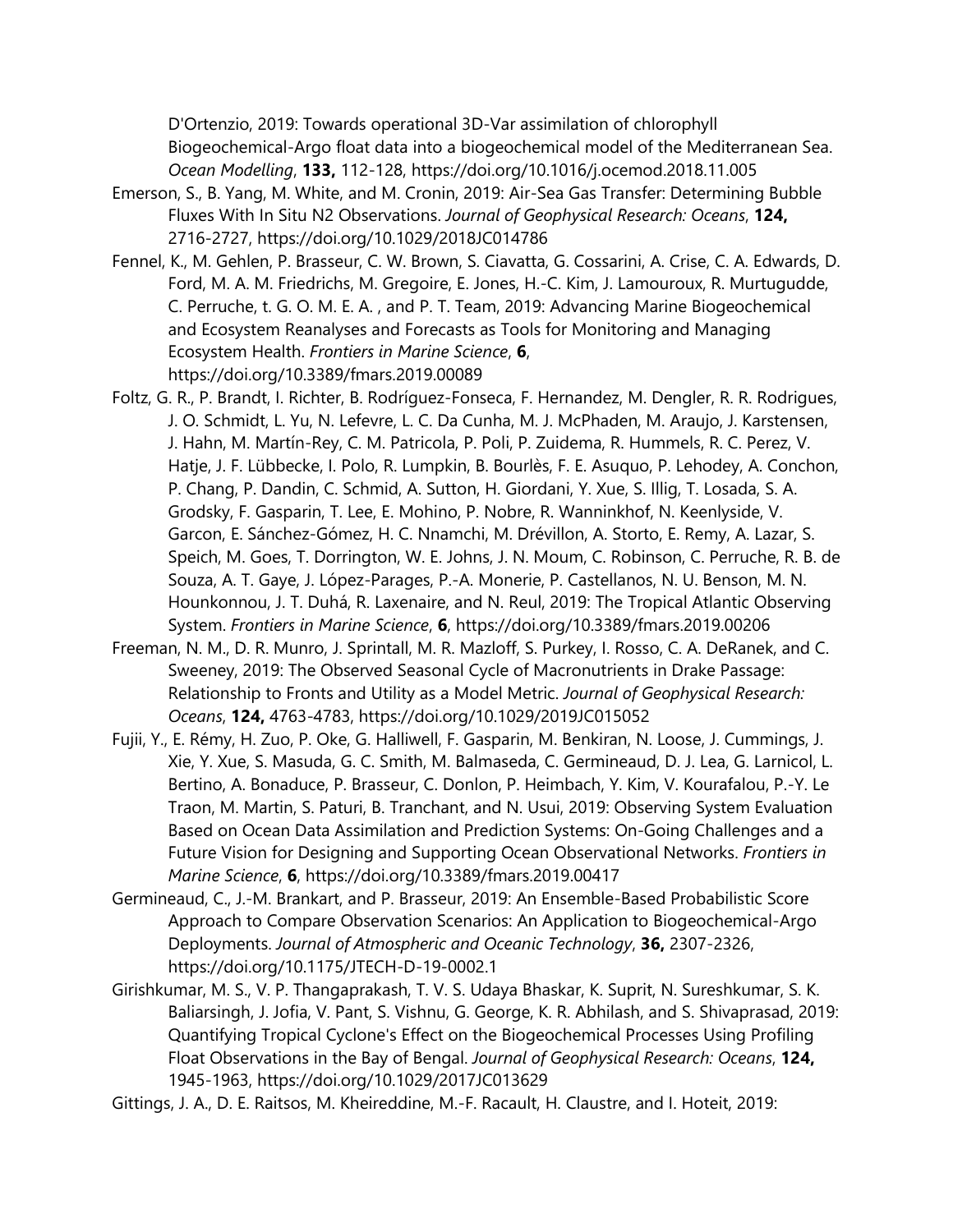Evaluating tropical phytoplankton phenology metrics using contemporary tools. *Scientific Reports*, **9,** 674, https://doi.org/10.1038/s41598-018-37370-4

- Gouveia, N. A., D. F. M. Gherardi, F. H. Wagner, E. T. Paes, V. J. Coles, and L. E. O. C. Aragão, 2019: The Salinity Structure of the Amazon River Plume Drives Spatiotemporal Variation of Oceanic Primary Productivity. *Journal of Geophysical Research: Biogeosciences*, **124,** 147-165, https://doi.org/10.1029/2018JG004665
- Groom, S., S. Sathyendranath, Y. Ban, S. Bernard, R. Brewin, V. Brotas, C. Brockmann, P. Chauhan, J.-k. Choi, A. Chuprin, S. Ciavatta, P. Cipollini, C. Donlon, B. Franz, X. He, T. Hirata, T. Jackson, M. Kampel, H. Krasemann, S. Lavender, S. Pardo-Martinez, F. Mélin, T. Platt, R. Santoleri, J. Skakala, B. Schaeffer, M. Smith, F. Steinmetz, A. Valente, and M. Wang, 2019: Satellite Ocean Colour: Current Status and Future Perspective. *Frontiers in Marine Science*, **6**, https://doi.org/10.3389/fmars.2019.00485
- Gutknecht, E., G. Reffray, A. Mignot, T. Dabrowski, and M. G. Sotillo, 2019: Modelling the marine ecosystem of Iberia–Biscay–Ireland (IBI) European waters for CMEMS operational applications. *Ocean Sci.*, **15,** 1489-1516, https://doi.org/10.5194/os-15-1489-2019
- Hermes, J. C., Y. Masumoto, L. M. Beal, M. K. Roxy, J. Vialard, M. Andres, H. Annamalai, S. Behera, N. D'Adamo, T. Doi, M. Feng, W. Han, N. Hardman-Mountford, H. Hendon, R. Hood, S. Kido, C. Lee, T. Lee, M. Lengaigne, J. Li, R. Lumpkin, K. N. Navaneeth, B. Milligan, M. J. McPhaden, M. Ravichandran, T. Shinoda, A. Singh, B. Sloyan, P. G. Strutton, A. C. Subramanian, S. Thurston, T. Tozuka, C. C. Ummenhofer, A. S. Unnikrishnan, R. Venkatesan, D. Wang, J. Wiggert, L. Yu, and W. Yu, 2019: A Sustained Ocean Observing System in the Indian Ocean for Climate Related Scientific Knowledge and Societal Needs. *Frontiers in Marine Science*, **6**, https://doi.org/10.3389/fmars.2019.00355
- Hu, L., X. Zhang, and M. J. Perry, 2019: Light scattering by pure seawater: Effect of pressure. *Deep Sea Research Part I: Oceanographic Research Papers*, **146,** 103-109, https://doi.org/10.1016/j.dsr.2019.03.009
- Jayaram, C., T. V. S. Udaya Bhaskar, J. P. Kumar, and D. Swain, 2019: Cyclone Enhanced Chlorophyll in the Bay of Bengal as Evidenced from Satellite and BGC-Argo Float Observations. *Journal of the Indian Society of Remote Sensing*, **47,** 1875-1882, https://doi.org/10.1007/s12524-019-01034-1
- Johnson, K. S., S. C. Riser, and M. Ravichandran, 2019: Oxygen Variability Controls Denitrification in the Bay of Bengal Oxygen Minimum Zone. *Geophysical Research Letters*, **46,** 804-811, https://doi.org/10.1029/2018GL079881
- Kubryakov, A. A., A. S. Mikaelyan, and S. V. Stanichny, 2019: Summer and winter coccolithophore blooms in the Black Sea and their impact on production of dissolved organic matter from Bio-Argo data. *Journal of Marine Systems*, **199,** 103220, https://doi.org/10.1016/j.jmarsys.2019.103220
- Kubryakov, A. A., A. G. Zatsepin, and S. V. Stanichny, 2019: Anomalous summer-autumn phytoplankton bloom in 2015 in the Black Sea caused by several strong wind events. *Journal of Marine Systems*, **194,** 11-24, https://doi.org/10.1016/j.jmarsys.2019.02.004
- Lacour, L., N. Briggs, H. Claustre, M. Ardyna, and G. Dall'Olmo, 2019: The Intraseasonal Dynamics of the Mixed Layer Pump in the Subpolar North Atlantic Ocean: A Biogeochemical-Argo Float Approach. *Global Biogeochemical Cycles*, **33,** 266-281, https://doi.org/10.1029/2018GB005997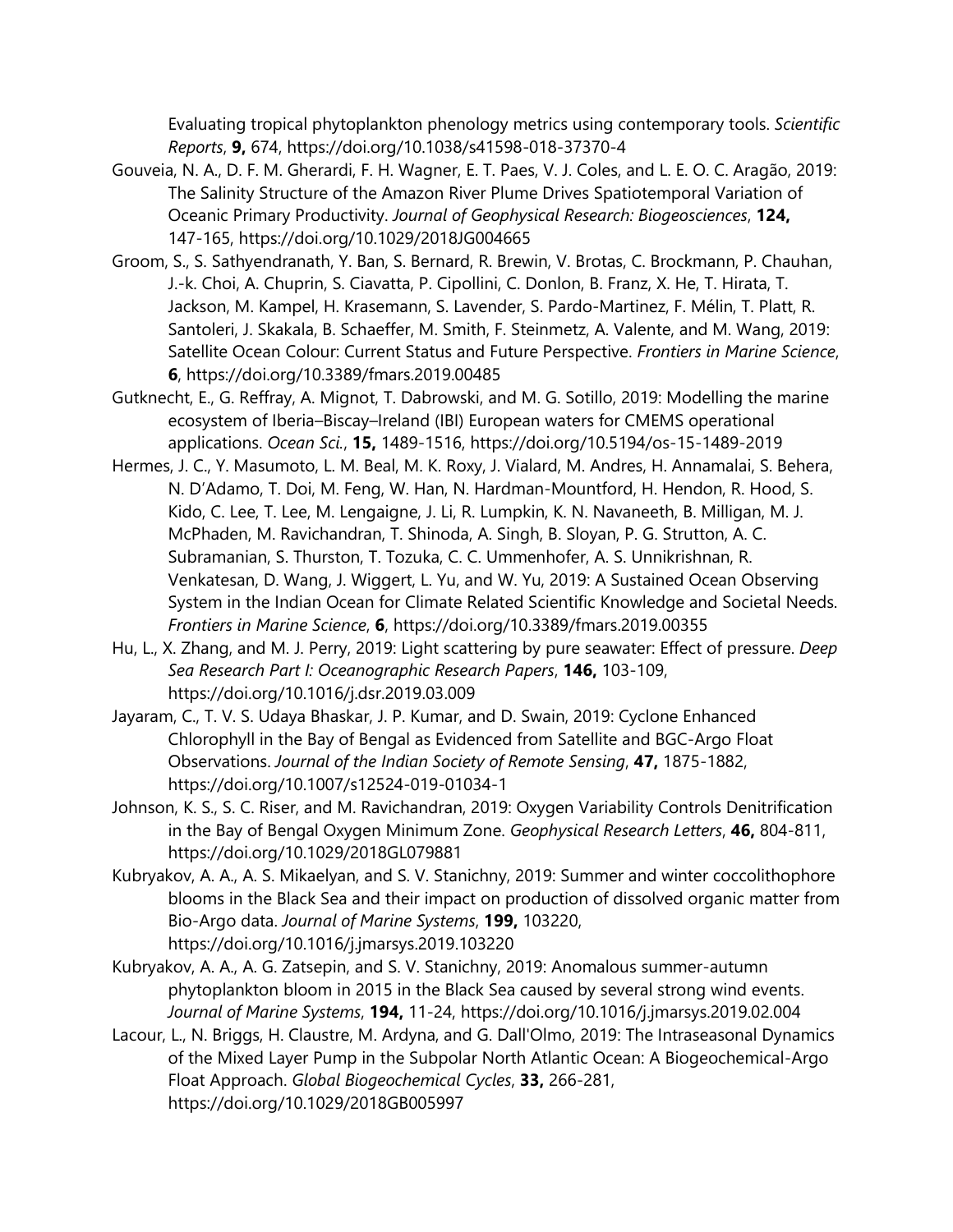- Le Traon, P. Y., A. Reppucci, E. Alvarez Fanjul, L. Aouf, A. Behrens, M. Belmonte, A. Bentamy, L. Bertino, V. E. Brando, M. B. Kreiner, M. Benkiran, T. Carval, S. A. Ciliberti, H. Claustre, E. Clementi, G. Coppini, G. Cossarini, M. De Alfonso Alonso-Muñoyerro, A. Delamarche, G. Dibarboure, F. Dinessen, M. Drevillon, Y. Drillet, Y. Faugere, V. Fernández, A. Fleming, M. I. Garcia-Hermosa, M. G. Sotillo, G. Garric, F. Gasparin, C. Giordan, M. Gehlen, M. L. Gregoire, S. Guinehut, M. Hamon, C. Harris, F. Hernandez, J. B. Hinkler, J. Hoyer, J. Karvonen, S. Kay, R. King, T. Lavergne, B. Lemieux-Dudon, L. Lima, C. Mao, M. J. Martin, S. Masina, A. Melet, B. Buongiorno Nardelli, G. Nolan, A. Pascual, J. Pistoia, A. Palazov, J. F. Piolle, M. I. Pujol, A. C. Pequignet, E. Peneva, B. Pérez Gómez, L. Petit de la Villeon, N. Pinardi, A. Pisano, S. Pouliquen, R. Reid, E. Remy, R. Santoleri, J. Siddorn, J. She, J. Staneva, A. Stoffelen, M. Tonani, L. Vandenbulcke, K. von Schuckmann, G. Volpe, C. Wettre, and A. Zacharioudaki, 2019: From Observation to Information and Users: The Copernicus Marine Service Perspective. *Frontiers in Marine Science*, **6**, https://doi.org/10.3389/fmars.2019.00234
- Levin, L. A., B. J. Bett, A. R. Gates, P. Heimbach, B. M. Howe, F. Janssen, A. McCurdy, H. A. Ruhl, P. Snelgrove, K. I. Stocks, D. Bailey, S. Baumann-Pickering, C. Beaverson, M. C. Benfield, D. J. Booth, M. Carreiro-Silva, A. Colaço, M. C. Eblé, A. M. Fowler, K. M. Gjerde, D. O. B. Jones, K. Katsumata, D. Kelley, N. Le Bris, A. P. Leonardi, F. Lejzerowicz, P. I. Macreadie, D. McLean, F. Meitz, T. Morato, A. Netburn, J. Pawlowski, C. R. Smith, S. Sun, H. Uchida, M. F. Vardaro, R. Venkatesan, and R. A. Weller, 2019: Global Observing Needs in the Deep Ocean. *Frontiers in Marine Science*, **6**, https://doi.org/10.3389/fmars.2019.00241
- Li, B. F., Y. W. Watanabe, S. Hosoda, K. Sato, and Y. Nakano, 2019: Quasi-Real-Time and High-Resolution Spatiotemporal Distribution of Ocean Anthropogenic CO2. *Geophysical Research Letters*, **46,** 4836-4843, https://doi.org/10.1029/2018GL081639
- Liu, C., L. Xu, S.-P. Xie, and P. Li, 2019: Effects of Anticyclonic Eddies on the Multicore Structure of the North Pacific Subtropical Mode Water Based on Argo Observations. *Journal of Geophysical Research: Oceans*, **124,** 8400-8413, https://doi.org/10.1029/2019JC015631
- Lombard, F., E. Boss, A. M. Waite, M. Vogt, J. Uitz, L. Stemmann, H. M. Sosik, J. Schulz, J.-B. Romagnan, M. Picheral, J. Pearlman, M. D. Ohman, B. Niehoff, K. O. Möller, P. Miloslavich, A. Lara-Lpez, R. Kudela, R. M. Lopes, R. Kiko, L. Karp-Boss, J. S. Jaffe, M. H. Iversen, J.-O. Irisson, K. Fennel, H. Hauss, L. Guidi, G. Gorsky, S. L. C. Giering, P. Gaube, S. Gallager, G. Dubelaar, R. K. Cowen, F. Carlotti, C. Briseño-Avena, L. Berline, K. Benoit-Bird, N. Bax, S. Batten, S. D. Ayata, L. F. Artigas, and W. Appeltans, 2019: Globally Consistent Quantitative Observations of Planktonic Ecosystems. *Frontiers in Marine Science*, **6**, https://doi.org/10.3389/fmars.2019.00196
- Maneesha, K., D. H. Prasad, and K. V. K. R. K. Patnaik, 2019: Biophysical responses to tropical cyclone Hudhud over the Bay of Bengal. *Journal of Operational Oceanography***,** 1-11, https://doi.org/10.1080/1755876X.2019.1684135
- Mao, H., M. Feng, H. E. Phillips, and S. Lian, 2019: Mesoscale eddy characteristics in the interior subtropical southeast Indian Ocean, tracked from the Leeuwin Current system. *Deep Sea Research Part II: Topical Studies in Oceanography*, **161,** 52-62, https://doi.org/10.1016/j.dsr2.2018.07.003
- Marchese, C., L. Castro de la Guardia, P. G. Myers, and S. Bélanger, 2019: Regional differences and inter-annual variability in the timing of surface phytoplankton blooms in the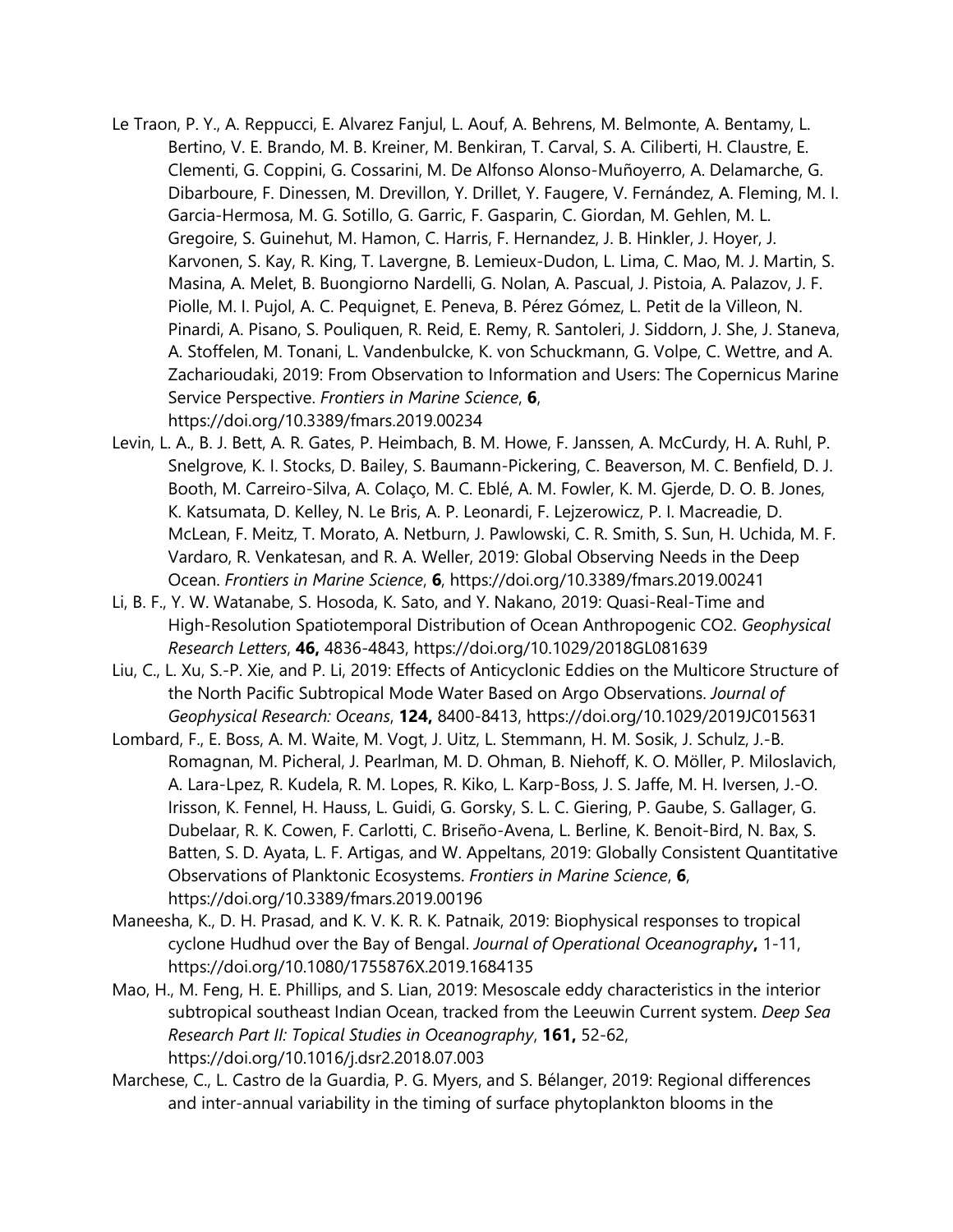Labrador Sea. *Ecological Indicators*, **96,** 81-90, https://doi.org/10.1016/j.ecolind.2018.08.053

- Margolskee, A., H. Frenzel, S. Emerson, and C. Deutsch, 2019: Ventilation Pathways for the North Pacific Oxygen Deficient Zone. *Global Biogeochemical Cycles*, **33,** 875-890, https://doi.org/10.1029/2018GB006149
- Meijers, A., J. B. Sallee, A. Grey, K. Johnson, K. R. arrigo, S. Swart, B. King, M. P. Meredith, and M. Mazloff, 2019: Antarctica and the Southern Ocean: Southern Ocean in the State of the Climate in 2018. *Bull. Am. Meteorol. Soc.*, **100,** S181-S184, https://doi.org/10.1175/2019BAMSStateoftheClimate.1
- Mignot, A., F. D'Ortenzio, V. Taillandier, G. Cossarini, and S. Salon, 2019: Quantifying Observational Errors in Biogeochemical-Argo Oxygen, Nitrate, and Chlorophyll a Concentrations. *Geophysical Research Letters*, **46,** 4330-4337, https://doi.org/10.1029/2018GL080541
- Moltmann, T., J. Turton, H.-M. Zhang, G. Nolan, C. Gouldman, L. Griesbauer, Z. Willis, Á. M. Piniella, S. Barrell, E. Andersson, C. Gallage, E. Charpentier, M. Belbeoch, P. Poli, A. Rea, E. F. Burger, D. M. Legler, R. Lumpkin, C. Meinig, K. O'Brien, K. Saha, A. Sutton, D. Zhang, and Y. Zhang, 2019: A Global Ocean Observing System (GOOS), Delivered Through Enhanced Collaboration Across Regions, Communities, and New Technologies. *Frontiers in Marine Science*, **6**, https://doi.org/10.3389/fmars.2019.00291
- Newman, L., P. Heil, R. Trebilco, K. Katsumata, A. Constable, E. van Wijk, K. Assmann, J. Beja, P. Bricher, R. Coleman, D. Costa, S. Diggs, R. Farneti, S. Fawcett, S. T. Gille, K. R. Hendry, S. Henley, E. Hofmann, T. Maksym, M. Mazloff, A. Meijers, M. M. Meredith, S. Moreau, B. Ozsoy, R. Robertson, I. Schloss, O. Schofield, J. Shi, E. Sikes, I. J. Smith, S. Swart, A. Wahlin, G. Williams, M. J. M. Williams, L. Herraiz-Borreguero, S. Kern, J. Lieser, R. A. Massom, J. Melbourne-Thomas, P. Miloslavich, and G. Spreen, 2019: Delivering Sustained, Coordinated, and Integrated Observations of the Southern Ocean for Global Impact. *Frontiers in Marine Science*, **6**, https://doi.org/10.3389/fmars.2019.00433
- Organelli, E. and H. Claustre, 2019: Small Phytoplankton Shapes Colored Dissolved Organic Matter Dynamics in the North Atlantic Subtropical Gyre. *Geophysical Research Letters*, **46,** 12183-12191, https://doi.org/10.1029/2019GL084699
- Pearlman, J., M. Bushnell, L. Coppola, J. Karstensen, P. L. Buttigieg, F. Pearlman, P. Simpson, M. Barbier, F. E. Muller-Karger, C. Munoz-Mas, P. Pissierssens, C. Chandler, J. Hermes, E. Heslop, R. Jenkyns, E. P. Achterberg, M. Bensi, H. C. Bittig, J. Blandin, J. Bosch, B. Bourles, R. Bozzano, J. J. H. Buck, E. F. Burger, D. Cano, V. Cardin, M. C. Llorens, A. Cianca, H. Chen, C. Cusack, E. Delory, R. Garello, G. Giovanetti, V. Harscoat, S. Hartman, R. Heitsenrether, S. Jirka, A. Lara-Lopez, N. Lantéri, A. Leadbetter, G. Manzella, J. Maso, A. McCurdy, E. Moussat, M. Ntoumas, S. Pensieri, G. Petihakis, N. Pinardi, S. Pouliquen, R. Przeslawski, N. P. Roden, J. Silke, M. N. Tamburri, H. Tang, T. Tanhua, M. Telszewski, P. Testor, J. Thomas, C. Waldmann, and F. Whoriskey, 2019: Evolving and Sustaining Ocean Best Practices and Standards for the Next Decade. *Frontiers in Marine Science*, **6**, https://doi.org/10.3389/fmars.2019.00277
- Prants, S. V., A. G. Andreev, M. Y. Uleysky, and M. V. Budyansky, 2019: Lagrangian study of mesoscale circulation in the Alaskan Stream area and the eastern Bering Sea. *Deep Sea Research Part II: Topical Studies in Oceanography*, **169-170,** 104560,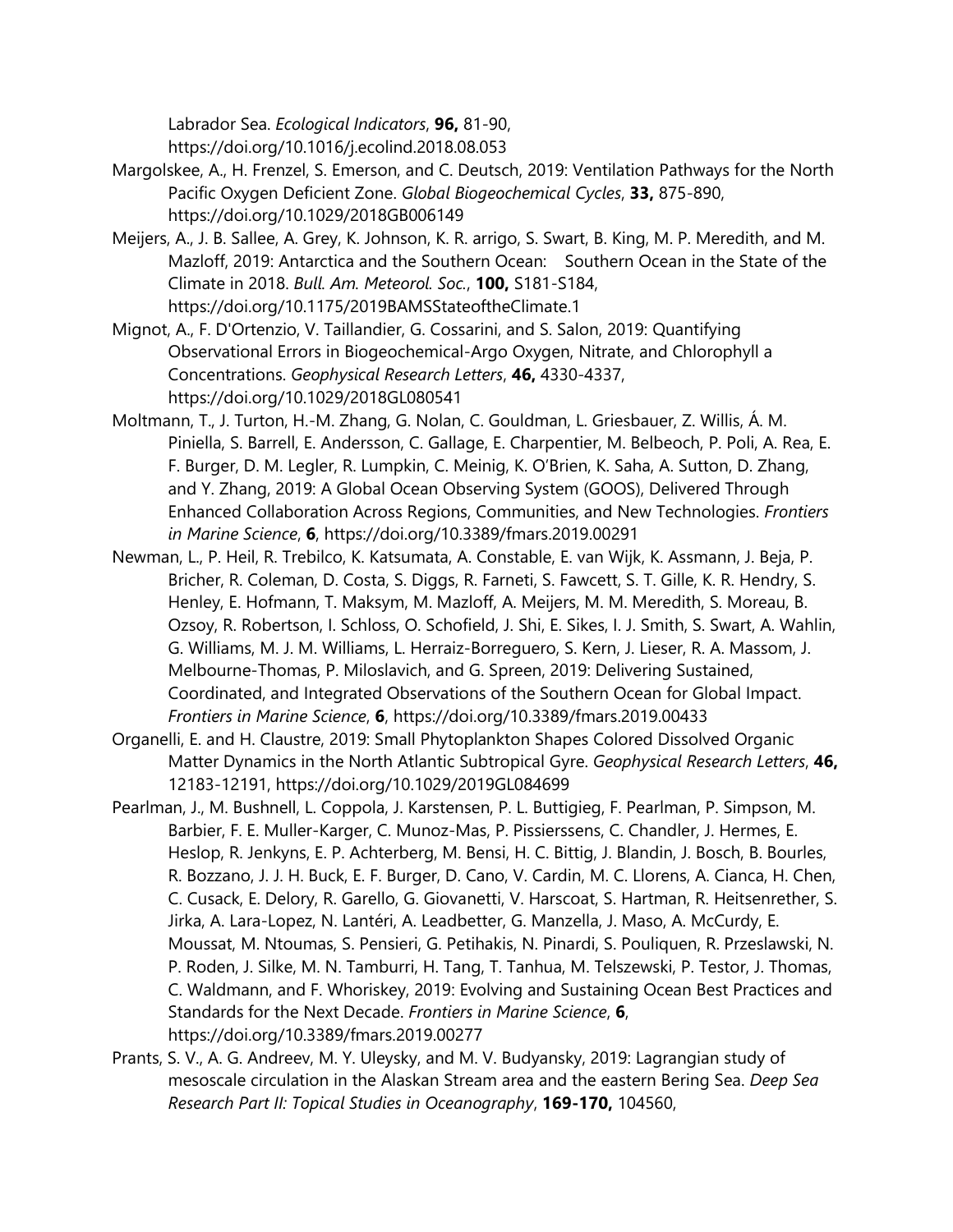https://doi.org/10.1016/j.dsr2.2019.03.005

- Rasse, R. and G. Dall'Olmo, 2019: Do Oceanic Hypoxic Regions Act as Barriers for Sinking Particles? A Case Study in the Eastern Tropical North Atlantic. *Global Biogeochemical Cycles*, **33,** 1611-1630, https://doi.org/10.1029/2019GB006305
- Roemmich, D., M. H. Alford, H. Claustre, K. Johnson, B. King, J. Moum, P. Oke, W. B. Owens, S. Pouliquen, S. Purkey, M. Scanderbeg, T. Suga, S. Wijffels, N. Zilberman, D. Bakker, M. Baringer, M. Belbeoch, H. C. Bittig, E. Boss, P. Calil, F. Carse, T. Carval, F. Chai, D. Ó. Conchubhair, F. d'Ortenzio, G. Dall'Olmo, D. Desbruyeres, K. Fennel, I. Fer, R. Ferrari, G. Forget, H. Freeland, T. Fujiki, M. Gehlen, B. Greenan, R. Hallberg, T. Hibiya, S. Hosoda, S. Jayne, M. Jochum, G. C. Johnson, K. Kang, N. Kolodziejczyk, A. Körtzinger, P.-Y. L. Traon, Y.-D. Lenn, G. Maze, K. A. Mork, T. Morris, T. Nagai, J. Nash, A. N. Garabato, A. Olsen, R. R. Pattabhi, S. Prakash, S. Riser, C. Schmechtig, C. Schmid, E. Shroyer, A. Sterl, P. Sutton, L. Talley, T. Tanhua, V. Thierry, S. Thomalla, J. Toole, A. Troisi, T. W. Trull, J. Turton, P. J. Velez-Belchi, W. Walczowski, H. Wang, R. Wanninkhof, A. F. Waterhouse, S. Waterman, A. Watson, C. Wilson, A. P. S. Wong, J. Xu, and I. Yasuda, 2019: On the Future of Argo: A Global, Full-Depth, Multi-Disciplinary Array. *Frontiers in Marine Science*, **6**, https://doi.org/10.3389/fmars.2019.00439
- Salon, S., G. Cossarini, G. Bolzon, L. Feudale, P. Lazzari, A. Teruzzi, C. Solidoro, and A. Crise, 2019: Novel metrics based on Biogeochemical Argo data to improve the model uncertainty evaluation of the CMEMS Mediterranean marine ecosystem forecasts. *Ocean Sci.*, **15,** 997-1022, https://doi.org/10.5194/os-15-997-2019
- Siiriä, S., P. Roiha, L. Tuomi, T. Purokoski, N. Haavisto, and P. Alenius, 2019: Applying area-locked, shallow water Argo floats in Baltic Sea monitoring. *Journal of Operational Oceanography*, **12**, https://doi.org/10.1080/1755876X.2018.1544783
- Sloyan, B. M., R. Wanninkhof, M. Kramp, G. C. Johnson, L. D. Talley, T. Tanhua, E. McDonagh, C. Cusack, E. O'Rourke, E. McGovern, K. Katsumata, S. Diggs, J. Hummon, M. Ishii, K. Azetsu-Scott, E. Boss, I. Ansorge, F. F. Perez, H. Mercier, M. J. M. Williams, L. Anderson, J. H. Lee, A. Murata, S. Kouketsu, E. Jeansson, M. Hoppema, and E. Campos, 2019: The Global Ocean Ship-Based Hydrographic Investigations Program (GO-SHIP): A Platform for Integrated Multidisciplinary Ocean Science. *Frontiers in Marine Science*, **6**, https://doi.org/10.3389/fmars.2019.00445
- Smith, N., W. S. Kessler, S. Cravatte, J. Sprintall, S. Wijffels, M. F. Cronin, A. Sutton, Y. L. Serra, B. Dewitte, P. G. Strutton, K. Hill, A. Sen Gupta, X. Lin, K. Takahashi, D. Chen, and S. Brunner, 2019: Tropical Pacific Observing System. *Frontiers in Marine Science*, **6**, https://doi.org/10.3389/fmars.2019.00031
- Talley, L. D., I. Rosso, I. Kamenkovich, M. R. Mazloff, J. Wang, E. Boss, A. R. Gray, K. S. Johnson, R. M. Key, S. C. Riser, N. L. Williams, and J. L. Sarmiento, 2019: Southern Ocean Biogeochemical Float Deployment Strategy, With Example From the Greenwich Meridian Line (GO-SHIP A12). *Journal of Geophysical Research: Oceans*, **124,** 403-431, https://doi.org/10.1029/2018JC014059
- Terzić, E., P. Lazzari, E. Organelli, C. Solidoro, S. Salon, F. D'Ortenzio, and P. Conan, 2019: Merging bio-optical data from Biogeochemical-Argo floats and models in marine biogeochemistry. *Biogeosciences*, **16,** 2527-2542, https://doi.org/10.5194/bg-16-2527-2019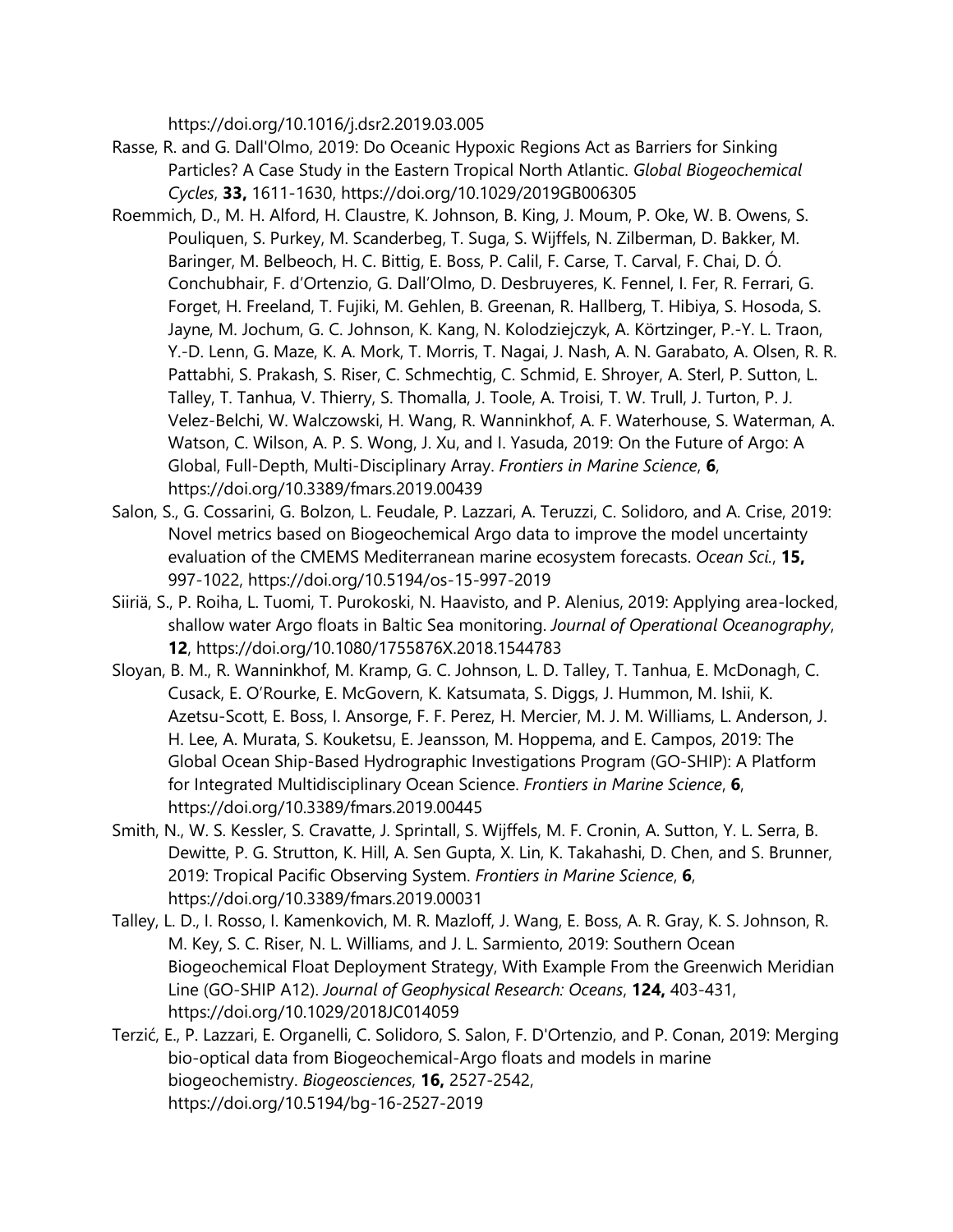- Tilbrook, B., E. B. Jewett, M. D. DeGrandpre, J. M. Hernandez-Ayon, R. A. Feely, D. K. Gledhill, L. Hansson, K. Isensee, M. L. Kurz, J. A. Newton, S. A. Siedlecki, F. Chai, S. Dupont, M. Graco, E. Calvo, D. Greeley, L. Kapsenberg, M. Lebrec, C. Pelejero, K. L. Schoo, and M. Telszewski, 2019: An Enhanced Ocean Acidification Observing Network: From People to Technology to Data Synthesis and Information Exchange. *Frontiers in Marine Science*, **6**, https://doi.org/10.3389/fmars.2019.00337
- Tintoré, J.and N. Pinardiand E. Álvarez-Fanjuland E. Aguiarand D. Álvarez-Berasteguiand M. Bajoand R. Balbinand R. Bozzanoand B. B. Nardelliand V. Cardinand B. Casasand M. Charcos-Llorensand J. Chiggiatoand E. Clementiand G. Coppiniand L. Coppolaand G. Cossariniand A. Deidunand S. Deuderoand F. D'Ortenzioand A. Dragoand M. Drudiand G. El Serafyand R. Escudierand P. Farcyand I. Federicoand J. G. Fernándezand C. Ferrarinand C. Fossiand C. Frangoulisand F. Galganiand S. Ganaand J. García Lafuenteand M. G. Sotilloand P. Garreauand I. Gertmanand L. Gómez-Pujoland A. Grandiand D. Hayesand J. Hernández-Lasherasand B. Herutand E. Heslopand K. Hilmiand M. Juzaand G. Kallosand G. Korresand R. Lecciand P. Lazzariand P. Lorenteand S. Liubartsevaand F. Louanchiand V. Malacicand G. Mannariniand D. Marchand S. Marulloand E. Mauriand L. Meszarosand B. Mourreand L. Mortierand C. Muñoz-Masand A. Novellinoand D. Obatonand A. Orfilaand A. Pascualand S. Pensieriand B. Pérez Gómezand S. Pérez Rubioand L. Perivoliotisand G. Petihakisand L. P. de la Villéonand J. Pistoiaand P.-M. Poulainand S. Pouliquenand L. Prietoand P. Raimbaultand P. Regleroand E. Reyesand P. Rotllanand S. Ruizand J. Ruizand I. Ruizand L. F. Ruiz-Orejónand B. Salihogluand S. Salonand S. Sammartinoand A. Sánchez Arcillaand A. Sánchez-Románand G. Sanninoand R. Santoleriand R. Sardáand K. Schroederand S. Simoncelliand S. Sofianosand G. Sylaiosand T. Tanhuaand A. Teruzziand P. Testorand D. Tezcanand M. Tornerand F. Trottaand G. Umgiesserand K. von Schuckmannand G. Verriand I. Vilibicand M. Yuceland M. Zavatarelli and G. Zodiatis, 2019: Challenges for Sustained Observing and Forecasting Systems in the Mediterranean Sea. *Frontiers in Marine Science*, **6**, https://doi.org/10.3389/fmars.2019.00568
- Uchida, T., 2019: Seasonality in surface (sub)mesoscale turbulence and its impact on iron transport and primary production, Columbia University, https://search.proquest.com/docview/2312585871?accountid=14524
- Uchida, T., D. Balwada, R. Abernathey, G. McKinley, S. Smith, and M. Lévy, 2019: The Contribution of Submesoscale over Mesoscale Eddy Iron Transport in the Open Southern Ocean. *Journal of Advances in Modeling Earth Systems*, **11,** 3934-3958, https://doi.org/10.1029/2019MS001805
- Uchida, T., D. Balwada, R. Abernathey, C. J. Prend, E. Boss, and S. T. Gille, 2019: Southern Ocean Phytoplankton Blooms Observed by Biogeochemical Floats. *Journal of Geophysical Research: Oceans*, **124,** 7328-7343, https://doi.org/10.1029/2019JC015355
- Wang, Z. A., H. Moustahfid, A. V. Mueller, A. P. M. Michel, M. Mowlem, B. T. Glazer, T. A. Mooney, W. Michaels, J. S. McQuillan, J. C. Robidart, J. Churchill, M. Sourisseau, A. Daniel, A. Schaap, S. Monk, K. Friedman, and P. Brehmer, 2019: Advancing Observation of Ocean Biogeochemistry, Biology, and Ecosystems With Cost-Effective in situ Sensing Technologies. *Frontiers in Marine Science*, **6**, https://doi.org/10.3389/fmars.2019.00519
- Wilson, E. A., 2019: Sea ice and upper ocean variability in the southern ocean, University of Washington, https://search.proquest.com/docview/2292188682?accountid=14524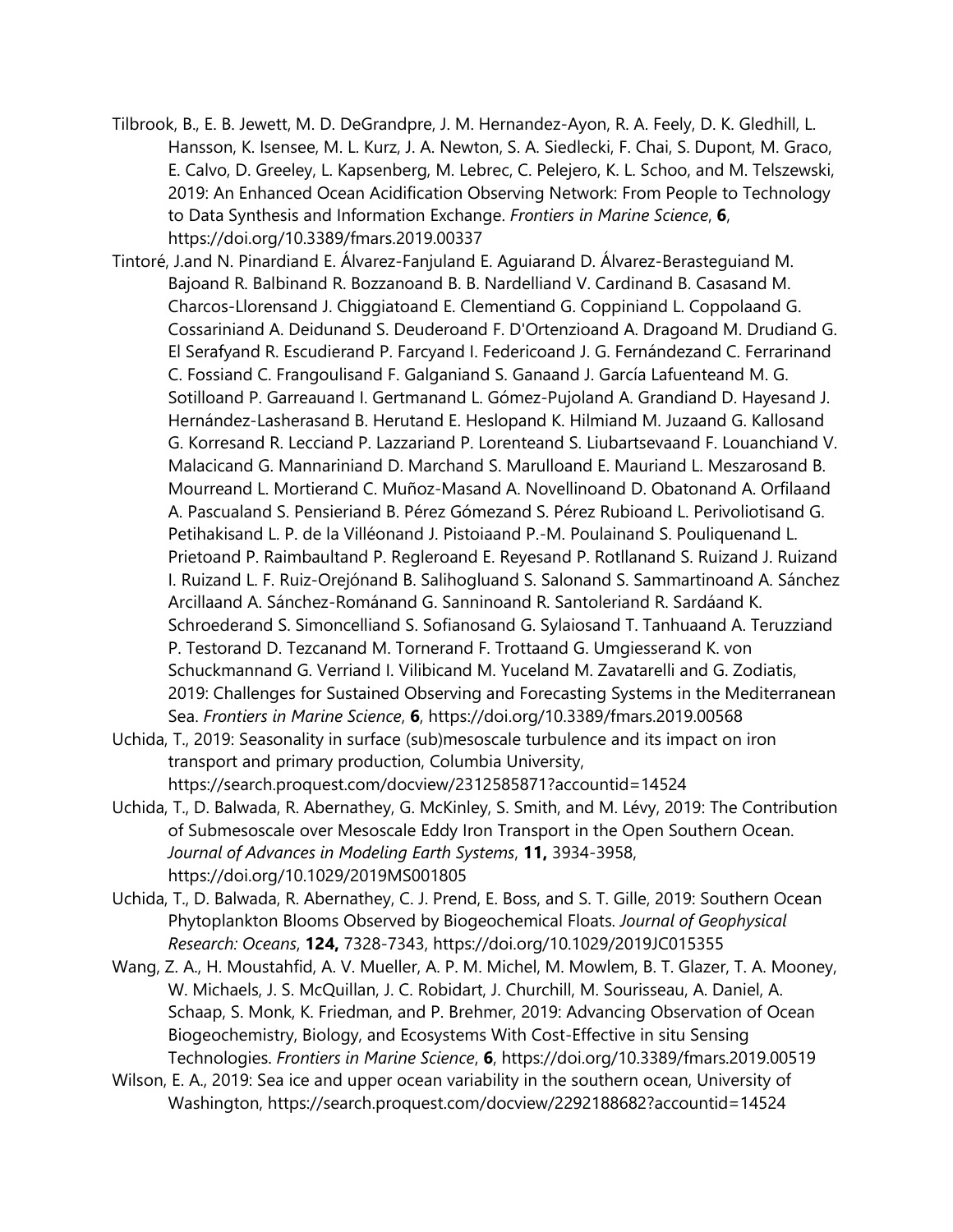- Xu, H., D. Tang, J. Sheng, Y. Liu, and Y. Sui, 2019: Study of dissolved oxygen responses to tropical cyclones in the Bay of Bengal based on Argo and satellite observations. *Science of The Total Environment*, **659,** 912-922, https://doi.org/10.1016/j.scitotenv.2018.12.384
- Yang, B., S. R. Emerson, and P. D. Quay, 2019: The Subtropical Ocean's Biological Carbon Pump Determined From O2 and DIC/DI13C Tracers. *Geophysical Research Letters*, **46,** 5361-5368, https://doi.org/10.1029/2018GL081239

2018 (46)

- Arteaga, L., N. Haëntjens, E. Boss, K. S. Johnson, and J. L. Sarmiento, 2018: Assessment of Export Efficiency Equations in the Southern Ocean Applied to Satellite-Based Net Primary Production. *Journal of Geophysical Research: Oceans*, **123,** 2945-2964, https://doi.org/10.1002/2018JC013787
- Barbieux, M., J. Uitz, A. Bricaud, E. Organelli, A. Poteau, C. Schmechtig, B. Gentili, G. Obolensky, E. Leymarie, C. Penkerc'h, F. D'Ortenzio, and H. Claustre, 2018: Assessing the Variability in the Relationship Between the Particulate Backscattering Coefficient and the Chlorophyll a Concentration From a Global Biogeochemical‐Argo Database. *Journal of Geophysical Research: Oceans*, **123,** 1229-1250, https://doi.org/10.1002/2017JC013030
- Barbot, S., A. Petrenko, and C. Maes, 2018: Intermediate water flows in the western South Pacific: as revealed by individual Argo floats trajectories and a model re-analysis. *Biogeosciences*, **15,** 4103-4124, https://doi.org/10.5194/bg-15-4103-2018
- Bittig, H. C., A. Körtzinger, C. Neill, E. van Ooijen, J. N. Plant, J. Hahn, K. S. Johnson, B. Yang, and S. R. Emerson, 2018: Oxygen Optode Sensors: Principle, Characterization, Calibration, and Application in the Ocean. *Frontiers in Marine Science*, **4**, https://doi.org/10.3389/fmars.2017.00429
- Bittig, H. C., T. Steinhoff, H. Claustre, B. Fiedler, N. L. Williams, R. Sauzède, A. Körtzinger, and J.-P. Gattuso, 2018: An Alternative to Static Climatologies: Robust Estimation of Open Ocean CO2 Variables and Nutrient Concentrations From T, S, and O2 Data Using Bayesian Neural Networks. *Frontiers in Marine Science*, **5**, https://doi.org/10.3389/fmars.2018.00328
- Briggs, E. M., T. R. Martz, L. D. Talley, M. R. Mazloff, and K. S. Johnson, 2018: Physical and Biological Drivers of Biogeochemical Tracers Within the Seasonal Sea Ice Zone of the Southern Ocean From Profiling Floats. *Journal of Geophysical Research: Oceans*, **123,** 746-758,<https://doi.org/10.1002/2017JC012846>
- Burt, W. J. and P. D. Tortell, 2018: Observations of Zooplankton Diel Vertical Migration From High-Resolution Surface Ocean Optical Measurements. *Geophysical Research Letters*, **45,** 13,396-13,404, https://doi.org/10.1029/2018GL079992
- Burt, W. J., T. K. Westberry, M. J. Behrenfeld, C. Zeng, R. W. Izett, and P. D. Tortell, 2018: Carbon: Chlorophyll Ratios and Net Primary Productivity of Subarctic Pacific Surface Waters Derived From Autonomous Shipboard Sensors. *Global Biogeochemical Cycles*, **32,** 267-288, https://doi.org/10.1002/2017GB005783
- Bushinsky, S. M. and S. R. Emerson, 2018: Biological and physical controls on the oxygen cycle in the Kuroshio Extension from an array of profiling floats. *Deep Sea Research Part I: Oceanographic Research Papers*, **141,** 51-70, https://doi.org/10.1016/j.dsr.2018.09.005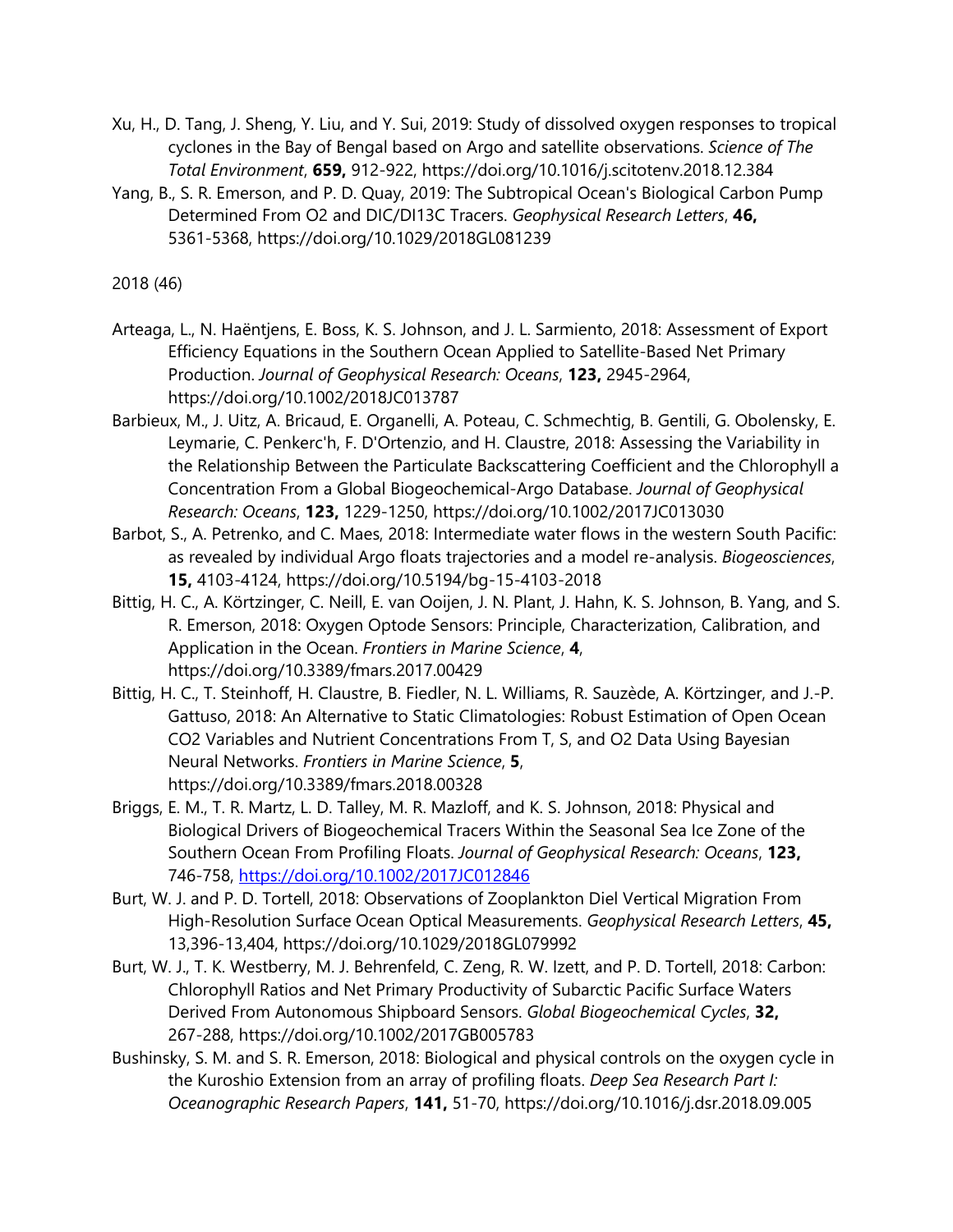- Carranza, M. M., S. T. Gille, P. J. S. Franks, K. S. Johnson, R. Pinkel, and J. B. Girton, 2018: When Mixed Layers Are Not Mixed. Storm-Driven Mixing and Bio-optical Vertical Gradients in Mixed Layers of the Southern Ocean. *Journal of Geophysical Research: Oceans*, **123,** 7264-7289, https://doi.org/10.1029/2018JC014416
- Chakraborty, K., V. Valsala, G. V. M. Gupta, and V. V. S. S. Sarma, 2018: Dominant Biological Control Over Upwelling on pCO2 in Sea East of Sri Lanka. *Journal of Geophysical Research: Biogeosciences*, **123,** 3250-3261, https://doi.org/10.1029/2018JG004446
- Conan, P., P. Testor, C. Estournel, F. D'Ortenzio, M. Pujo-Pay, and X. Durrieu de Madron, 2018: Preface to the Special Section: Dense Water Formations in the Northwestern Mediterranean: From the Physical Forcings to the Biogeochemical Consequences. *Journal of Geophysical Research: Oceans*, **123,** 6983-6995,<https://doi.org/10.1029/2018JC014301>
- Czeschel, R., F. Schütte, R. A. Weller, and L. Stramma, 2018: Transport, properties, and life cycles of mesoscale eddies in the eastern tropical South Pacific. *Ocean Sci.*, **14,** 731-750, https://doi.org/10.5194/os-14-731-2018
- Damien, P., O. Pasqueron de Fommervault, J. Sheinbaum, J. Jouanno, V. F. Camacho-Ibar, and O. Duteil, 2018: Partitioning of the Open Waters of the Gulf of Mexico Based on the Seasonal and Interannual Variability of Chlorophyll Concentration. *Journal of Geophysical Research: Oceans*, **123,** 2592-2614, https://doi.org/10.1002/2017JC013456
- de Souza, A. G. Q., R. Kerr, and J. L. L. d. Azevedo, 2018: On the influence of Subtropical Mode Water on the South Atlantic Ocean. *Journal of Marine Systems*, **185,** 13-24, https://doi.org/10.1016/j.jmarsys.2018.04.006
- Fawcett, S. E., K. S. Johnson, S. C. Riser, N. Van Oostende, and D. M. Sigman, 2018: Low-nutrient organic matter in the Sargasso Sea thermocline: A hypothesis for its role, identity, and carbon cycle implications. *Marine Chemistry*, **207,** 108-123, https://doi.org/10.1016/j.marchem.2018.10.008
- Fay, A. R., N. S. Lovenduski, G. A. McKinley, D. R. Munro, C. Sweeney, A. R. Gray, P. Landschützer, B. B. Stephens, T. Takahashi, and N. Williams, 2018: Utilizing the Drake Passage Time-series to understand variability and change in subpolar Southern Ocean pCO2. *Biogeosciences*, **15,** 3841-3855, https://doi.org/10.5194/bg-15-3841-2018
- Giglio, D., V. Lyubchich, and M. R. Mazloff, 2018: Estimating Oxygen in the Southern Ocean Using Argo Temperature and Salinity. *Journal of Geophysical Research: Oceans*, **123,** 4280-4297, https://doi.org/10.1029/2017JC013404
- Gray, A. R., K. S. Johnson, S. M. Bushinsky, S. C. Riser, J. L. Russell, L. D. Talley, R. Wanninkhof, N. L. Williams, and J. L. Sarmiento, 2018: Autonomous Biogeochemical Floats Detect Significant Carbon Dioxide Outgassing in the High-Latitude Southern Ocean. *Geophysical Research Letters*, **45,** 9049-9057, https://doi.org/10.1029/2018GL078013
- Hu, Q., K. Qu, H. Gao, Z. Cui, Y. Gao, and X. Yao, 2018: Large Increases in Primary Trimethylaminium and Secondary Dimethylaminium in Atmospheric Particles Associated With Cyclonic Eddies in the Northwest Pacific Ocean. *Journal of Geophysical Research: Atmospheres*, **123,** 12,133-12,146, https://doi.org/10.1029/2018JD028836
- Lauvset, S. K., A. Brakstad, K. Våge, A. Olsen, E. Jeansson, and K. A. Mork, 2018: Continued warming, salinification and oxygenation of the Greenland Sea gyre. *Tellus A: Dynamic Meteorology and Oceanography*, **70,** 1-9, https://doi.org/10.1080/16000870.2018.1476434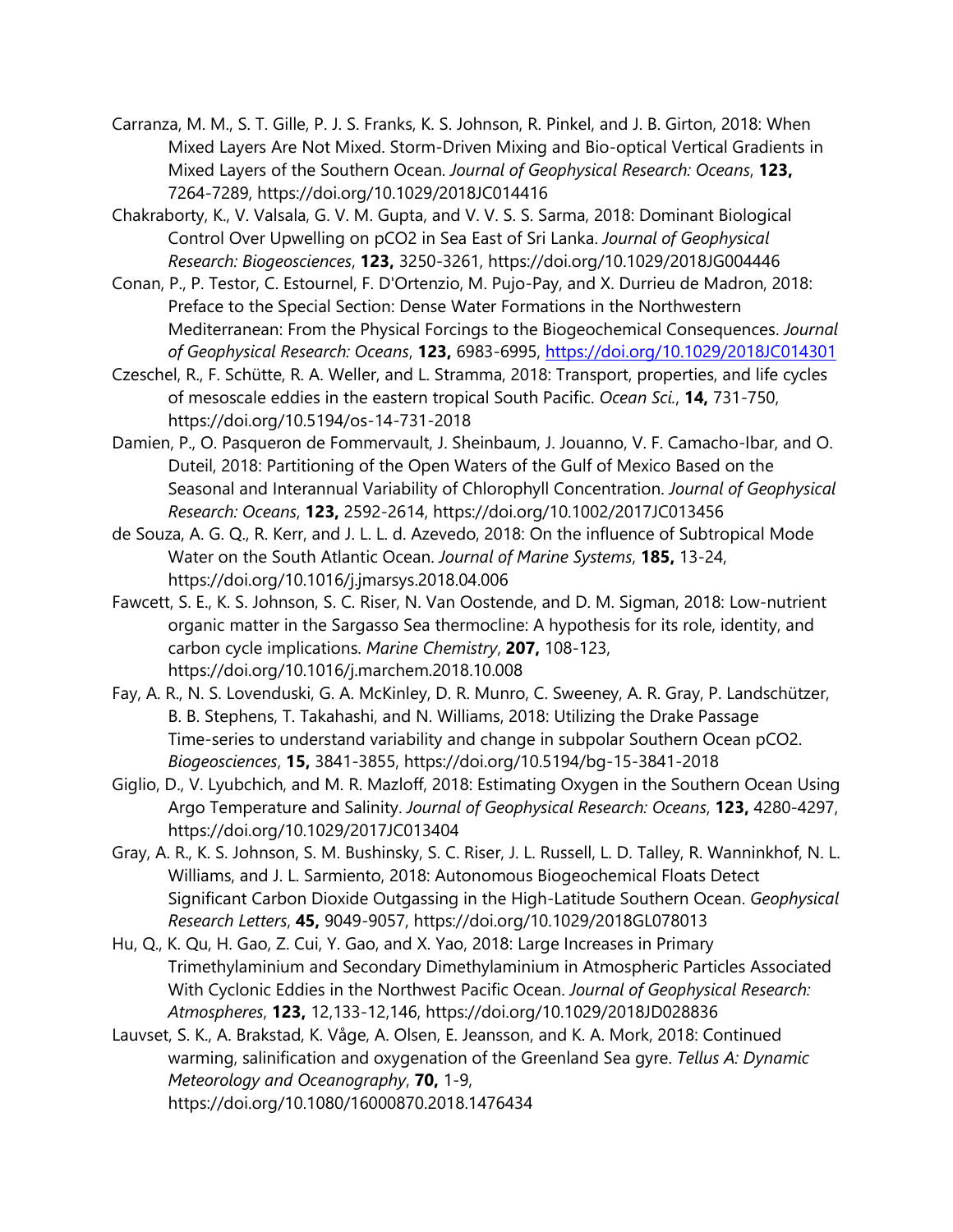- Leymarie, E., C. Penkerc'h, V. Vellucci, C. Lerebourg, D. Antoine, E. Boss, M. R. Lewis, F. D'Ortenzio, and H. Claustre, 2018: ProVal: A New Autonomous Profiling Float for High Quality Radiometric Measurements. *Frontiers in Marine Science*, **5**, https://doi.org/10.3389/fmars.2018.00437
- Liang, Y.-C., M. R. Mazloff, I. Rosso, S.-W. Fang, and J.-Y. Yu, 2018: A Multivariate Empirical Orthogonal Function Method to Construct Nitrate Maps in the Southern Ocean. *Journal of Atmospheric and Oceanic Technology*, **35,** 1505-1519, https://doi.org/10.1175/JTECH-D-18-0018.1
- Llort, J., C. Langlais, R. Matear, S. Moreau, A. Lenton, and P. G. Strutton, 2018: Evaluating Southern Ocean Carbon Eddy‐Pump From Biogeochemical‐Argo Floats. *Journal of Geophysical Research: Oceans*, **123,** 971-984, https://doi.org/10.1002/2017JC012861
- Lotliker, A. A., S. K. Baliarsingh, V. L. Trainer, M. L. Wells, C. Wilson, T. V. S. Udaya Bhaskar, A. Samanta, and S. R. Shahimol, 2018: Characterization of oceanic Noctiluca blooms not associated with hypoxia in the Northeastern Arabian Sea. *Harmful Algae*, **74,** 46-57, https://doi.org/10.1016/j.hal.2018.03.008
- Mayot, N., P. Matrai, I. H. Ellingsen, M. Steele, K. Johnson, S. C. Riser, and D. Swift, 2018: Assessing Phytoplankton Activities in the Seasonal Ice Zone of the Greenland Sea Over an Annual Cycle. *Journal of Geophysical Research: Oceans*, **123,** 8004-8025, https://doi.org/10.1029/2018JC014271
- Mazloff, M. R., B. D. Cornuelle, S. T. Gille, and A. Verdy, 2018: Correlation Lengths for Estimating the Large‐Scale Carbon and Heat Content of the Southern Ocean. *Journal of Geophysical Research: Oceans*, **123,** 883-901, https://doi.org/10.1002/2017JC013408
- Mignot, A., R. Ferrari, and H. Claustre, 2018: Floats with bio-optical sensors reveal what processes trigger the North Atlantic bloom. *Nature Communications*, **9,** 190, https://doi.org/10.1038/s41467-017-02143-6
- Nencioli, F., G. Dall'Olmo, and G. D. Quartly, 2018: Agulhas Ring Transport Efficiency From Combined Satellite Altimetry and Argo Profiles. *Journal of Geophysical Research: Oceans*, **123,** 5874-5888, https://doi.org/10.1029/2018JC013909
- Petihakis, G., L. Perivoliotis, G. Korres, D. Ballas, C. Frangoulis, P. Pagonis, M. Ntoumas, M. Pettas, A. Chalkiopoulos, M. Sotiropoulou, M. Bekiari, A. Kalampokis, M. Ravdas, E. Bourma, S. Christodoulaki, A. Zacharioudaki, D. Kassis, E. Potiris, G. Triantafyllou, K. Tsiaras, E. Krasakopoulou, S. Velanas, and N. Zisis, 2018: An integrated open-coastal biogeochemistry, ecosystem and biodiversity observatory of the eastern Mediterranean – the Cretan Sea component of the POSEIDON system. *Ocean Sci.*, **14,** 1223-1245, https://doi.org/10.5194/os-14-1223-2018
- Riser, S. C., D. Swift, and R. Drucker, 2018: Profiling Floats in SOCCOM: Technical Capabilities for Studying the Southern Ocean. *Journal of Geophysical Research: Oceans*, **123,** 4055-4073, https://doi.org/10.1002/2017JC013419
- Russell, J. L., I. Kamenkovich, C. Bitz, R. Ferrari, S. T. Gille, P. J. Goodman, R. Hallberg, K. Johnson, K. Khazmutdinova, I. Marinov, M. Mazloff, S. Riser, J. L. Sarmiento, K. Speer, L. D. Talley, and R. Wanninkhof, 2018: Metrics for the Evaluation of the Southern Ocean in Coupled Climate Models and Earth System Models. *Journal of Geophysical Research: Oceans*, **123,** 3120-3143, https://doi.org/10.1002/2017JC013461

Sammartino, M., S. Marullo, R. Santoleri, and M. Scardi, 2018: Modelling the Vertical Distribution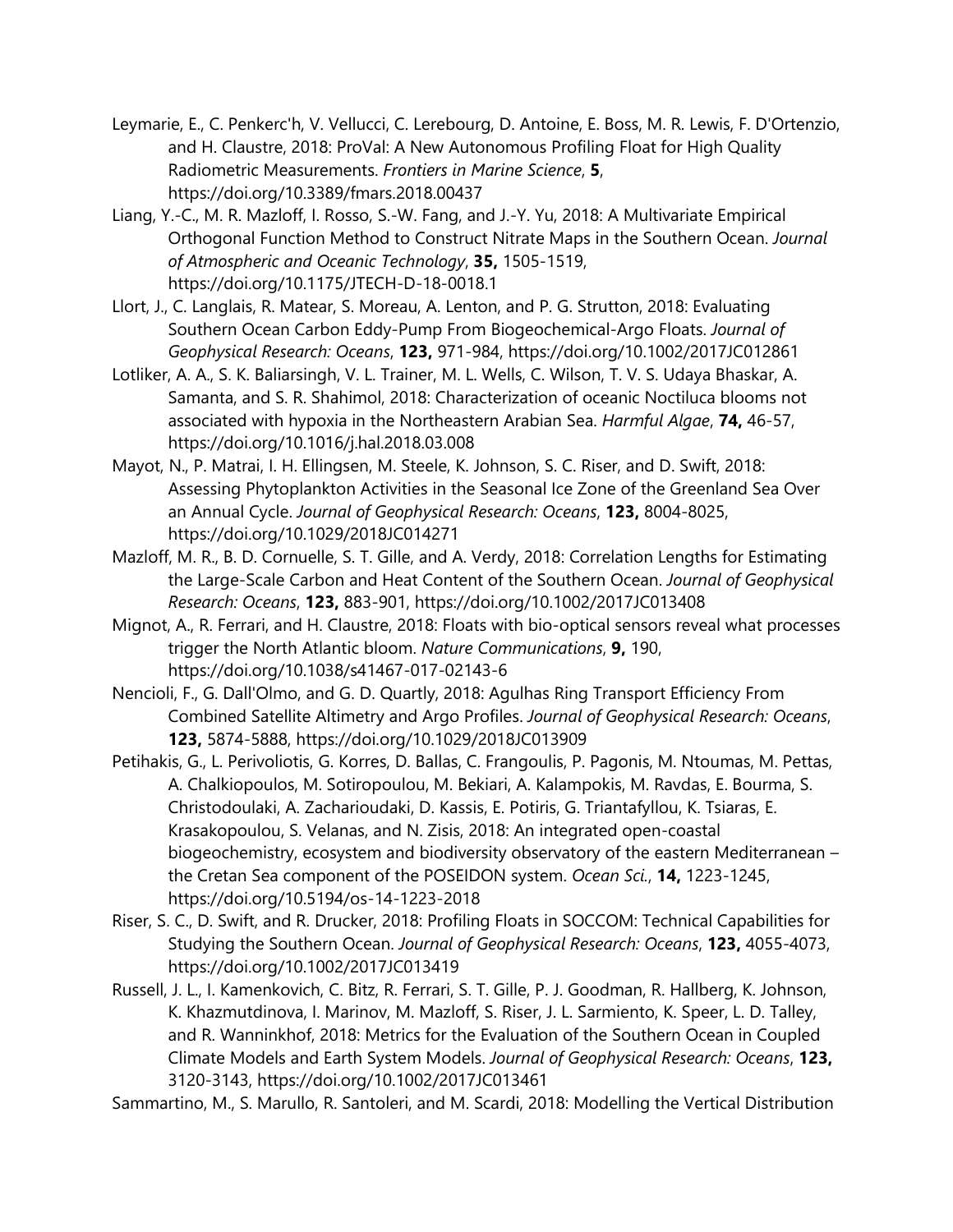of Phytoplankton Biomass in the Mediterranean Sea from Satellite Data: A Neural Network Approach. *Remote Sensing*, **10,** 1666, https://doi.org/10.3390/rs10101666

- Sarma, V. V. S. S. and T. V. S. Udaya Bhaskar, 2018: Ventilation of Oxygen to Oxygen Minimum Zone Due to Anticyclonic Eddies in the Bay of Bengal. *Journal of Geophysical Research: Biogeosciences*, **123,** 2145-2153, https://doi.org/10.1029/2018JG004447
- Siiriä, S., P. Roiha, L. Tuomi, T. Purokoski, N. Haavisto, and P. Alenius, 2018: Applying area-locked, shallow water Argo floats in Baltic Sea monitoring. *Journal of Operational Oceanography***,** 1-15, https://doi.org/10.1080/1755876X.2018.1544783
- Stanev, E. V., P. M. Poulain, S. Grayek, K. S. Johnson, H. Claustre, and J. W. Murray, 2018: Understanding the Dynamics of the Oxic‐Anoxic Interface in the Black Sea. *Geophysical Research Letters*, **45,** 864-871, https://doi.org/10.1002/2017GL076206
- Swart, S., K. Johnson, M. R. Mazloff, A. Meijers, M. P. Meredith, L. Newman, and J. B. Sallee, 2018: Antarctica: Southern Ocean in State of the Climate in 2017. *Bull. Am. Meteorol. Soc.*, **99,** S185 - S188, https://doi.org/10.1175/2018BAMSStateoftheClimate.1
- Taillandier, V., T. Wagener, F. D'Ortenzio, N. Mayot, H. Legoff, J. Ras, L. Coppola, O. Pasqueron de Fommervault, C. Schmechtig, E. Diamond, H. Bittig, D. Lefevre, E. Leymarie, A. Poteau, and L. Prieur, 2018: Hydrography and biogeochemistry dedicated to the Mediterranean BGC-Argo network during a cruise with RV Tethys 2 in May 2015. *Earth Syst. Sci. Data*, **10,** 627-641, https://doi.org/10.5194/essd-10-627-2018
- Takeshita, Y., K. S. Johnson, T. R. Martz, J. N. Plant, and J. L. Sarmiento, 2018: Assessment of Autonomous pH Measurements for Determining Surface Seawater Partial Pressure of CO2. *Journal of Geophysical Research: Oceans*, **123,** 4003-4013, https://doi.org/10.1029/2017JC013387
- Vidya, P. J. and S. Kurian, 2018: Impact of 2015–2016 ENSO on the winter bloom and associated phytoplankton community shift in the northeastern Arabian Sea. *Journal of Marine Systems*, **186,** 96-104, https://doi.org/10.1016/j.jmarsys.2018.06.005
- Williams, N. L., L. W. Juranek, R. A. Feely, J. L. Russell, K. S. Johnson, and B. Hales, 2018: Assessment of the Carbonate Chemistry Seasonal Cycles in the Southern Ocean From Persistent Observational Platforms. *Journal of Geophysical Research: Oceans*, **123,** 4833-4852, https://doi.org/10.1029/2017JC012917
- Wojtasiewicz, B., N. J. Hardman-Mountford, D. Antoine, F. Dufois, D. Slawinski, and T. W. Trull, 2018: Use of bio-optical profiling float data in validation of ocean colour satellite products in a remote ocean region. *Remote Sensing of Environment*, **209,** 275-290, https://doi.org/10.1016/j.rse.2018.02.057
- Wojtasiewicz, B., I. D. Walsh, D. Antoine, D. Slawinski, and N. J. Hardman-Mountford, 2018: Inferring and Removing a Spurious Response in the Optical Backscattering Signal from an Autonomous Profiling Float. *Journal of Atmospheric and Oceanic Technology*, **35,** 2137-2146, https://doi.org/10.1175/JTECH-D-18-0027.1
- Wolf, M. K., R. C. Hamme, D. Gilbert, I. Yashayaev, and V. Thierry, 2018: Oxygen Saturation Surrounding Deep Water Formation Events in the Labrador Sea From Argo-O2 Data. *Global Biogeochemical Cycles*, **32,** 635-653, https://doi.org/10.1002/2017GB005829
- Xing, X., N. Briggs, E. Boss, and H. Claustre, 2018: Improved correction for non-photochemical quenching of in situ chlorophyll fluorescence based on a synchronous irradiance profile. *Optics Express*, **26,** 24734-24751, https://doi.org/10.1364/OE.26.024734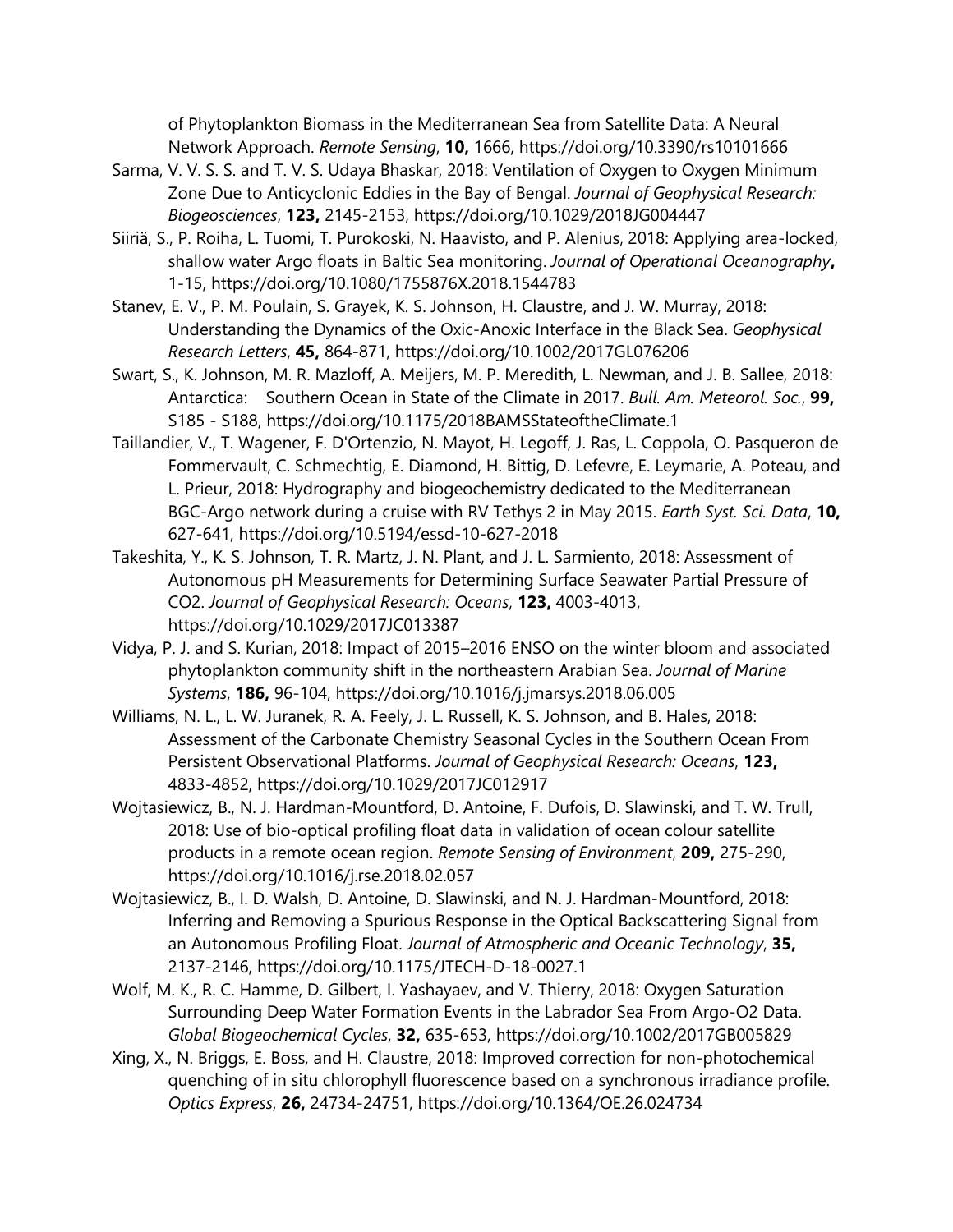Xing, X.-G., H. Claustre, E. Boss, and F. Chai, 2018: Toward deeper development of Biogeochemical-Argo floats. *Atmospheric and Oceanic Science Letters*, **11,** 287-290, https://doi.org/10.1080/16742834.2018.1457932

2017 (33)

- Arrigo, K. R., G. L. van Dijken, R. M. Castelao, H. Luo, Å. K. Rennermalm, M. Tedesco, T. L. Mote, H. Oliver, and P. L. Yager, 2017: Melting glaciers stimulate large summer phytoplankton blooms in southwest Greenland waters. *Geophysical Research Letters*, **44,** 6278-6285, http://dx.doi.org/10.1002/2017GL073583
- Bushinsky, S. M., A. R. Gray, K. S. Johnson, and J. L. Sarmiento, 2017: Oxygen in the Southern Ocean From Argo Floats: Determination of Processes Driving Air-Sea Fluxes. *Journal of Geophysical Research: Oceans*, **122,** 8661-8682, http://dx.doi.org/10.1002/2017JC012923
- Chacko, N., 2017: Chlorophyll bloom in response to tropical cyclone Hudhud in the Bay of Bengal: Bio-Argo subsurface observations. *Deep Sea Research Part I: Oceanographic Research Papers*, **124,** 66-72, http://dx.doi.org/10.1016/j.dsr.2017.04.010
- Chakraborty, K., N. Kumar, and G. V. M. Gupta, 2017: Getting the right wind-forcing for an ecosystem model: A case study from the eastern Arabian Sea. *Journal of Operational Oceanography*, **10,** 176-190, http://dx.doi.org/10.1080/1755876X.2017.1354686
- Coppola, L., L. Prieur, I. Taupier-Letage, C. Estournel, P. Testor, D. Lefevre, S. Belamari, S. LeReste, and V. Taillandier, 2017: Observation of oxygen ventilation into deep waters through targeted deployment of multiple Argo-O2 floats in the north-western Mediterranean Sea in 2013. *Journal of Geophysical Research: Oceans*, **122,** 6325-6341, http://dx.doi.org/10.1002/2016JC012594
- Dufois, F., N. J. Hardman-Mountford, M. Fernandes, B. Wojtasiewicz, D. Shenoy, D. Slawinski, M. Gauns, J. Greenwood, and R. Toresen, 2017: Observational insights into chlorophyll distributions of subtropical South Indian Ocean eddies. *Geophysical Research Letters*, **44,** 3255-3264, http://dx.doi.org/10.1002/2016GL072371
- Haëntjens, N., E. Boss, and L. D. Talley, 2017: Revisiting Ocean Color algorithms for chlorophyll a and particulate organic carbon in the Southern Ocean using biogeochemical floats. *Journal of Geophysical Research: Oceans*, **122,** 6583-6593, http://dx.doi.org/10.1002/2017JC012844
- Johnson, K. S., 2017: Developing chemical sensors to observe the health of the global ocean. *2017 19th International Conference on Solid-State Sensors, Actuators and Microsystems (TRANSDUCERS)*, 10-15, https://doi.org/10.1109/TRANSDUCERS.2017.7993975
- Johnson, K. S., J. N. Plant, L. J. Coletti, H. W. Jannasch, C. M. Sakamoto, S. C. Riser, D. D. Swift, N. L. Williams, E. Boss, N. Haëntjens, L. D. Talley, and J. L. Sarmiento, 2017: Biogeochemical sensor performance in the SOCCOM profiling float array. *Journal of Geophysical Research: Oceans*, **122,** 6416-6436, http://dx.doi.org/10.1002/2017JC012838
- Johnson, K. S., J. N. Plant, J. P. Dunne, L. D. Talley, and J. L. Sarmiento, 2017: Annual nitrate drawdown observed by SOCCOM profiling floats and the relationship to annual net community production. *Journal of Geophysical Research: Oceans*, **122,** 6668-6683, http://dx.doi.org/10.1002/2017JC012839

Kamenkovich, I., A. Haza, A. R. Gray, C. O. Dufour, and Z. Garraffo, 2017: Observing System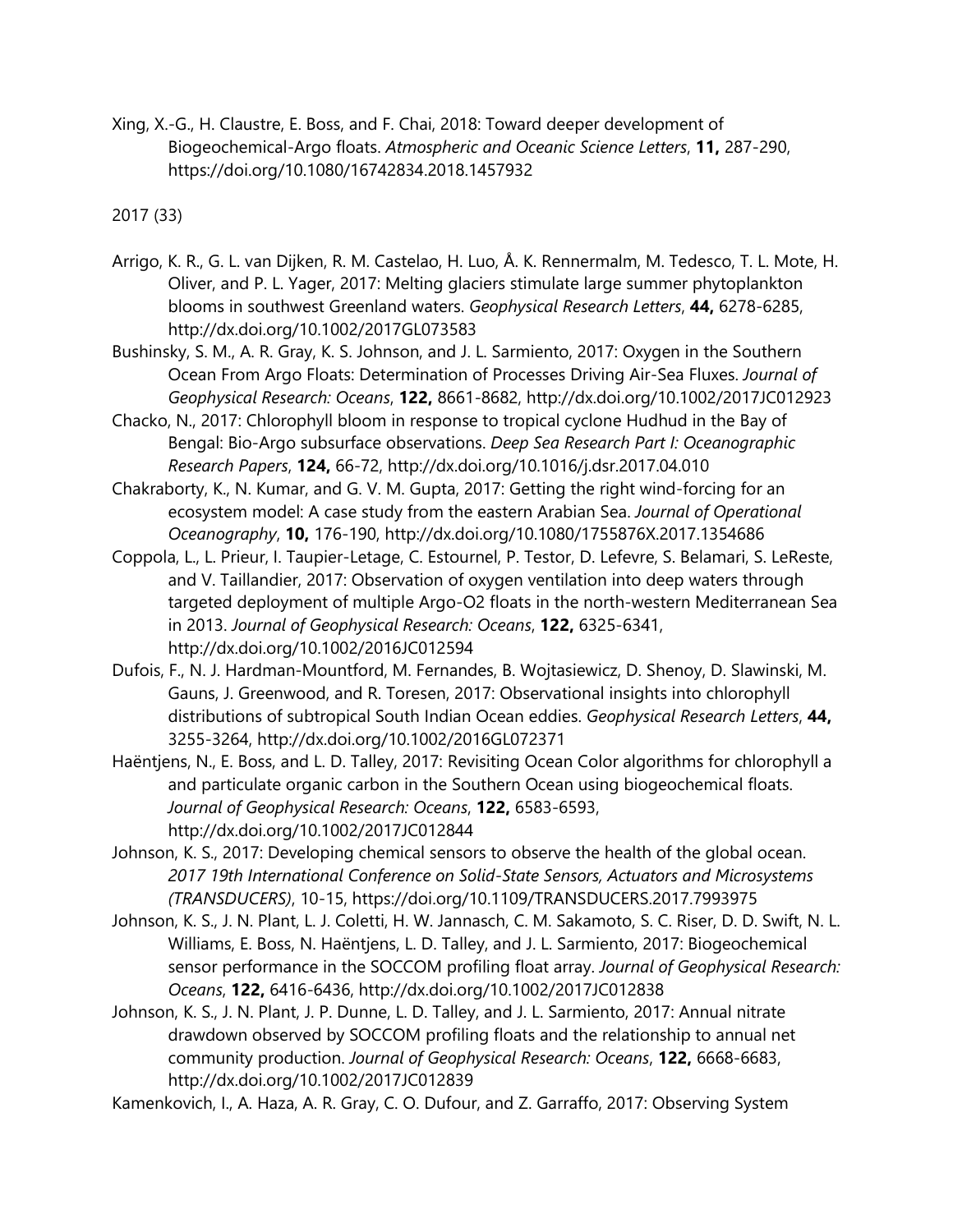Simulation Experiments for an array of autonomous biogeochemical profiling floats in the Southern Ocean. *Journal of Geophysical Research: Oceans*, **122,** 7595-7611, http://dx.doi.org/10.1002/2017JC012819

- Karstensen, J., F. Schütte, A. Pietri, G. Krahmann, B. Fiedler, D. Grundle, H. Hauss, A. Körtzinger, C. R. Löscher, P. Testor, N. Vieira, and M. Visbeck, 2017: Upwelling and isolation in oxygen-depleted anticyclonic modewater eddies and implications for nitrate cycling. *Biogeosciences*, **14,** 2167-2181, https://doi.org/10.5194/bg-14-2167-2017
- Kessouri, F., C. Ulses, C. Estournel, P. Marsaleix, T. Severin, M. Pujo-Pay, J. Caparros, P. Raimbault, O. Pasqueron de Fommervault, F. D'Ortenzio, V. Taillandier, P. Testor, and P. Conan, 2017: Nitrogen and Phosphorus Budgets in the Northwestern Mediterranean Deep Convection Region. *Journal of Geophysical Research: Oceans*, **122,** 9429-9454, http://dx.doi.org/10.1002/2016JC012665
- Koelling, J., D. W. R. Wallace, U. Send, and J. Karstensen, 2017: Intense oceanic uptake of oxygen during 2014–2015 winter convection in the Labrador Sea. *Geophysical Research Letters*, **44,** 7855-7864, http://dx.doi.org/10.1002/2017GL073933
- Lacour, L., M. Ardyna, K. F. Stec, H. Claustre, L. Prieur, A. Poteau, M. R. D'Alcala, and D. Iudicone, 2017: Unexpected winter phytoplankton blooms in the North Atlantic subpolar gyre. *Nature Geoscience*, **10,** 836, http://dx.doi.org/10.1038/ngeo3035
- Mayot, N., F. D'Ortenzio, V. Taillandier, L. Prieur, O. P. de Fommervault, H. Claustre, A. Bosse, P. Testor, and P. Conan, 2017: Physical and Biogeochemical Controls of the Phytoplankton Blooms in North Western Mediterranean Sea: A Multiplatform Approach Over a Complete Annual Cycle (2012–2013 DEWEX Experiment). *Journal of Geophysical Research: Oceans*, **122,** 9999-10019, http://dx.doi.org/10.1002/2016JC012052
- Mayot, N., F. D'Ortenzio, J. Uitz, B. Gentili, J. Ras, V. Vellucci, M. Golbol, D. Antoine, and H. Claustre, 2017: Influence of the Phytoplankton Community Structure on the Spring and Annual Primary Production in the Northwestern Mediterranean Sea. *Journal of Geophysical Research: Oceans*, **122,** 9918-9936, http://dx.doi.org/10.1002/2016JC012668
- Olita, A., A. Capet, M. Claret, A. Mahadevan, P. M. Poulain, A. Ribotti, S. Ruiz, J. Tintoré, A. Tovar-Sánchez, and A. Pascual, 2017: Frontal dynamics boost primary production in the summer stratified Mediterranean sea. *Ocean Dynamics*, **67,** 767-782, https://doi.org/10.1007/s10236-017-1058-z
- Olsen, A., 2017: Autonomous observing platform CO2 data shed new light on the Southern Ocean carbon cycle. *Global Biogeochemical Cycles*, **31,** 1032-1035, http://dx.doi.org/10.1002/2017GB005676
- Organelli, E., M. Barbieux, H. Claustre, C. Schmechtig, A. Poteau, A. Bricaud, E. Boss, N. Briggs, G. Dall'Olmo, F. D'Ortenzio, E. Leymarie, A. Mangin, G. Obolensky, C. Penkerc'h, L. Prieur, C. Roesler, R. Serra, J. Uitz, and X. Xing, 2017: Two databases derived from BGC-Argo float measurements for marine biogeochemical and bio-optical applications. *Earth Syst. Sci. Data*, **9,** 861-880, https://doi.org/10.5194/essd-9-861-2017
- Organelli, E., H. Claustre, A. Bricaud, M. Barbieux, J. Uitz, F. D'Ortenzio, and G. Dall'Olmo, 2017: Bio-optical anomalies in the world's oceans: An investigation on the diffuse attenuation coefficients for downward irradiance derived from Biogeochemical Argo float measurements. *Journal of Geophysical Research: Oceans*, **122,** 3543-3564, http://dx.doi.org/10.1002/2016JC012629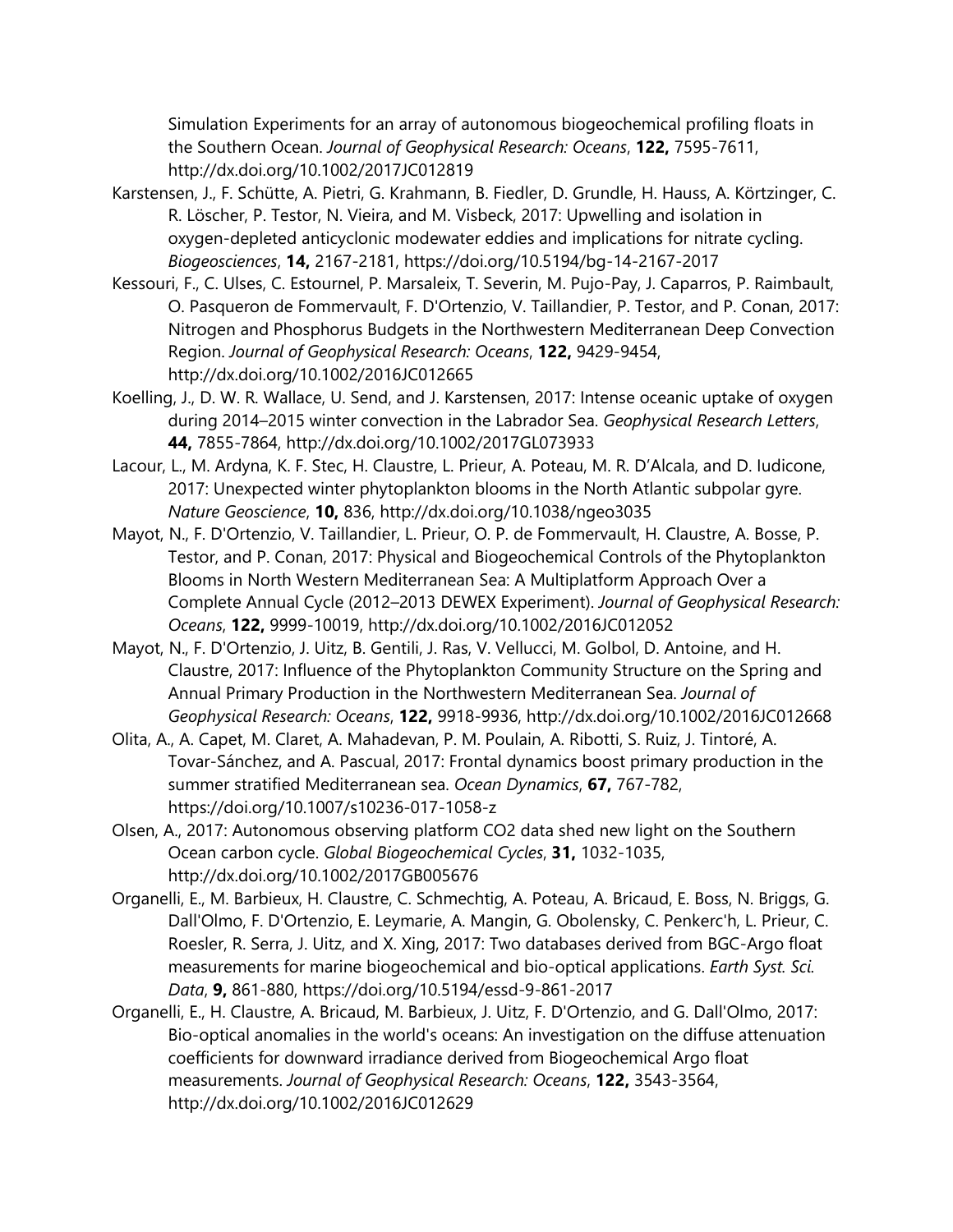- Poteau, A., E. Boss, and H. Claustre, 2017: Particulate concentration and seasonal dynamics in the mesopelagic ocean based on the backscattering coefficient measured with Biogeochemical-Argo floats. *Geophysical Research Letters*, **44,** 6933-6939, http://dx.doi.org/10.1002/2017GL073949
- Rembauville, M., N. Briggs, M. Ardyna, J. Uitz, P. Catala, C. Penkerc'h, A. Poteau, H. Claustre, and S. Blain, 2017: Plankton Assemblage Estimated with BGC-Argo Floats in the Southern Ocean: Implications for Seasonal Successions and Particle Export. *Journal of Geophysical Research: Oceans*, **122,** 8278-8292, http://dx.doi.org/10.1002/2017JC013067
- Roesler, C., J. Uitz, H. Claustre, E. Boss, X. Xing, E. Organelli, N. Briggs, A. Bricaud, C. Schmechtig, A. Poteau, F. D'Ortenzio, J. Ras, S. Drapeau, N. Haëntjens, and M. Barbieux, 2017: Recommendations for obtaining unbiased chlorophyll estimates from in situ chlorophyll fluorometers: A global analysis of WET Labs ECO sensors. *Limnology and Oceanography: Methods*, **15,** 572-585, https://doi.org/10.1002/lom3.10185
- Rosso, I., M. R. Mazloff, A. Verdy, and L. D. Talley, 2017: Space and time variability of the Southern Ocean carbon budget. *Journal of Geophysical Research: Oceans*, **122,** 7407-7432, http://dx.doi.org/10.1002/2016JC012646
- Sauzède, R., H. C. Bittig, H. Claustre, O. Pasqueron de Fommervault, J.-P. Gattuso, L. Legendre, and K. S. Johnson, 2017: Estimates of Water-Column Nutrient Concentrations and Carbonate System Parameters in the Global Ocean: A Novel Approach Based on Neural Networks. *Frontiers in Marine Science*, **4**, https://doi.org/10.3389/fmars.2017.00128
- Stanev, E. V., S. Grayek, H. Claustre, C. Schmechtig, and A. Poteau, 2017: Water intrusions and particle signatures in the Black Sea: a Biogeochemical-Argo float investigation. *Ocean Dynamics*, **67,** 119-1136, https://doi.org/10.1007/s10236-017-1077-9
- Stukel, M. R. and H. W. Ducklow, 2017: Stirring Up the Biological Pump: Vertical Mixing and Carbon Export in the Southern Ocean. *Global Biogeochemical Cycles*, **31,** 1420-1434, https://doi.org/10.1002/2017GB005652
- Sun, D., T. Ito, and A. Bracco, 2017: Oceanic Uptake of Oxygen During Deep Convection Events Through Diffusive and Bubble-Mediated Gas Exchange. *Global Biogeochemical Cycles*, **31,** 1579-1591, http://dx.doi.org/10.1002/2017GB005716
- Verdy, A. and M. R. Mazloff, 2017: A data assimilating model for estimating Southern Ocean biogeochemistry. *Journal of Geophysical Research: Oceans*, **122,** 6968-6988, http://dx.doi.org/10.1002/2016JC012650
- Williams, N. L., L. W. Juranek, R. A. Feely, K. S. Johnson, J. L. Sarmiento, L. D. Talley, A. G. Dickson, A. R. Gray, R. Wanninkhof, J. L. Russell, S. C. Riser, and Y. Takeshita, 2017: Calculating surface ocean pCO2 from biogeochemical Argo floats equipped with pH: An uncertainty analysis. *Global Biogeochemical Cycles*, **31,** 591-604, http://dx.doi.org/10.1002/2016GB005541
- Xing, X., H. Claustre, E. Boss, C. Roesler, E. Organelli, A. Poteau, M. Barbieux, and F. D'Ortenzio, 2017: Correction of profiles of in-situ chlorophyll fluorometry for the contribution of fluorescence originating from non-algal matter. *Limnology and Oceanography: Methods*, **15,** 80-93, http://dx.doi.org/10.1002/lom3.10144
- Yang, B., S. R. Emerson, and S. M. Bushinsky, 2017: Annual net community production in the subtropical Pacific Ocean from in situ oxygen measurements on profiling floats. *Global Biogeochemical Cycles*, **31,** 728-744, http://dx.doi.org/10.1002/2016GB005545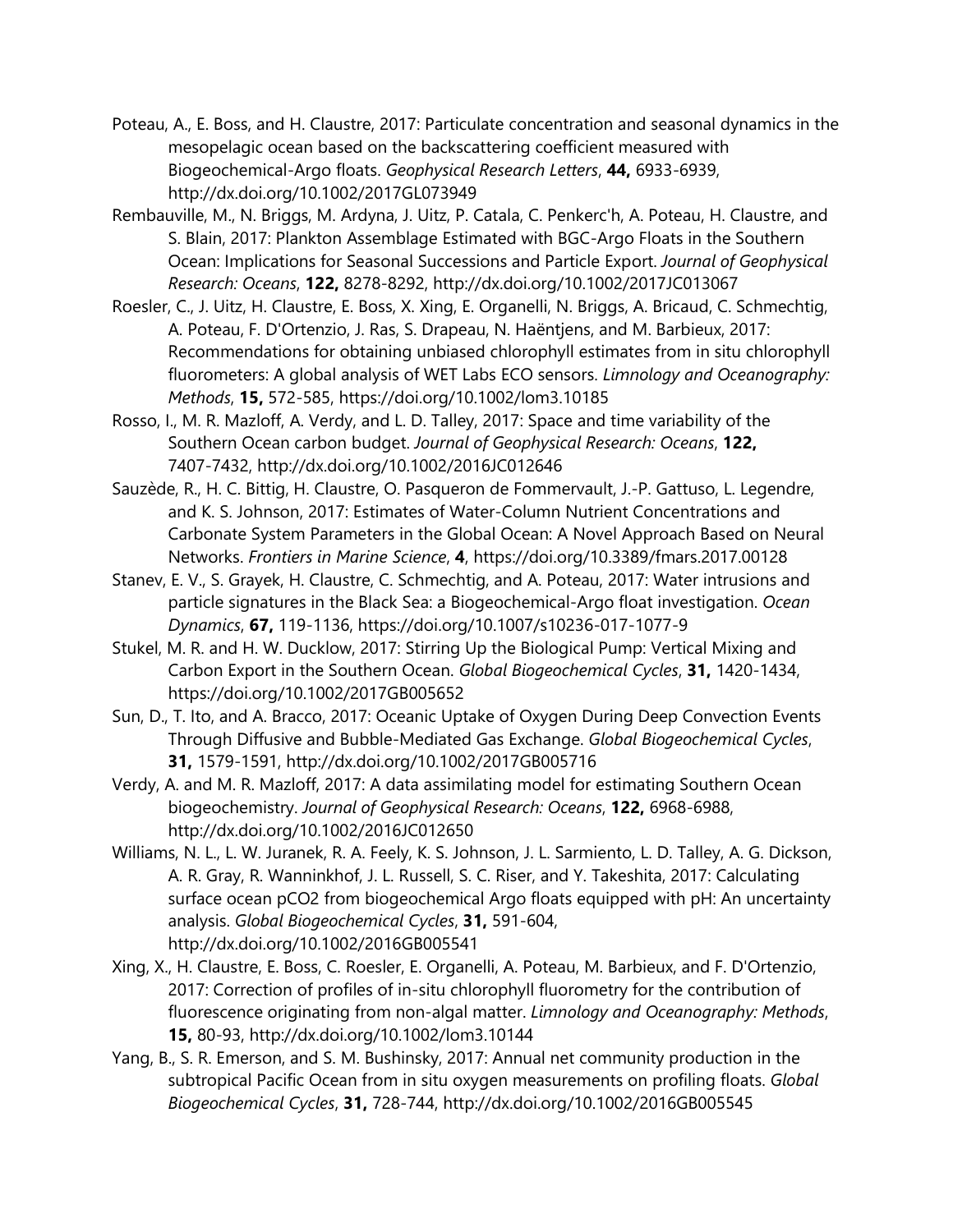2016 (29)

- Bender, M. L., B. Tilbrook, N. Cassar, B. Jonsson, A. Poisson, and T. W. Trull, 2016: Ocean productivity south of Australia during spring and summer. *Deep Sea Research Part I: Oceanographic Research Papers*, **112,** 68-78, http://dx.doi.org/10.1016/j.dsr.2016.02.018
- Bhaskar, T. V. S. U., C. Jayaram, P. R. R. E, and K. H. Rao, 2016: Spatio-temporal evolution of chlorophyll-a in the Bay of Bengal: a remote sensing and bio-argo perspective. *Proc. SPIE 9878, Remote Sensing of the Oceans and Inland Waters: Techniques, Applications, and Challenges*, 98780Z-98780Z-6, http://dx.doi.org/10.1117/12.2223880
- Bushinsky, S. M., S. R. Emerson, S. C. Riser, and D. D. Swift, 2016: Accurate oxygen measurements on modified Argo floats using in situ air calibrations. *Limnology and Oceanography: Methods***,** 491-505, http://dx.doi.org/10.1002/lom3.10107
- Capet, A., E. V. Stanev, J. M. Beckers, J. W. Murray, and M. Grégoire, 2016: Decline of the Black Sea oxygen inventory. *Biogeosciences*, **13,** 1287-1297, http://dx.doi.org/10.5194/bg-13-1287-2016
- Cyr, F., H. van Haren, F. Mienis, G. Duineveld, and D. Bourgault, 2016: On the influence of cold-water coral mound size on flow hydrodynamics, and vice versa. *Geophysical Research Letters*, **43,** 775-783, http://dx.doi.org/10.1002/2015GL067038
- Dall'Olmo, G., J. Dingle, L. Polimene, R. J. W. Brewin, and H. Claustre, 2016: Substantial energy input to the mesopelagic ecosystem from the seasonal mixed-layer pump. *Nature Geoscience*, **9,** 820-823, http://dx.doi.org/10.1038/ngeo2818
- Drucker, R. and S. C. Riser, 2016: In situ phase-domain calibration of oxygen Optodes on profiling floats. *Methods in Oceanography*, **17,** 296-318, https://doi.org/10.1016/j.mio.2016.09.007
- Fiedler, B., D. S. Grundle, F. Schütte, J. Karstensen, C. R. Löscher, H. Hauss, H. Wagner, A. Loginova, R. Kiko, P. Silva, T. Tanhua, and A. Körtzinger, 2016: Oxygen utilization and downward carbon flux in an oxygen-depleted eddy in the eastern tropical North Atlantic. *Biogeosciences*, **13,** 5633-5647, http://dx.doi.org/10.5194/bg-13-5633-2016
- Gao, W., P. Li, S.-P. Xie, L. Xu, and C. Liu, 2016: Multicore structure of the North Pacific subtropical mode water from enhanced Argo observations. *Geophysical Research Letters*, **43,** 1249-1255, http://dx.doi.org/10.1002/2015GL067495
- Hennon, T. D., S. C. Riser, and S. Mecking, 2016: Profiling float-based observations of net respiration beneath the mixed layer. *Global Biogeochemical Cycles*, **30,** 920-932, http://dx.doi.org/10.1002/2016GB005380
- Inoue, R., V. Faure, and S. Kouketsu, 2016: Float observations of an anticyclonic eddy off Hokkaido. *Journal of Geophysical Research: Oceans*, **121,** 6103-6120, http://dx.doi.org/10.1002/2016JC011698
- Inoue, R., M. Kitamura, and T. Fujiki, 2016: Diel vertical migration of zooplankton at the S1 biogeochemical mooring revealed from acoustic backscattering strength. *Journal of Geophysical Research: Oceans*, **121,** 1031-1050, http://dx.doi.org/10.1002/2015JC011352
- Inoue, R. and S. Kouketsu, 2016: Physical oceanographic conditions around the S1 mooring site. *Journal of Oceanography*, **72,** 453-464, http://dx.doi.org/10.1007/s10872-015-0342-0
- Inoue, R., T. Suga, S. Kouketsu, T. Kita, S. Hosoda, Y. Kobayashi, K. Sato, H. Nakajima, and T.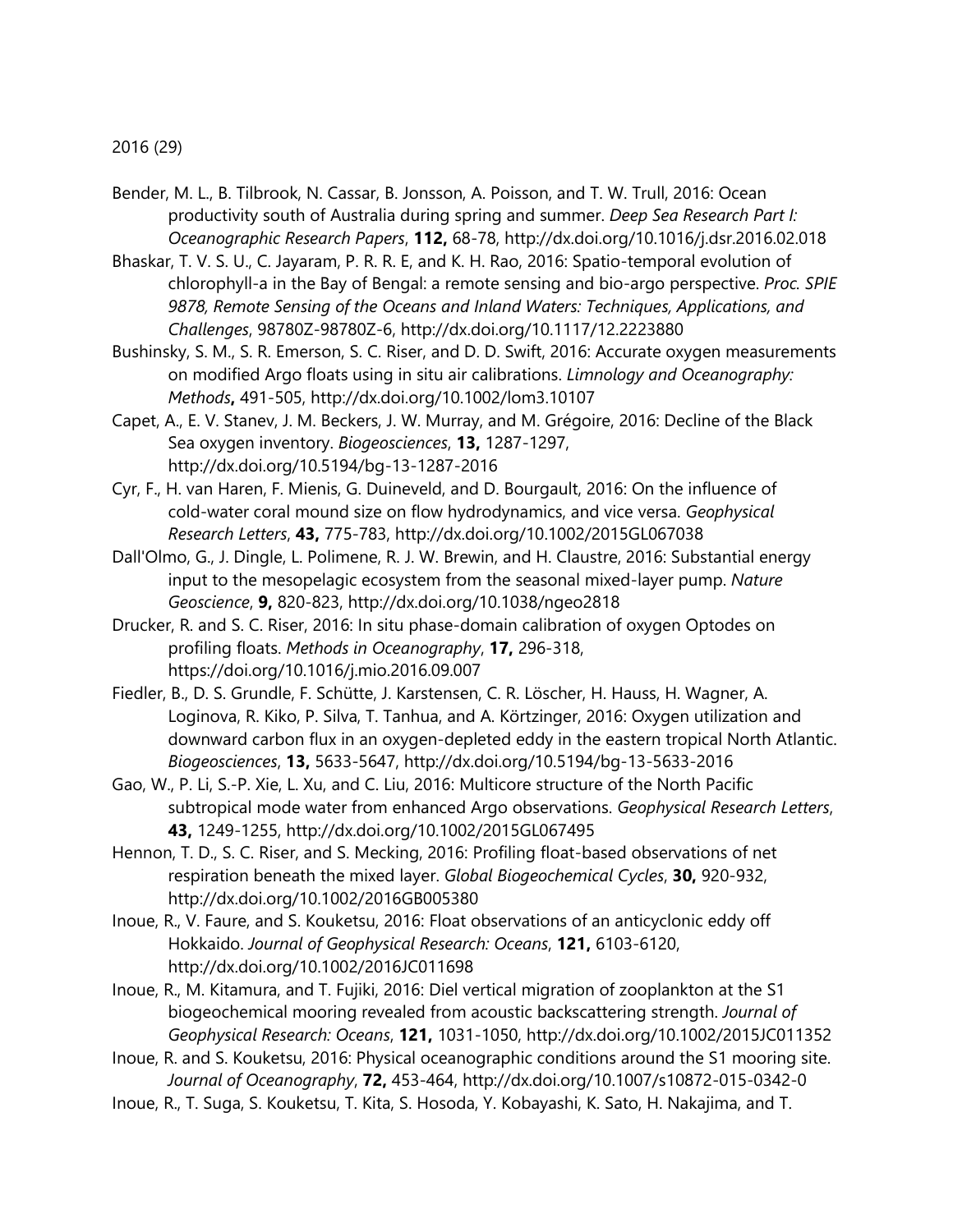Kawano, 2016: Western North Pacific Integrated Physical-Biogeochemical Ocean Observation Experiment (INBOX): Part 1. Specifications and chronology of the S1-INBOX floats. *Journal of Marine Research*, **74,** 43-69,

http://dx.doi.org/10.1357/002224016819257344

- Johnson, K. S. and H. Claustre, 2016: Bringing Biogeochemistry into the Argo Age. *Eos*, **97**, https://doi.org/10.1029/2016EO062427
- Kassis, D., E. Krasakopoulou, G. Korres, G. Petihakis, and G. S. Triantafyllou, 2016: Hydrodynamic features of the South Aegean Sea as derived from Argo T/S and dissolved oxygen profiles in the area. *Ocean Dynamics*, **66,** 1449-1466, http://dx.doi.org/10.1007/s10236-016-0987-2
- Kouketsu, S., R. Inoue, and T. Suga, 2016: Western North Pacific Integrated Physical-Biogeochemical Ocean Observation Experiment (INBOX): Part 3. Mesoscale variability of dissolved oxygen concentrations observed by multiple floats during S1-INBOX. *Journal of Marine Research*, **74,** 101-131, http://dx.doi.org/10.1357/002224016819257326
- Li, B., Y. W. Watanabe, and A. Yamaguchi, 2016: Spatiotemporal distribution of seawater pH in the North Pacific subpolar region by using the parameterization technique. *Journal of Geophysical Research: Oceans*, **121,** 3435-3449, http://dx.doi.org/10.1002/2015JC011615
- Li, Z. and N. Cassar, 2016: Satellite estimates of net community production based on O2/Ar observations and comparison to other estimates. *Global Biogeochemical Cycles*, **30,** 735-752, http://dx.doi.org/10.1002/2015GB005314
- Organelli, E., H. Claustre, A. Bricaud, C. Schmechtig, A. Poteau, X. Xing, L. Prieur, F. D'Ortenzio, G. Dall'Olmo, and V. Vellucci, 2016: A Novel Near-Real-Time Quality-Control Procedure for Radiometric Profiles Measured by Bio-Argo Floats: Protocols and Performances. *Journal of Atmospheric and Oceanic Technology*, **33,** 937-951, http://dx.doi.org/10.1175/JTECH-D-15-0193.1
- Plant, J. N., K. S. Johnson, C. M. Sakamoto, H. W. Jannasch, L. J. Coletti, S. C. Riser, and D. D. Swift, 2016: Net community production at Ocean Station Papa observed with nitrate and oxygen sensors on profiling floats. *Global Biogeochemical Cycles*, **30,** 859-879, http://dx.doi.org/10.1002/2015GB005349
- Raes, E. J., L. Bodrossy, J. Van de Kamp, B. Holmes, N. J. Hardman-Mountford, P. A. Thompson, A. S. McInnes, and A. M. Waite, 2016: Reduction of the Powerful Greenhouse Gas N2O in the South-Eastern Indian Ocean. *PLoS ONE*, **11**, http://dx.doi.org/10.1371/journal.pone.0145996
- Rousselet, L., A. M. Doglioli, C. Maes, B. Blanke, and A. A. Petrenko, 2016: Impacts of mesoscale activity on the water masses and circulation in the Coral Sea. *Journal of Geophysical Research: Oceans*, **121,** 7277-7289, http://dx.doi.org/10.1002/2016JC011861
- Sauzède, R., H. Claustre, J. Uitz, C. Jamet, G. Dall'Olmo, F. D'Ortenzio, B. Gentili, A. Poteau, and C. Schmechtig, 2016: A neural network-based method for merging ocean color and Argo data to extend surface bio-optical properties to depth: Retrieval of the particulate backscattering coefficient. *Journal of Geophysical Research: Oceans*, **121,** 2552-2571, http://dx.doi.org/10.1002/2015JC011408
- Schütte, F., J. Karstensen, G. Krahmann, H. Hauss, B. Fiedler, P. Brandt, M. Visbeck, and A. Körtzinger, 2016: Characterization of "dead-zone" eddies in the eastern tropical North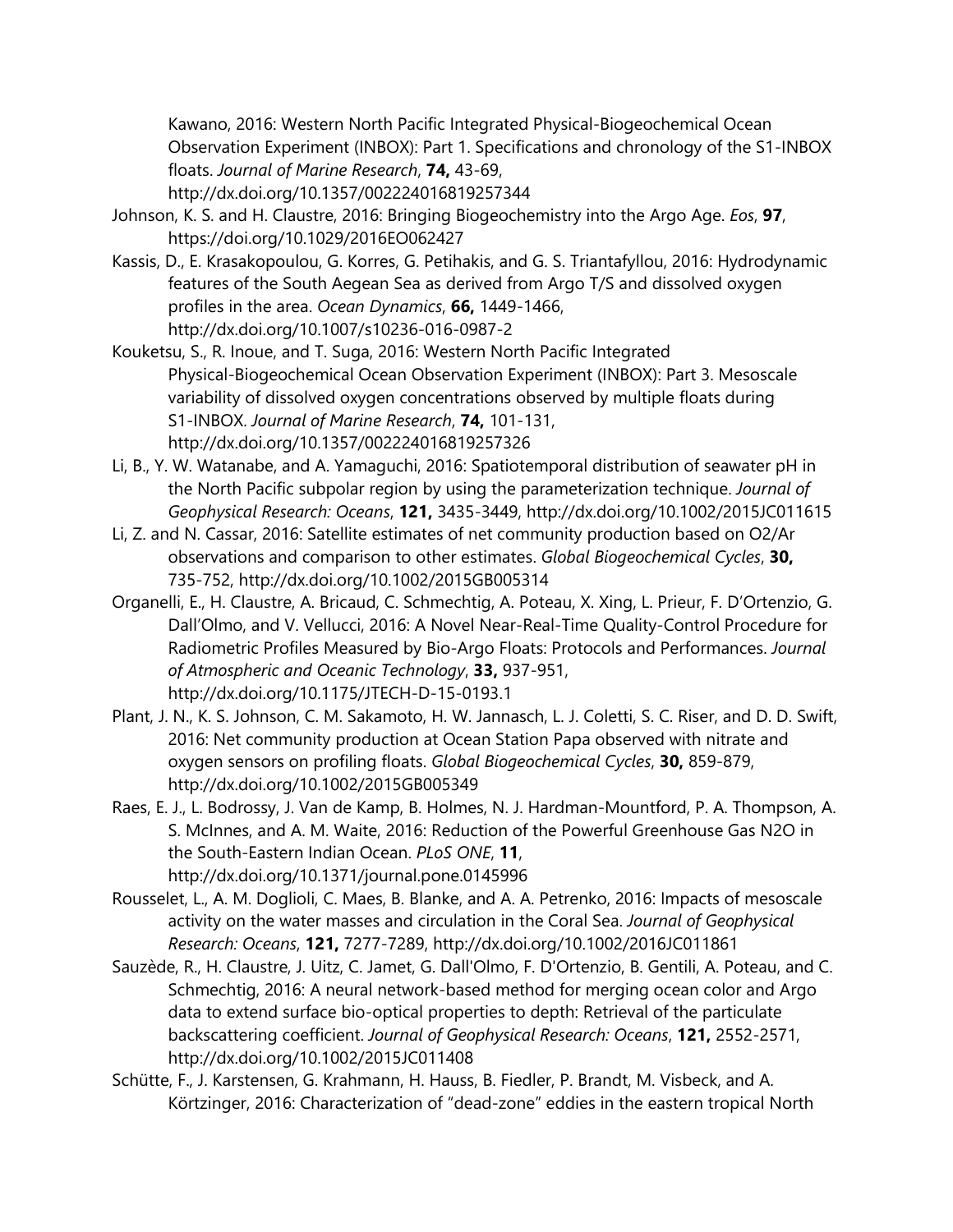Atlantic. *Biogeosciences*, **13,** 5865-5881, http://dx.doi.org/10.5194/bg-13-5865-2016

- Stramma, L., R. Czeschel, T. Tanhua, P. Brandt, M. Visbeck, and B. S. Giese, 2016: The flow field of the upper hypoxic eastern tropical North Atlantic oxygen minimum zone. *Ocean Science*, **12,** 153-167, http://dx.doi.org/10.5194/os-12-153-2016
- Visinelli, L., S. Masina, M. Vichi, A. Storto, and T. Lovato, 2016: Impacts of data assimilation on the global ocean carbonate system. *Journal of Marine Systems*, **158,** 106-119, http://dx.doi.org/10.1016/j.jmarsys.2016.02.011
- Westberry, T. K., P. Schultz, M. J. Behrenfeld, J. P. Dunne, M. R. Hiscock, S. Maritorena, J. L. Sarmiento, and D. A. Siegel, 2016: Annual cycles of phytoplankton biomass in the subarctic Atlantic and Pacific Ocean. *Global Biogeochemical Cycles*, **30,** 175-190, http://dx.doi.org/10.1002/2015GB005276
- Williams, N. L., L. W. Juranek, K. S. Johnson, R. A. Feely, S. C. Riser, L. D. Talley, J. L. Russell, J. L. Sarmiento, and R. Wanninkhof, 2016: Empirical algorithms to estimate water column pH in the Southern Ocean. *Geophysical Research Letters*, **43,** 3415-3422, http://dx.doi.org/10.1002/2016GL068539

2015 (12)

- Bhaskar, T. V. S., N. S. Kumar, M. Ravichandran, and K. D. A. Kumar, 2015: On the Possible Use of Satellite Fixed Positions for Argo Float Profiles in Case of Wrong Fixes by GPS. *International Journal of Earth Science and Engineering*, **8,** 710-715,
- Bittig, H. C. and A. Körtzinger, 2015: Tackling Oxygen Optode Drift: Near-Surface and In-Air Oxygen Optode Measurements on a Float Provide an Accurate in Situ Reference. *Journal of Atmospheric and Oceanic Technology*, **32,** 1536-1543, http://dx.doi.org/10.1175/JTECH-D-14-00162.1
- Bushinsky, S. M. and S. Emerson, 2015: Marine biological production from in situ oxygen measurements on a profiling float in the subarctic Pacific Ocean. *Global Biogeochemical Cycles*, **29,** 2050-2060, http://dx.doi.org/10.1002/2015GB005251
- Fripiat, F., M. Elskens, T. W. Trull, S. Blain, A. J. Cavagna, C. Fernandez, D. Fonseca-Batista, F. Planchon, P. Raimbault, A. Roukaerts, and F. Dehairs, 2015: Significant mixed layer nitrification in a natural iron-fertilized bloom of the Southern Ocean. *Global Biogeochemical Cycles*, **29,** 1929-1943, http://dx.doi.org/10.1002/2014GB005051
- Grenier, M., A. Della Penna, and T. W. Trull, 2015: Autonomous profiling float observations of the high-biomass plume downstream of the Kerguelen Plateau in the Southern Ocean. *Biogeosciences*, **12,** 2707-2735, http://dx.doi.org/10.5194/bg-12-2707-2015
- Itoh, S., I. Yasuda, H. Saito, A. Tsuda, and K. Komatsu, 2015: Mixed layer depth and chlorophyll a: Profiling float observations in the Kuroshio-Oyashio Extension region. *Journal of Marine Systems*, **151,** 1-14, http://dx.doi.org/10.1016/j.jmarsys.2015.06.004
- Johnson, K. S., J. N. Plant, S. C. Riser, and D. Gilbert, 2015: Air Oxygen Calibration of Oxygen Optodes on a Profiling Float Array. *Journal of Atmospheric and Oceanic Technology*, **32,** 2160-2172, http://dx.doi.org/10.1175/JTECH-D-15-0101.1
- Karstensen, J., B. Fiedler, F. Schütte, P. Brandt, A. Körtzinger, G. Fischer, R. Zantopp, J. Hahn, M. Visbeck, and D. Wallace, 2015: Open ocean dead zones in the tropical North Atlantic Ocean. *Biogeosciences*, **12,** 2597-2605, http://dx.doi.org/10.5194/bg-12-2597-2015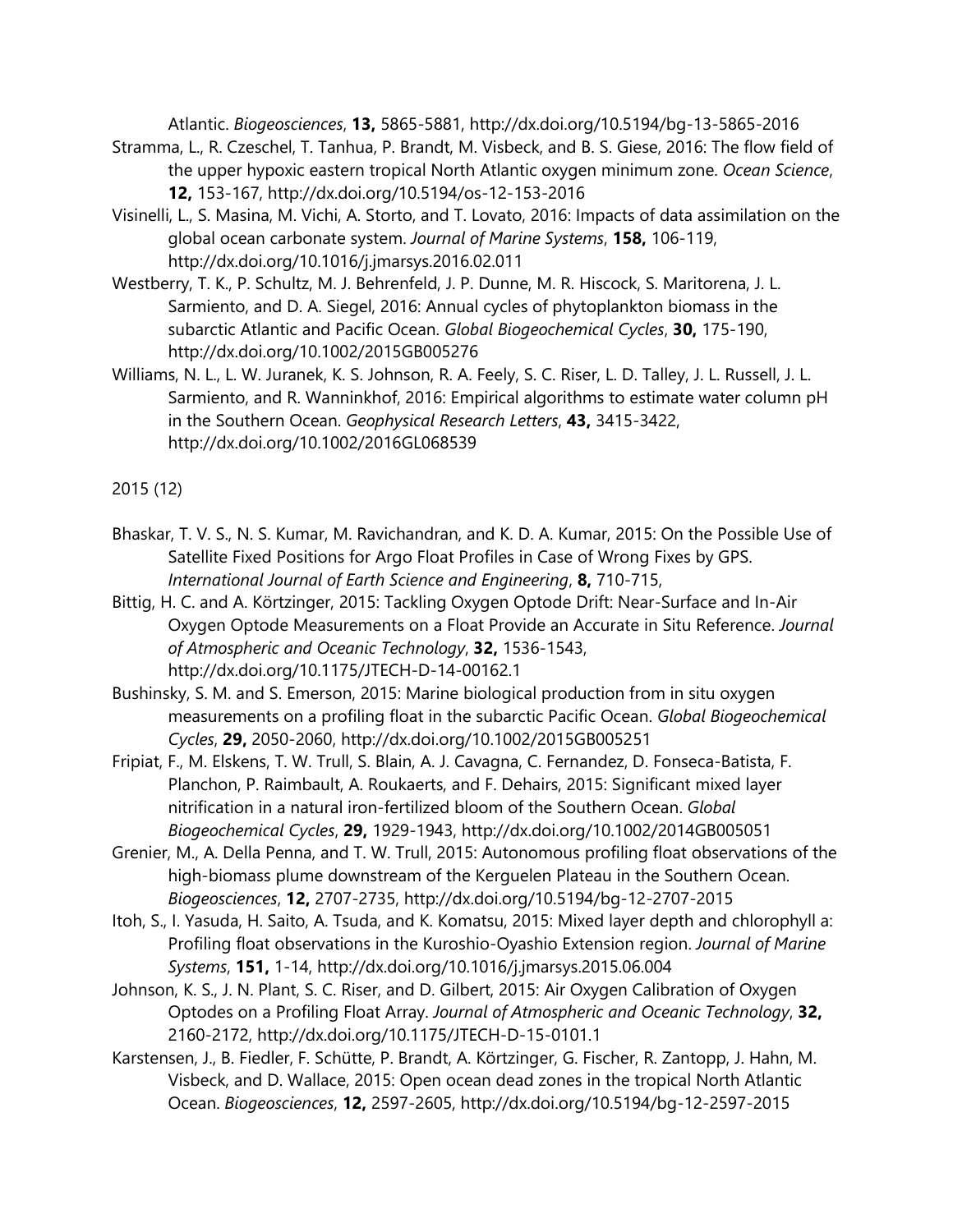- Lavigne, H., F. D'Ortenzio, M. Ribera D'Alcalà, H. Claustre, R. Sauzède, and M. Gacic, 2015: On the vertical distribution of the chlorophyll a concentration in the Mediterranean Sea: a basin-scale and seasonal approach. *Biogeosciences*, **12,** 5021-5039, http://dx.doi.org/10.5194/bg-12-5021-2015
- Ohde, T., B. Fiedler, and A. Körtzinger, 2015: Spatio-temporal distribution and transport of particulate matter in the eastern tropical North Atlantic observed by Argo floats. *Deep Sea Research Part I: Oceanographic Research Papers*, **102,** 26-42, http://dx.doi.org/10.1016/j.dsr.2015.04.007
- Pasqueron de Fommervault, O., F. D'Ortenzio, A. Mangin, R. Serra, C. Migon, H. Claustre, H. Lavigne, M. Ribera d'Alcalà, L. Prieur, V. Taillandier, C. Schmechtig, A. Poteau, E. Leymarie, A. Dufour, F. Besson, and G. Obolensky, 2015: Seasonal variability of nutrient concentrations in the Mediterranean Sea: Contribution of Bio-Argo floats. *Journal of Geophysical Research: Oceans*, **120,** 8528-8550, http://dx.doi.org/10.1002/2015JC011103
- Sauzède, R., H. Lavigne, H. Claustre, J. Uitz, C. Schmechtig, F. D'Ortenzio, C. Guinet, and S. Pesant, 2015: Vertical distribution of chlorophyll a concentration and phytoplankton community composition from in situ fluorescence profiles: a first database for the global ocean. *Earth System Science Data*, **7,** 261-273, http://dx.doi.org/10.5194/essd-7-261-2015

2014 (7)

- Bittig, H. C., B. Fiedler, R. Scholz, G. Krahmann, and A. Körtzinger, 2014: Time response of oxygen optodes on profiling platforms and its dependence on flow speed and temperature. *Limnology and Oceanography: Methods*, **12,** 617-636, http://dx.doi.org/10.4319/lom.2014.12.617
- Dall'Olmo, G. and K. A. Mork, 2014: Carbon export by small particles in the Norwegian Sea. *Geophysical Research Letters*, **41,** 2921-2927, http://dx.doi.org/10.1002/2014GL059244
- D'Ortenzio, F., H. Lavigne, F. Besson, H. Claustre, L. Coppola, N. Garcia, A. Laës-Huon, S. Le Reste, D. Malardé, C. Migon, P. Morin, L. Mortier, A. Poteau, L. Prieur, P. Raimbault, and P. Testor, 2014: Observing mixed layer depth, nitrate and chlorophyll concentrations in the northwestern Mediterranean: A combined satellite and NO3 profiling floats experiment. *Geophysical Research Letters*, **41,** 2014GL061020, http://dx.doi.org/10.1002/2014GL061020
- Emerson, S. R. and S. Bushinsky, 2014: Oxygen Concentrations and Biological Fluxes in the Open Ocean. *Oceanography*, **27,** 168-171, http://dx.doi.org/10.5670/oceanog.2014.20
- Mignot, A., H. Claustre, J. Uitz, A. Poteau, F. D'Ortenzio, and X. Xing, 2014: Understanding the seasonal dynamics of phytoplankton biomass and the deep chlorophyll maximum in oligotrophic environments: A Bio-Argo float investigation. *Global Biogeochemical Cycles*, **28,** 856-876, http://dx.doi.org/10.1002/2013GB004781
- Xing, X., H. Claustre, J. Uitz, A. Mignot, A. Poteau, and H. Wang, 2014: Seasonal variations of bio-optical properties and their interrelationships observed by Bio-Argo floats in the subpolar North Atlantic. *Journal of Geophysical Research: Oceans*, **119,** 7372-7388, http://dx.doi.org/10.1002/2014JC010189
- Xing, X., H. Claustre, H. Wang, A. Poteau, and F. D'Ortenzio, 2014: Seasonal dynamics in colored dissolved organic matter in the Mediterranean Sea: Patterns and drivers. *Deep Sea*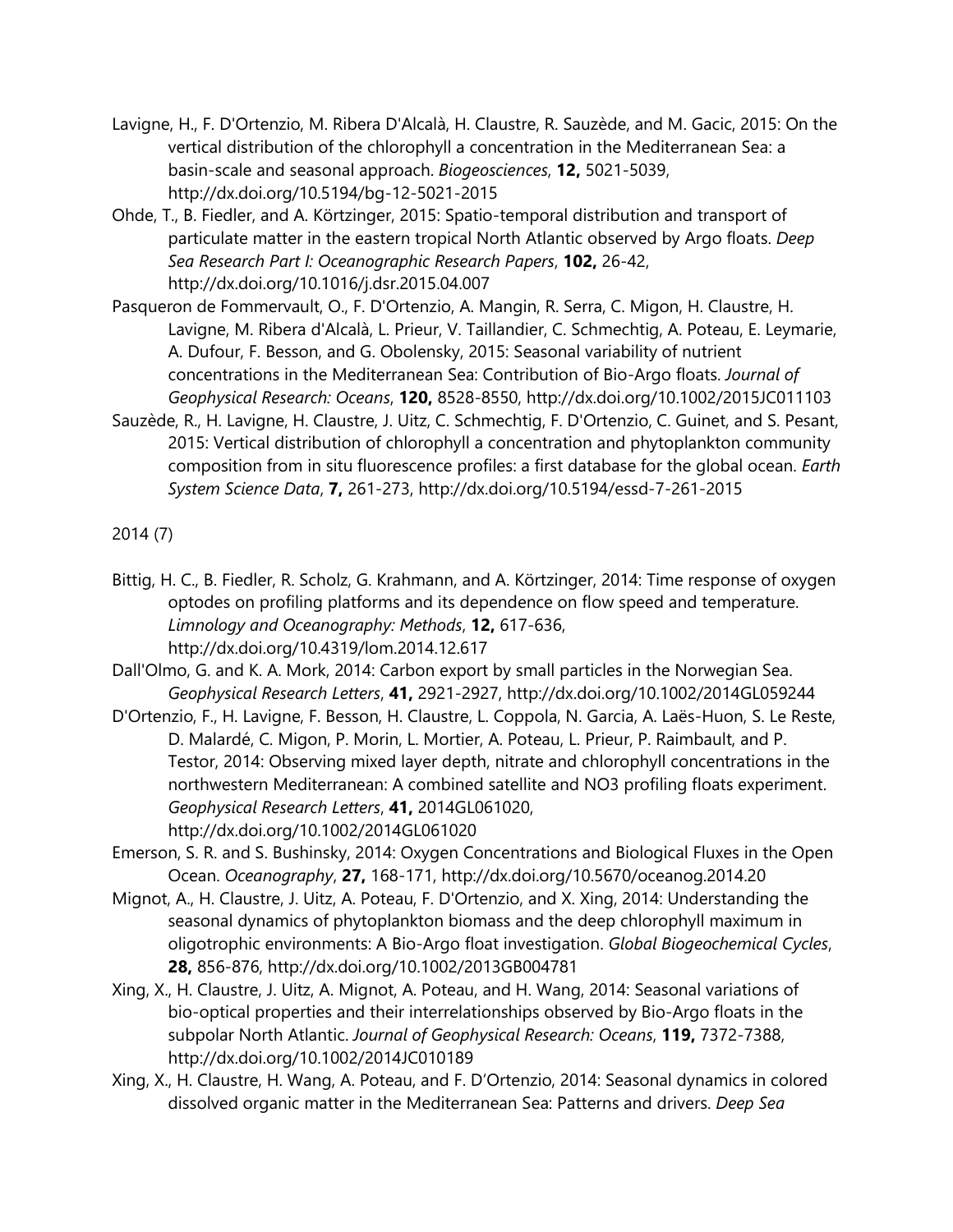*Research Part I: Oceanographic Research Papers*, **83,** 93-101, http://dx.doi.org/10.1016/j.dsr.2013.09.008

2013 (6)

- Estapa, M. L., K. Buesseler, E. Boss, and G. Gerbi, 2013: Autonomous, high-resolution observations of particle flux in the oligotrophic ocean. *Biogeosciences*, **10,** 5517-5531, http://dx.doi10.5194/bg-10-5517-2013
- Fiedler, B., P. Fietzek, N. Vieira, P. Silva, H. C. Bittig, and A. Körtzinger, 2013: In Situ CO2 and O2 Measurements on a Profiling Float. *Journal of Atmospheric and Oceanic Technology*, **30,** 112-126, http://dx.doi.org/10.1175/JTECH-D-12-00043.1
- Lavigne, H., F. D'Ortenzio, C. Migon, H. Claustre, P. Testor, M. R. d'Alcalà, R. Lavezza, L. Houpert, and L. Prieur, 2013: Enhancing the comprehension of mixed layer depth control on the Mediterranean phytoplankton phenology. *Journal of Geophysical Research: Oceans*, **118,** 3416-3430, http://dx.doi.org/10.1002/jgrc.20251
- Rehm, E. and C. D. Mobley, 2013: Estimation of hyperspectral inherent optical properties from in-water radiometry: error analysis and application to in situ data. *Applied Optics*, **52,** 795-817, https://doi.org/10.1364/AO.52.000795
- Stanev, E. V., Y. He, S. Grayek, and A. Boetius, 2013: Oxygen dynamics in the Black Sea as seen by Argo profiling floats. *Geophysical Research Letters*, **40,** 3085-3090, http://dx.doi.org/10.1002/grl.50606
- Takeshita, Y., T. R. Martz, K. S. Johnson, J. N. Plant, D. Gilbert, S. C. Riser, C. Neill, and B. Tilbrook, 2013: A climatology-based quality control procedure for profiling float oxygen data. *Journal of Geophysical Research: Oceans*, **118,** 5640-5650, http://dx.doi.org/10.1002/jgrc.20399

2012 (6)

- Czeschel, R., L. Stramma, and G. C. Johnson, 2012: Oxygen decreases and variability in the eastern equatorial Pacific. *Journal of Geophysical Research: Oceans*, **117,** C11019, http://dx.doi.org/10.1029/2012JC008043
- Lavigne, H., F. D'Ortenzio, H. Claustre, and A. Poteau, 2012: Towards a merged satellite and in situ fluorescence ocean chlorophyll product. *Biogeosciences*, **9,** 2111-2125, http://dx.doi.org/10.5194/bg-9-2111-2012
- Mahadevan, A., E. D'Asaro, C. Lee, and M. J. Perry, 2012: Eddy-Driven Stratification Initiates North Atlantic Spring Phytoplankton Blooms. *Science*, **337,** 54-58, http://dx.doi.org/10.1126/science.1218740
- Prakash, S., T. M. B. Nair, T. V. S. U. Bhaskar, P. Prakash, and D. Gilbert, 2012: Oxycline variability in the central Arabian Sea: An Argo-oxygen study. *Journal of Sea Research*, **71,** 1-8, http://dx.doi.org/10.1016/j.seares.2012.03.003
- Ravichandran, M., M. S. Girishkumar, and S. Riser, 2012: Observed variability of chlorophyll-a using Argo profiling floats in the southeastern Arabian Sea. *Deep Sea Research Part I: Oceanographic Research Papers*, **65,** 15-25, http://dx.doi.org/10.1016/j.dsr.2012.03.003
- Xing, X., A. Morel, H. Claustre, F. D'Ortenzio, and A. Poteau, 2012: Combined processing and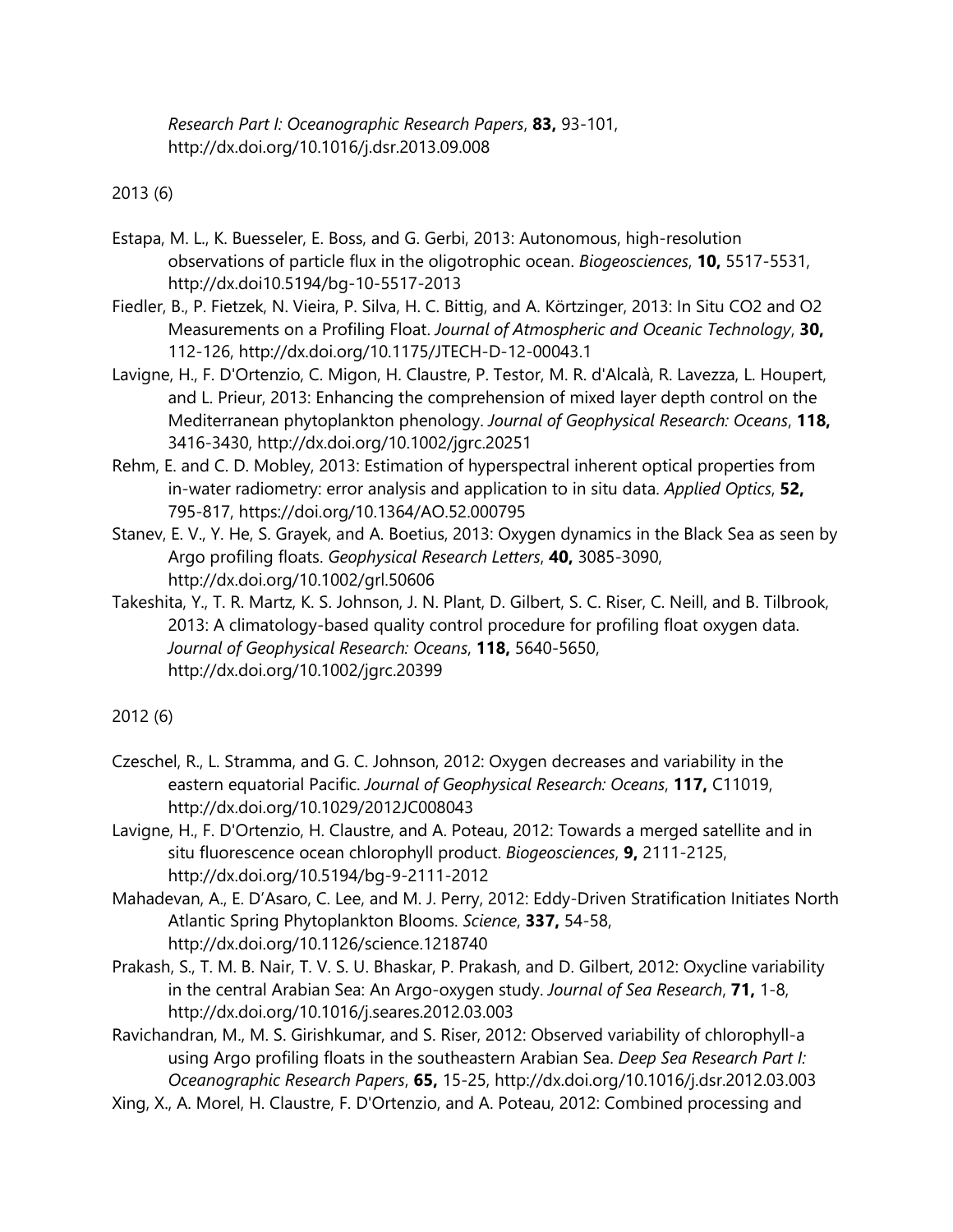mutual interpretation of radiometry and fluorometry from autonomous profiling Bio-Argo floats: 2. Colored dissolved organic matter absorption retrieval. *Journal of Geophysical Research: Oceans*, **117,** C04022, http://dx.doi.org/10.1029/2011JC007632

2011 (3)

- Juranek, L. W., R. A. Feely, D. Gilbert, H. Freeland, and L. A. Miller, 2011: Real-time estimation of pH and aragonite saturation state from Argo profiling floats: Prospects for an autonomous carbon observing strategy. *Geophysical Research Letters*, **38,** L17603, http://dx.doi.org/10.1029/2011GL048580
- Sukigara, C., T. Suga, T. Saino, K. Toyama, D. Yanagimoto, K. Hanawa, and N. Shikama, 2011: Biogeochemical evidence of large diapycnal diffusivity associated with the subtropical mode water of the North Pacific. *Journal of Oceanography*, **67,** 77-85, http://dx.doi.org/10.1007/s10872-011-0008-5
- Xing, X., A. Morel, H. Claustre, D. Antoine, F. D'Ortenzio, A. Poteau, A. Mignot, Z. Lee, S. Shang, and C. Hu, 2011: Combined processing and mutual interpretation of radiometry and fluorimetry from autonomous profiling Bio Argo floats: Chlorophyll a retrieval. *J. Geophys. Res*, **116,** C06020, http://dx.doi.org/10.1029/2010JC006899

2010 (8)

- Boss, E. and M. Behrenfeld, 2010: In situ evaluation of the initiation of the North Atlantic phytoplankton bloom. *Geophysical Research Letters*, **37,** L18603, http://dx.doi.org/10.1029/2010GL044174
- Claustre, H., J. Bishop, E. Boss, B. Stewart, J.-F. Berthon, C. Coatanoan, K. Johnson, A. Lotiker, O. Ulloa, M. J. Perry, F. D'Ortenzio, O. Hembise Fanton D'Andon, and J. Utiz, 2010: Bio-Optical Profiling Floats as New Observational Tools for Biogeochemical and Ecosystem Studies: Potential Synergies with Ocean Color Remote Sensing. *Proceedings of OceanObs'09: Sustained Ocean Observations and Information for Society*, Venice, Italy, J. Hall, D. E. Harrison, and D. Stammer, ESA Publication, http://dx.doi.org/10.5270/OceanObs09.cwp.17
- Claustre, H. and co-authors, 2010: Bio-optical Profiling Floats as New Observational Tools for Biogeochemical and Ecosystem Studies. *Proceedings of OceanObs'09: Sustained Ocean Observations and Information for Society* J. Hall, D. E. Harrison, and D. Stammer, Eds., ESA Publication, http://dx.doi.org/10.5270/OceanObs09.cwp.17.
- Gruber, N., S. Doney, S. R. Emerson, D. Gilbert, T. Kobayashi, A. Kortzinger, G. C. Johnson, K. Johnson, S. Riser, and O. Ulloa, 2010: Addition Oxygen to Argo: Developing a Global In Situ Observatory for Ocean Deoxygenation and Biogeochemistry. *Proceedings of Oceanobs'09: Sustained Ocean Observations and Information for Society*, Venice, Italy, J. Hall, D. E. Harrison, and D. Stammer, ESA Publication, http://dx.doi.org/10.5270/OceanObs09.cwp.39
- Gruber, N., A. Körtzinger, A. Borges, H. Claustre, S. C. Doney, R. A. Feely, M. Hood, M. Ishii, A. Kozyr, and P. Monteiro, 2010: Towards an integrated observing system for ocean carbon and biogeochemistry at a time of change. *Proceedings of the "OceanObs'09: Sustained*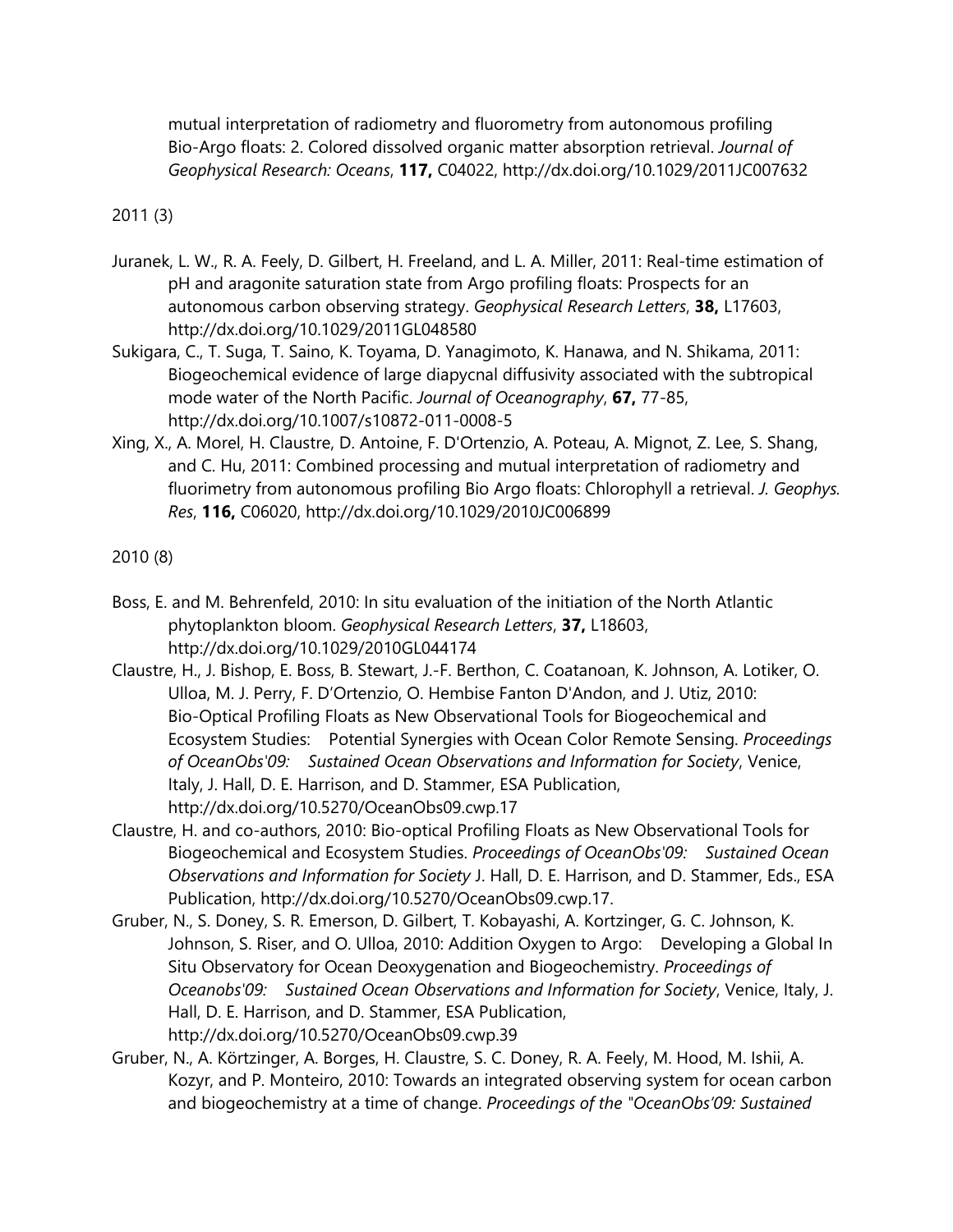*Ocean Observations and Information for Society" Conference, Venice, Italy, 21-25 September 2009*, J. Hall, Harrison D.E. and Stammer, D., ESA Publication WPP-306, http://dx.doi.org/10.5270/OceanObs09.cwp.39

- Johnson, K. S., S. C. Riser, and D. M. Karl, 2010: Nitrate supply from deep to near-surface waters of the North Pacific subtropical gyre. *Nature*, **465,** 1062-1065, http://dx.doi.org/10.1038/nature09170
- Kihm, C. and A. Kortzinger, 2010: Air-sea gas transfer velocity for oxygen derived from float data. *J. Geophys. Res.*, **115,** C12003, http://dx.doi.org/10.1029/2009JC006077
- Venables, H. and C. M. Moore, 2010: Phytoplankton and light limitation in the Southern Ocean: Learning from high-nutrient, high-chlorophyll areas. *J. Geophys. Res.*, **115,** C02015, http://dx.doi.org/10.1029/2009JC005361

2009 (3)

- Bishop, J. K. B., 2009: Autonomous Observations of the Ocean Biological Carbon Pump. *Oceanography*, **22,** 182-193, http://dx.doi.org/10.5670/oceanog.2009.48
- Bishop, J. K. B. and T. J. Wood, 2009: Year-round observations of carbon biomass and flux variability in the Southern Ocean. *Global Biogeochemical Cycles*, **23**, http://dx.doi.org/10.1029/2008GB003206
- Johnson, K. S., W. M. Berelson, E. S. Boss, Z. Chase, H. Claustre, S. R. Emerson, N. Gruber, A. Kortzinger, M. J. Perry, and S. C. Riser, 2009: Observing Biogeochemical Cycles at Global Scales with Profiling Floats and Gliders Prospects for a Global Array. *Oceanography*, **22,** 216-225, http://dx.doi.org/10.5670/oceanog.2009.81

2008 (4)

- Boss, E., M. J. Perry, D. Swift, P. Brickley, R. Zaneveld, and S. Riser, 2008: Three Years of Ocean Data from a Bio-optical Profiling Float. *EOS*, **88**, http://dx.doi.org/10.1029/2008EO230001
- Boss, E., D. Swift, L. Taylor, P. Brickley, R. Zaneveld, S. Riser, M. J. Perry, and P. G. Strutton, 2008: Observations of pigment and particle distributions in the western North Atlantic from an autonomous float and ocean color satellite. *Limnology and Oceanography*, **53,** 2112-2122, http://dx.doi.org/10.4319/lo.2008.53.5\_part\_2.2112
- Martz, T. R., K. S. Johnson, and S. C. Riser, 2008: Ocean metabolism observed with oxygen sensors on profiling floats in the South Pacific. *Limnology and Oceanography*, **53,** 2094-2111, http://dx.doi.org/10.4319/lo.2008.53.5\_part\_2.2094
- Riser, S. C. and K. S. Johnson, 2008: Net production of oxygen in the subtropical ocean. *Nature*, **451,** 323-5, http://dx.doi.org/10.1038/nature06441

2006 (1)

Tengberg, A., J. Hovdenes, H. J. Andersson, O. Brocandel, R. Diaz, D. Hebert, T. Arnerich, C. Huber, A. Körtzinger, A. Khripounoff, F. Rey, C. Rönning, J. Schimanski, S. Sommer, and A. Stangelmayer, 2006: Evaluation of a lifetime-based optode to measure oxygen in aquatic systems. *Limnology and Oceanography: Methods*, **4,** 7-17,